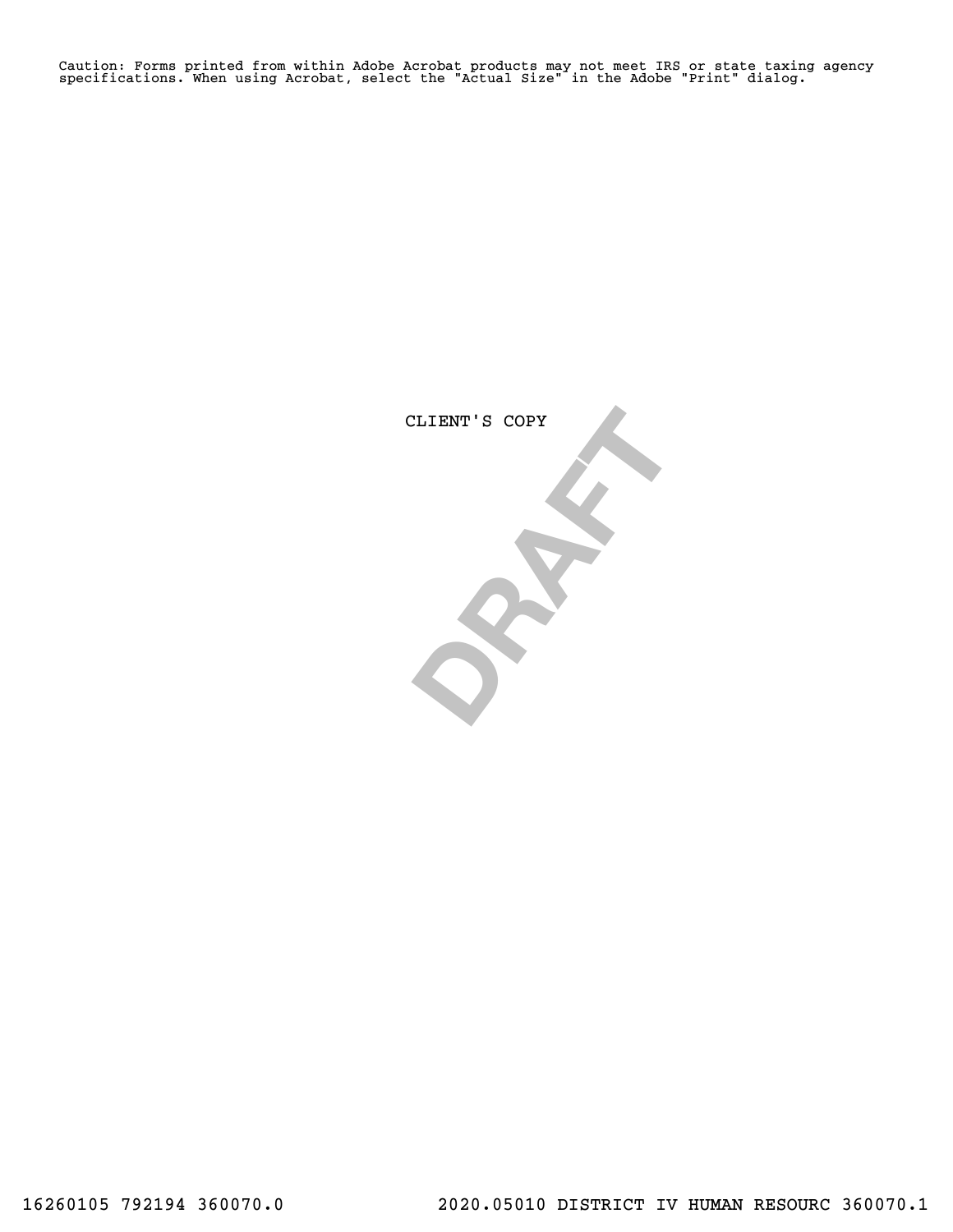

District IV Human Resource Dev. Council 2229 5th Avenue Havre, MT 59501

District IV Human Resource Dev. Council:

Enclosed is the organization's 2020 Exempt Organization return.

Specific filing instructions are as follows.

FORM 990 RETURN:

c filing. If you wish to have it transmitte T9-EO to our office. We will then subm<br>return to the IRS. Return Form 8879-I<br>serve you. Please contact us if you have This return has been prepared for electronic filing. If you wish to have it transmitted electronically to the IRS, please sign, date, and return Form 8879-EO to our office. We will then submit the electronic return to the IRS. Do not mail a paper copy of the return to the IRS. Return Form 8879-EO to us by May 16, 2022.

We sincerely appreciate the opportunity to serve you. Please contact us if you have any questions concerning the tax return.

Best regards,

Annette P. Hill, CPA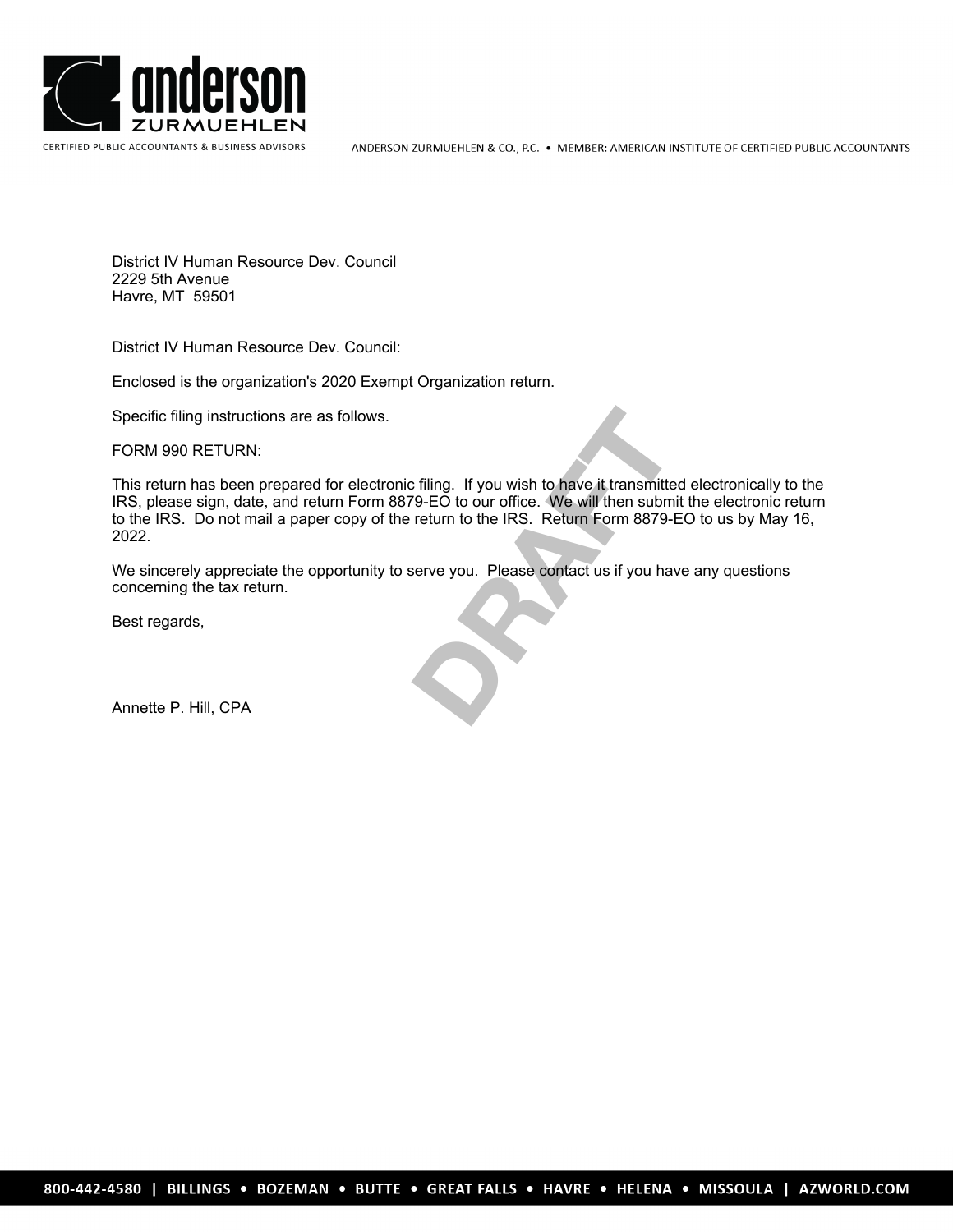|                                                                        | ***** THIS IS NOT A FILEABLE COPY *****                                                                                                                                                                                                                                                                                                                                                                                                                                                                                                              |                            |                                                   |
|------------------------------------------------------------------------|------------------------------------------------------------------------------------------------------------------------------------------------------------------------------------------------------------------------------------------------------------------------------------------------------------------------------------------------------------------------------------------------------------------------------------------------------------------------------------------------------------------------------------------------------|----------------------------|---------------------------------------------------|
| Form 8879-EO                                                           | IRS e-file Signature Authorization<br>for an Exempt Organization                                                                                                                                                                                                                                                                                                                                                                                                                                                                                     |                            | OMB No. 1545-0047                                 |
|                                                                        | For calendar year 2020, or fiscal year beginning $JUL$ $1$ , 2020, and ending $JUN$ $30$ , 20 $21$                                                                                                                                                                                                                                                                                                                                                                                                                                                   |                            |                                                   |
|                                                                        | Do not send to the IRS. Keep for your records.                                                                                                                                                                                                                                                                                                                                                                                                                                                                                                       |                            | 2020                                              |
| Department of the Treasury<br>Internal Revenue Service                 | Go to www.irs.gov/Form8879EO for the latest information.                                                                                                                                                                                                                                                                                                                                                                                                                                                                                             |                            |                                                   |
| Name of exempt organization or person subject to tax                   |                                                                                                                                                                                                                                                                                                                                                                                                                                                                                                                                                      |                            | Taxpayer identification number                    |
|                                                                        | DISTRICT IV HUMAN RESOURCE DEV. COUNCIL                                                                                                                                                                                                                                                                                                                                                                                                                                                                                                              |                            | $81 - 0295420$                                    |
| Name and title of officer or person subject to tax                     |                                                                                                                                                                                                                                                                                                                                                                                                                                                                                                                                                      |                            |                                                   |
| KATHY TERBOVITZ                                                        |                                                                                                                                                                                                                                                                                                                                                                                                                                                                                                                                                      |                            |                                                   |
| <b>CFO</b><br>Part I                                                   | Type of Return and Return Information (Whole Dollars Only)                                                                                                                                                                                                                                                                                                                                                                                                                                                                                           |                            |                                                   |
|                                                                        | Check the box for the return for which you are using this Form 8879-EO and enter the applicable amount, if any, from the return. If you                                                                                                                                                                                                                                                                                                                                                                                                              |                            |                                                   |
|                                                                        | check the box on line 1a, 2a, 3a, 4a, 5a, 6a, or 7a below, and the amount on that line for the return being filed with this form was<br>blank, then leave line 1b, 2b, 3b, 4b, 5b, 6b, or 7b, whichever is applicable, blank (do not enter -0-). But, if you entered -0- on the<br>return, then enter -0- on the applicable line below. Do not complete more than one line in Part I.                                                                                                                                                                |                            |                                                   |
|                                                                        |                                                                                                                                                                                                                                                                                                                                                                                                                                                                                                                                                      |                            |                                                   |
| 2a Form 990-EZ check here $\blacktriangleright$                        |                                                                                                                                                                                                                                                                                                                                                                                                                                                                                                                                                      |                            |                                                   |
| 3a Form 1120-POL check here                                            |                                                                                                                                                                                                                                                                                                                                                                                                                                                                                                                                                      |                            |                                                   |
| 4a Form 990-PF check here                                              | ▶                                                                                                                                                                                                                                                                                                                                                                                                                                                                                                                                                    |                            |                                                   |
| 5a Form 8868 check here                                                |                                                                                                                                                                                                                                                                                                                                                                                                                                                                                                                                                      |                            |                                                   |
| 6a Form 990-T check here                                               |                                                                                                                                                                                                                                                                                                                                                                                                                                                                                                                                                      |                            |                                                   |
| 7a Form 4720 check here $\blacktriangleright$  <br>Part II $\parallel$ | Declaration and Signature Authorization of Officer or Person Subject to Tax                                                                                                                                                                                                                                                                                                                                                                                                                                                                          |                            |                                                   |
|                                                                        | Under penalties of perjury, I declare that $\boxed{\mathbf{X}}$ I am an officer of the above organization or $\boxed{\phantom{\mathbf{X}}\phantom{\mathbf{X}}}$ 1 am a person subject to tax with respect to                                                                                                                                                                                                                                                                                                                                         |                            |                                                   |
| PIN: check one box only                                                | a payment, I must contact the U.S. Treasury Financial Agent at 1-888-353-4537 no later than 2 business days prior to the payment<br>(settlement) date. I also authorize the financial institutions involved in the processing of the electronic payment of taxes to receive<br>confidential information necessary to answer inquiries and resolve issues related to the payment. I have selected a personal<br>identification number (PIN) as my signature for the electronic return and, if applicable, the consent to electronic funds withdrawal. |                            |                                                   |
|                                                                        | X   authorize ANDERSON ZURMUEHLEN & CO., P.C. to enter my PIN                                                                                                                                                                                                                                                                                                                                                                                                                                                                                        |                            | 60070                                             |
|                                                                        | ERO firm name                                                                                                                                                                                                                                                                                                                                                                                                                                                                                                                                        |                            | Enter five numbers, but<br>do not enter all zeros |
|                                                                        | as my signature on the tax year 2020 electronically filed return. If I have indicated within this return that a copy of the return is being filed with<br>a state agency(ies) regulating charities as part of the IRS Fed/State program, I also authorize the aforementioned ERO to enter my<br>PIN on the return's disclosure consent screen.                                                                                                                                                                                                       |                            |                                                   |
|                                                                        | As an officer or person subject to tax with respect to the organization, I will enter my PIN as my signature on the tax year 2020<br>electronically filed return. If I have indicated within this return that a copy of the return is being filed with a state agency(ies)<br>regulating charities as part of the IRS Fed/State program, I will enter my PIN on the return's disclosure consent screen.                                                                                                                                              |                            |                                                   |
| Signature of officer or person subject to tax<br>Part III              | THIS IS NOT A FILEABLE COPY ***<br>*****<br><b>Certification and Authentication</b>                                                                                                                                                                                                                                                                                                                                                                                                                                                                  | Date $\blacktriangleright$ |                                                   |
|                                                                        | <b>ERO's EFIN/PIN.</b> Enter your six-digit electronic filing identification                                                                                                                                                                                                                                                                                                                                                                                                                                                                         |                            |                                                   |
|                                                                        | 81170938594<br>number (EFIN) followed by your five-digit self-selected PIN.<br>Do not enter all zeros                                                                                                                                                                                                                                                                                                                                                                                                                                                |                            |                                                   |
| IRS e-file Providers for Business Returns.                             | I certify that the above numeric entry is my PIN, which is my signature on the 2020 electronically filed return indicated above. I confirm<br>that I am submitting this return in accordance with the requirements of Pub. 4163, Modernized e-File (MeF) Information for Authorized                                                                                                                                                                                                                                                                  |                            |                                                   |
| ERO's signature $\blacktriangleright$                                  | Date $\triangleright$ 01/05/22                                                                                                                                                                                                                                                                                                                                                                                                                                                                                                                       |                            |                                                   |
|                                                                        | <b>ERO Must Retain This Form - See Instructions</b><br>Do Not Submit This Form to the IRS Unless Requested To Do So                                                                                                                                                                                                                                                                                                                                                                                                                                  |                            |                                                   |
|                                                                        | LHA For Paperwork Reduction Act Notice, see instructions.                                                                                                                                                                                                                                                                                                                                                                                                                                                                                            |                            | Form 8879-EO (2020)                               |
| 023051 11-03-20                                                        |                                                                                                                                                                                                                                                                                                                                                                                                                                                                                                                                                      |                            |                                                   |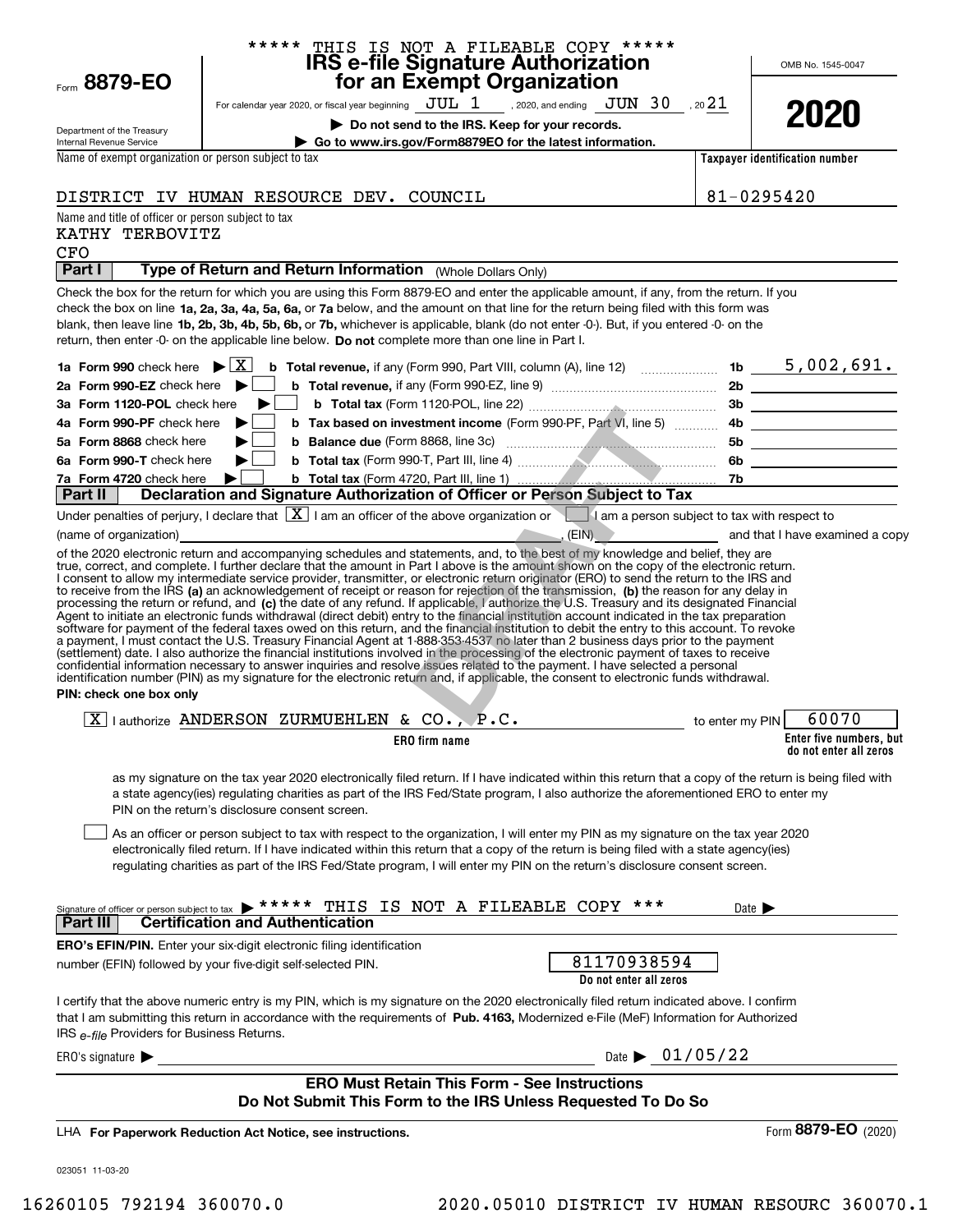(Rev. January 2020)

## **Application for Automatic Extension of Time To File an Exempt Organization Return**

Department of the Treasury Internal Revenue Service

**| File a separate application for each return.**

**| Go to www.irs.gov/Form8868 for the latest information.**

**Electronic filing (e-file).**  You can electronically file Form 8868 to request a 6-month automatic extension of time to file any of the filing of this form, visit www.irs.gov/e-file-providers/e-file-for-charities-and-non-profits. forms listed below with the exception of Form 8870, Information Return for Transfers Associated With Certain Personal Benefit Contracts, for which an extension request must be sent to the IRS in paper format (see instructions). For more details on the electronic

#### **Automatic 6-Month Extension of Time.** Only submit original (no copies needed).

All corporations required to file an income tax return other than Form 990-T (including 1120-C filers), partnerships, REMICs, and trusts must use Form 7004 to request an extension of time to file income tax returns.

| Type or                                                                                                                                        | Name of exempt organization or other filer, see instructions.                                                                                                                                                                                                                                                                                                                                                                                                                                                                                                                                                                                                                                                                                                                                                                                                                                                                                                                                    |        |                                   |    |    | Taxpayer identification number (TIN) |  |  |  |
|------------------------------------------------------------------------------------------------------------------------------------------------|--------------------------------------------------------------------------------------------------------------------------------------------------------------------------------------------------------------------------------------------------------------------------------------------------------------------------------------------------------------------------------------------------------------------------------------------------------------------------------------------------------------------------------------------------------------------------------------------------------------------------------------------------------------------------------------------------------------------------------------------------------------------------------------------------------------------------------------------------------------------------------------------------------------------------------------------------------------------------------------------------|--------|-----------------------------------|----|----|--------------------------------------|--|--|--|
| print                                                                                                                                          | DISTRICT IV HUMAN RESOURCE DEV. COUNCIL                                                                                                                                                                                                                                                                                                                                                                                                                                                                                                                                                                                                                                                                                                                                                                                                                                                                                                                                                          |        | 81-0295420                        |    |    |                                      |  |  |  |
| File by the<br>due date for<br>filing your                                                                                                     | Number, street, and room or suite no. If a P.O. box, see instructions.<br>2229 5TH AVENUE                                                                                                                                                                                                                                                                                                                                                                                                                                                                                                                                                                                                                                                                                                                                                                                                                                                                                                        |        |                                   |    |    |                                      |  |  |  |
| return. See<br>instructions.<br>City, town or post office, state, and ZIP code. For a foreign address, see instructions.<br>HAVRE, MT<br>59501 |                                                                                                                                                                                                                                                                                                                                                                                                                                                                                                                                                                                                                                                                                                                                                                                                                                                                                                                                                                                                  |        |                                   |    |    |                                      |  |  |  |
|                                                                                                                                                | Enter the Return Code for the return that this application is for (file a separate application for each return)                                                                                                                                                                                                                                                                                                                                                                                                                                                                                                                                                                                                                                                                                                                                                                                                                                                                                  |        |                                   |    |    | $\mathbf 0$<br>1                     |  |  |  |
| <b>Application</b>                                                                                                                             |                                                                                                                                                                                                                                                                                                                                                                                                                                                                                                                                                                                                                                                                                                                                                                                                                                                                                                                                                                                                  | Return | Application                       |    |    | Return                               |  |  |  |
| Is For                                                                                                                                         |                                                                                                                                                                                                                                                                                                                                                                                                                                                                                                                                                                                                                                                                                                                                                                                                                                                                                                                                                                                                  | Code   | <b>Is For</b>                     |    |    | Code                                 |  |  |  |
|                                                                                                                                                | Form 990 or Form 990-EZ                                                                                                                                                                                                                                                                                                                                                                                                                                                                                                                                                                                                                                                                                                                                                                                                                                                                                                                                                                          | 01     | Form 990-T (corporation)          |    |    | 07                                   |  |  |  |
| Form 990-BL                                                                                                                                    |                                                                                                                                                                                                                                                                                                                                                                                                                                                                                                                                                                                                                                                                                                                                                                                                                                                                                                                                                                                                  | 02     | Form 1041-A                       |    |    | 08                                   |  |  |  |
|                                                                                                                                                | Form 4720 (individual)                                                                                                                                                                                                                                                                                                                                                                                                                                                                                                                                                                                                                                                                                                                                                                                                                                                                                                                                                                           | 03     | Form 4720 (other than individual) |    |    | 09                                   |  |  |  |
| Form 990-PF                                                                                                                                    |                                                                                                                                                                                                                                                                                                                                                                                                                                                                                                                                                                                                                                                                                                                                                                                                                                                                                                                                                                                                  | 04     | Form 5227                         |    |    | 10                                   |  |  |  |
|                                                                                                                                                | Form 990-T (sec. 401(a) or 408(a) trust)                                                                                                                                                                                                                                                                                                                                                                                                                                                                                                                                                                                                                                                                                                                                                                                                                                                                                                                                                         | 05     | Form 6069                         |    |    | 11                                   |  |  |  |
|                                                                                                                                                | Form 990-T (trust other than above)                                                                                                                                                                                                                                                                                                                                                                                                                                                                                                                                                                                                                                                                                                                                                                                                                                                                                                                                                              | 06     | Form 8870                         |    |    | 12                                   |  |  |  |
| $box \blacktriangleright$<br>1<br>$\mathbf{2}$                                                                                                 | KATHY TERBOVITZ<br>• The books are in the care of $\triangleright$ 2229 5 TH AVE - HAVRE, MT 59501<br>Telephone No. $\triangleright$ 406-265-6743<br>Fax No.<br>If this is for a Group Return, enter the organization's four digit Group Exemption Number (GEN) [f this is for the whole group, check this<br>. If it is for part of the group, check this box $\blacktriangleright$<br>and attach a list with the names and TINs of all members the extension is for.<br>MAY 16, 2022<br>I request an automatic 6-month extension of time until<br>, to file the exempt organization return for<br>the organization named above. The extension is for the organization's return for:<br>calendar year<br>or<br>$\blacktriangleright$ $\lfloor \overline{X} \rfloor$ tax year beginning JUL 1, 2020<br>$\sim$ , and ending $\sigma$ JUN 30, 2021<br>Initial return<br>Final return<br>If the tax year entered in line 1 is for less than 12 months, check reason:<br>Change in accounting period |        |                                   |    |    |                                      |  |  |  |
| За                                                                                                                                             | If this application is for Forms 990-BL, 990-PF, 990-T, 4720, or 6069, enter the tentative tax, less<br>any nonrefundable credits. See instructions.                                                                                                                                                                                                                                                                                                                                                                                                                                                                                                                                                                                                                                                                                                                                                                                                                                             |        |                                   | За | \$ | $0$ .                                |  |  |  |
| b                                                                                                                                              | If this application is for Forms 990-PF, 990-T, 4720, or 6069, enter any refundable credits and                                                                                                                                                                                                                                                                                                                                                                                                                                                                                                                                                                                                                                                                                                                                                                                                                                                                                                  |        |                                   |    |    |                                      |  |  |  |
|                                                                                                                                                | estimated tax payments made. Include any prior year overpayment allowed as a credit.                                                                                                                                                                                                                                                                                                                                                                                                                                                                                                                                                                                                                                                                                                                                                                                                                                                                                                             |        |                                   | Зb | \$ | 0.                                   |  |  |  |
| c                                                                                                                                              | <b>Balance due.</b> Subtract line 3b from line 3a. Include your payment with this form, if required, by                                                                                                                                                                                                                                                                                                                                                                                                                                                                                                                                                                                                                                                                                                                                                                                                                                                                                          |        |                                   |    |    |                                      |  |  |  |
|                                                                                                                                                | using EFTPS (Electronic Federal Tax Payment System). See instructions.                                                                                                                                                                                                                                                                                                                                                                                                                                                                                                                                                                                                                                                                                                                                                                                                                                                                                                                           |        |                                   | 3c | \$ | 0.                                   |  |  |  |
| instructions.                                                                                                                                  | Caution: If you are going to make an electronic funds withdrawal (direct debit) with this Form 8868, see Form 8453-EO and Form 8879-EO for payment                                                                                                                                                                                                                                                                                                                                                                                                                                                                                                                                                                                                                                                                                                                                                                                                                                               |        |                                   |    |    |                                      |  |  |  |
| LHA                                                                                                                                            | For Privacy Act and Paperwork Reduction Act Notice, see instructions.                                                                                                                                                                                                                                                                                                                                                                                                                                                                                                                                                                                                                                                                                                                                                                                                                                                                                                                            |        |                                   |    |    | Form 8868 (Rev. 1-2020)              |  |  |  |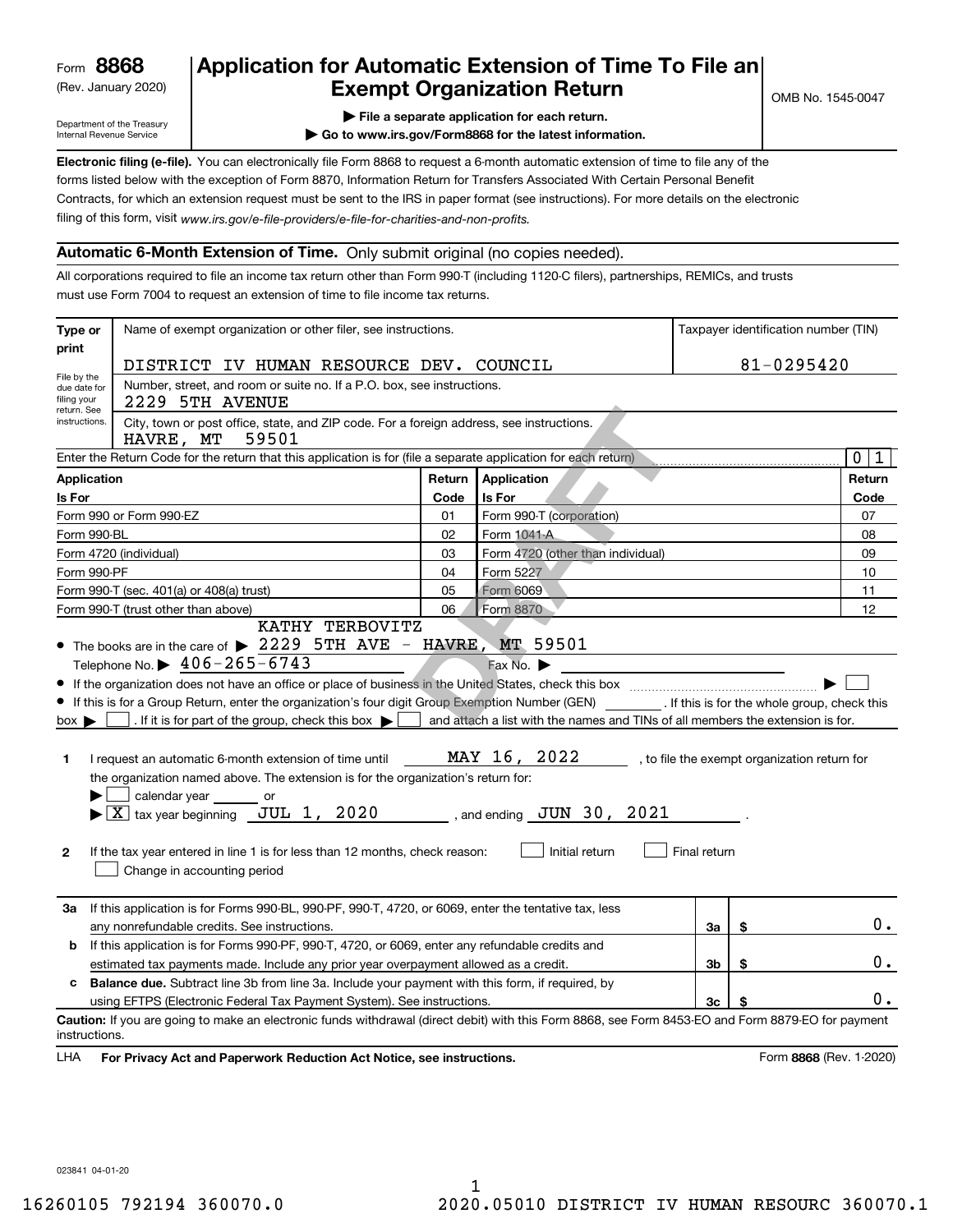|                                                        |                                                   |                                                                                                                                                                                                                                      | EXTENDED TO MAY 16, 2022<br><b>Return of Organization Exempt From Income Tax</b> |                             |            |                                                           | OMB No. 1545-0047                                          |
|--------------------------------------------------------|---------------------------------------------------|--------------------------------------------------------------------------------------------------------------------------------------------------------------------------------------------------------------------------------------|----------------------------------------------------------------------------------|-----------------------------|------------|-----------------------------------------------------------|------------------------------------------------------------|
| Form 990                                               |                                                   | Under section 501(c), 527, or 4947(a)(1) of the Internal Revenue Code (except private foundations)                                                                                                                                   |                                                                                  |                             |            |                                                           |                                                            |
|                                                        |                                                   |                                                                                                                                                                                                                                      | Do not enter social security numbers on this form as it may be made public.      |                             |            |                                                           |                                                            |
| Department of the Treasury<br>Internal Revenue Service |                                                   |                                                                                                                                                                                                                                      | Go to www.irs.gov/Form990 for instructions and the latest information.           |                             |            |                                                           | <b>Open to Public</b><br>Inspection                        |
|                                                        |                                                   | A For the 2020 calendar year, or tax year beginning                                                                                                                                                                                  | JUL 1, 2020                                                                      |                             |            | and ending JUN 30, 2021                                   |                                                            |
| в<br>Check if                                          |                                                   | C Name of organization                                                                                                                                                                                                               |                                                                                  |                             |            | D Employer identification number                          |                                                            |
| applicable:                                            |                                                   |                                                                                                                                                                                                                                      |                                                                                  |                             |            |                                                           |                                                            |
| Address<br>change                                      |                                                   | DISTRICT IV HUMAN RESOURCE DEV. COUNCIL                                                                                                                                                                                              |                                                                                  |                             |            |                                                           |                                                            |
| Name<br>change                                         |                                                   | Doing business as                                                                                                                                                                                                                    |                                                                                  |                             |            | 81-0295420                                                |                                                            |
| Initial<br>return                                      |                                                   | Number and street (or P.O. box if mail is not delivered to street address)                                                                                                                                                           |                                                                                  |                             | Room/suite | E Telephone number                                        |                                                            |
| Final<br>return/                                       |                                                   | 2229 5TH AVENUE                                                                                                                                                                                                                      |                                                                                  |                             |            | $406 - 265 - 6743$                                        |                                                            |
| termin-<br>ated                                        |                                                   | City or town, state or province, country, and ZIP or foreign postal code                                                                                                                                                             |                                                                                  |                             |            | G Gross receipts \$                                       | 5,002,691.                                                 |
| Amended<br>return                                      |                                                   | HAVRE, MT 59501                                                                                                                                                                                                                      |                                                                                  |                             |            | H(a) Is this a group return                               |                                                            |
| Applica-<br>tion                                       |                                                   | F Name and address of principal officer:                                                                                                                                                                                             |                                                                                  |                             |            | for subordinates?                                         | $\sqrt{}$ Yes $\sqrt{}$ X $\sqrt{}$ No                     |
| pending                                                |                                                   | SAME AS C ABOVE                                                                                                                                                                                                                      |                                                                                  |                             |            | $H(b)$ Are all subordinates included? $\Box$ Yes          |                                                            |
|                                                        | Tax-exempt status: $\boxed{\mathbf{X}}$ 501(c)(3) | $501(c)$ (                                                                                                                                                                                                                           | $\triangleleft$ (insert no.)                                                     | $4947(a)(1)$ or             | 527        |                                                           | If "No," attach a list. See instructions                   |
|                                                        | J Website: $\blacktriangleright$ HRDC4.ORG        |                                                                                                                                                                                                                                      |                                                                                  |                             |            | $H(c)$ Group exemption number $\blacktriangleright$       |                                                            |
|                                                        |                                                   | K Form of organization: X Corporation                                                                                                                                                                                                | Trust<br>Association                                                             | Other $\blacktriangleright$ |            | L Year of formation: 1975   M State of legal domicile: MT |                                                            |
|                                                        | Part I Summary                                    |                                                                                                                                                                                                                                      |                                                                                  |                             |            |                                                           |                                                            |
| 1.                                                     |                                                   | Briefly describe the organization's mission or most significant activities: TO PARTNER WITH LOW INCOME                                                                                                                               |                                                                                  |                             |            |                                                           |                                                            |
|                                                        |                                                   | PEOPLE IN THEIR EFFORT TO ACHIEVE ECONOMIC STABILITY AND TO ADVOCATE                                                                                                                                                                 |                                                                                  |                             |            |                                                           |                                                            |
| 2                                                      |                                                   | Check this box $\blacktriangleright$ $\Box$ if the organization discontinued its operations or disposed of more than 25% of its net assets.                                                                                          |                                                                                  |                             |            |                                                           |                                                            |
| з                                                      |                                                   | Number of voting members of the governing body (Part VI, line 1a)                                                                                                                                                                    |                                                                                  |                             |            | 3                                                         |                                                            |
|                                                        |                                                   |                                                                                                                                                                                                                                      |                                                                                  |                             |            |                                                           |                                                            |
| 4                                                      |                                                   |                                                                                                                                                                                                                                      |                                                                                  |                             |            | $\overline{\mathbf{4}}$                                   |                                                            |
| 5                                                      |                                                   | Number of independent voting members of the governing body (Part VI, line 1b)                                                                                                                                                        |                                                                                  |                             |            | $\overline{5}$                                            |                                                            |
|                                                        |                                                   |                                                                                                                                                                                                                                      |                                                                                  |                             |            | $\bf{6}$                                                  |                                                            |
|                                                        |                                                   |                                                                                                                                                                                                                                      |                                                                                  |                             |            | 7a                                                        |                                                            |
|                                                        |                                                   |                                                                                                                                                                                                                                      |                                                                                  |                             |            | 7b                                                        |                                                            |
|                                                        |                                                   |                                                                                                                                                                                                                                      |                                                                                  |                             |            | <b>Prior Year</b>                                         | <b>Current Year</b>                                        |
| 8                                                      |                                                   | Contributions and grants (Part VIII, line 1h)                                                                                                                                                                                        |                                                                                  |                             |            | 3,531,889.                                                | 4,289,318.                                                 |
| 9                                                      |                                                   | Program service revenue (Part VIII, line 2g)                                                                                                                                                                                         |                                                                                  |                             |            | 677,294.                                                  |                                                            |
| 10                                                     |                                                   |                                                                                                                                                                                                                                      |                                                                                  |                             |            | 638.                                                      |                                                            |
| 11                                                     |                                                   | Other revenue (Part VIII, column (A), lines 5, 6d, 8c, 9c, 10c, and 11e)                                                                                                                                                             |                                                                                  |                             |            | $\overline{0}$ .                                          |                                                            |
| 12                                                     |                                                   | Total revenue - add lines 8 through 11 (must equal Part VIII, column (A), line 12)                                                                                                                                                   |                                                                                  |                             |            | 4, 209, 821.                                              |                                                            |
| 13                                                     |                                                   | Grants and similar amounts paid (Part IX, column (A), lines 1-3)                                                                                                                                                                     |                                                                                  |                             |            | 0.                                                        |                                                            |
| 14                                                     |                                                   | Benefits paid to or for members (Part IX, column (A), line 4) <b>Conserverse in the contract of the Senate Conserverse in the Senate Conserverse in the Senate Conserverse in the Senate Conserverse in the Senate Conserverse i</b> |                                                                                  |                             |            | $\overline{0}$ .                                          |                                                            |
| 15                                                     |                                                   | Salaries, other compensation, employee benefits (Part IX, column (A), lines 5-10)                                                                                                                                                    |                                                                                  |                             |            | 2,760,576.                                                |                                                            |
|                                                        |                                                   |                                                                                                                                                                                                                                      |                                                                                  |                             |            | 0.                                                        |                                                            |
|                                                        |                                                   | <b>b</b> Total fundraising expenses (Part IX, column (D), line 25)                                                                                                                                                                   |                                                                                  |                             | $0$ .      |                                                           |                                                            |
| 17                                                     |                                                   |                                                                                                                                                                                                                                      |                                                                                  |                             |            | 1,472,249.                                                | 713,152.<br>221.<br>5,002,691.<br>2,782,243.<br>1,778,032. |
| 18                                                     |                                                   | Total expenses. Add lines 13-17 (must equal Part IX, column (A), line 25)                                                                                                                                                            |                                                                                  |                             |            | 4,232,825.                                                | 4,560,275.                                                 |
| 19                                                     |                                                   | Revenue less expenses. Subtract line 18 from line 12                                                                                                                                                                                 |                                                                                  |                             |            | $\overline{-23}$ ,004.                                    | 442,416.                                                   |
|                                                        |                                                   |                                                                                                                                                                                                                                      |                                                                                  |                             |            | <b>Beginning of Current Year</b>                          | <b>End of Year</b>                                         |
| Activities & Governance<br>Revenue<br>Expenses<br>20   |                                                   | Total assets (Part X, line 16)                                                                                                                                                                                                       |                                                                                  |                             |            | 3,093,054.                                                | 3,617,563.                                                 |
| Net Assets or<br>Fund Balances<br>21                   |                                                   | Total liabilities (Part X, line 26)                                                                                                                                                                                                  |                                                                                  |                             |            | 932,873.<br>2,160,181.                                    | 1,014,966.<br>2,602,597.                                   |

| Sign     | Signature of officer                                                                                         |                      |  |                                           | Date                                       |                     |    |  |  |  |  |
|----------|--------------------------------------------------------------------------------------------------------------|----------------------|--|-------------------------------------------|--------------------------------------------|---------------------|----|--|--|--|--|
| Here     | KATHY TERBOVITZ, CFO                                                                                         |                      |  |                                           |                                            |                     |    |  |  |  |  |
|          | Type or print name and title                                                                                 |                      |  |                                           |                                            |                     |    |  |  |  |  |
|          | Print/Type preparer's name                                                                                   | Preparer's signature |  | Date                                      | Check                                      | <b>PTIN</b>         |    |  |  |  |  |
| Paid     | ANNETTE P. HILL, CPA                                                                                         | ANNETTE<br>$P$ .     |  | $HILL$ , $CPA   01/05/22  $ self-employed |                                            | P00102055           |    |  |  |  |  |
| Preparer | Firm's name ANDERSON ZURMUEHLEN & CO., P.C.                                                                  |                      |  |                                           | $1$ Firm's EIN $\triangleright$ 81-0385940 |                     |    |  |  |  |  |
| Use Only | Firm's address P.O. BOX 748                                                                                  |                      |  |                                           |                                            |                     |    |  |  |  |  |
|          | Phone no. $406 - 782 - 0451$<br><b>BUTTE, MT 59703</b>                                                       |                      |  |                                           |                                            |                     |    |  |  |  |  |
|          | May the IRS discuss this return with the preparer shown above? See instructions                              |                      |  |                                           |                                            | $\mathbf{X}$<br>Yes | No |  |  |  |  |
|          | Form 990 (2020)<br>LHA For Paperwork Reduction Act Notice, see the separate instructions.<br>032001 12-23-20 |                      |  |                                           |                                            |                     |    |  |  |  |  |

SEE SCHEDULE O FOR ORGANIZATION MISSION STATEMENT CONTINUATION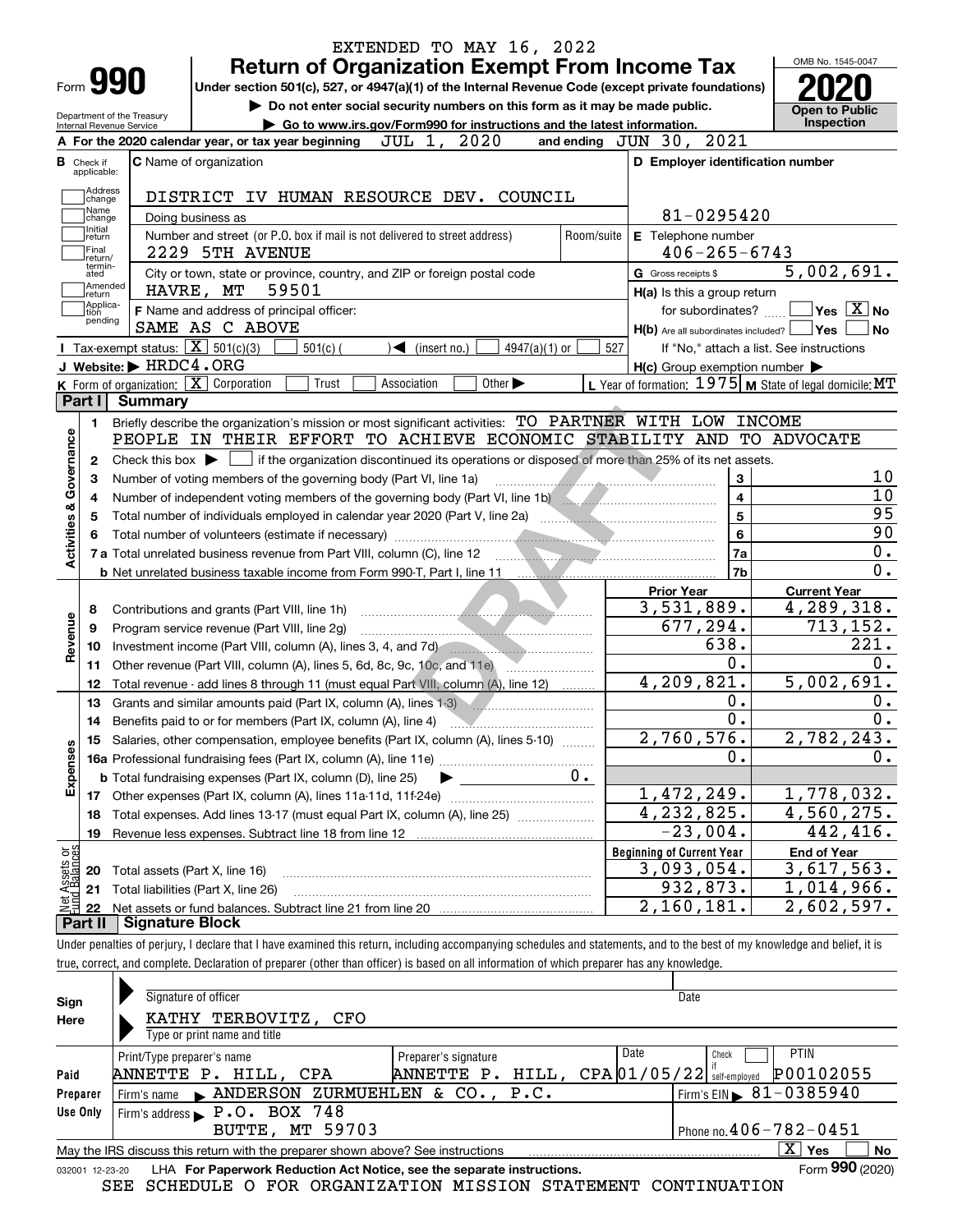|              | 81-0295420<br>DISTRICT IV HUMAN RESOURCE DEV. COUNCIL<br>Form 990 (2020)                                                                     | Page 2                                  |
|--------------|----------------------------------------------------------------------------------------------------------------------------------------------|-----------------------------------------|
|              | Part III   Statement of Program Service Accomplishments                                                                                      |                                         |
|              |                                                                                                                                              | $\boxed{\mathbf{X}}$                    |
| 1            | Briefly describe the organization's mission:                                                                                                 |                                         |
|              | AS A COMMUNITY ACTION PROGRAM AGENCY, THE COUNCIL'S GOALS ARE TO<br>SERVE, ADVISE, EDUCATE, AND MOST IMPORTANTLY, AID SOCIETY IN PROJECTS    |                                         |
|              | AIMED AT BREAKING THE CYCLE OF POVERTY.<br>THE SERVICES OFFERED BY                                                                           |                                         |
|              | DISTRICT IV ARE DEVELOPED TO ENABLE LOW-INCOME INDIVIDUALS IN HILL,                                                                          |                                         |
| $\mathbf{2}$ | Did the organization undertake any significant program services during the year which were not listed on the                                 |                                         |
|              | prior Form 990 or 990-EZ?                                                                                                                    | $\Box$ Yes $[\overline{\mathrm{X}}]$ No |
|              | If "Yes," describe these new services on Schedule O.                                                                                         |                                         |
| 3            | Did the organization cease conducting, or make significant changes in how it conducts, any program services?                                 | $\Box$ Yes $\boxed{X}$ No               |
|              | If "Yes," describe these changes on Schedule O.                                                                                              |                                         |
| 4            | Describe the organization's program service accomplishments for each of its three largest program services, as measured by expenses.         |                                         |
|              | Section 501(c)(3) and 501(c)(4) organizations are required to report the amount of grants and allocations to others, the total expenses, and |                                         |
|              | revenue, if any, for each program service reported.                                                                                          |                                         |
| 4a           | ) (Revenue \$ 48,066.)<br>) (Expenses $$2,134,557$ . including grants of \$<br>(Code:                                                        |                                         |
|              | HEAD START: SERVICES TO DISADVANTAGED PRESCHOOL CHILDREN                                                                                     |                                         |
|              |                                                                                                                                              |                                         |
|              |                                                                                                                                              |                                         |
|              |                                                                                                                                              |                                         |
|              |                                                                                                                                              |                                         |
|              |                                                                                                                                              |                                         |
|              |                                                                                                                                              |                                         |
|              |                                                                                                                                              |                                         |
|              |                                                                                                                                              |                                         |
|              |                                                                                                                                              |                                         |
|              |                                                                                                                                              |                                         |
| 4b           | $502, 659$ . including grants of \$<br>$\overline{)}$ (Expenses \$ $\overline{)}$                                                            |                                         |
|              | (Code:<br>SECTION 8: HOUSING ASSISTANCE                                                                                                      |                                         |
|              |                                                                                                                                              |                                         |
|              |                                                                                                                                              |                                         |
|              |                                                                                                                                              |                                         |
|              |                                                                                                                                              |                                         |
|              |                                                                                                                                              |                                         |
|              |                                                                                                                                              |                                         |
|              |                                                                                                                                              |                                         |
|              |                                                                                                                                              |                                         |
|              |                                                                                                                                              |                                         |
|              |                                                                                                                                              |                                         |
|              |                                                                                                                                              |                                         |
| 4с           | 161,486.<br>including grants of \$<br>) (Revenue \$<br>(Code:<br>(Expenses \$                                                                | 1,099.                                  |
|              | WEATHERIZATION ASSISTANCE<br><b>WEATHERIZATION:</b>                                                                                          |                                         |
|              |                                                                                                                                              |                                         |
|              |                                                                                                                                              |                                         |
|              |                                                                                                                                              |                                         |
|              |                                                                                                                                              |                                         |
|              |                                                                                                                                              |                                         |
|              |                                                                                                                                              |                                         |
|              |                                                                                                                                              |                                         |
|              |                                                                                                                                              |                                         |
|              |                                                                                                                                              |                                         |
|              |                                                                                                                                              |                                         |
| 4d           | Other program services (Describe on Schedule O.)                                                                                             |                                         |
|              | 566, 614.<br>1, 201, 193. including grants of \$<br>(Expenses \$<br>Revenue \$                                                               |                                         |
| 4e           | 3,999,895.<br>Total program service expenses                                                                                                 |                                         |
|              |                                                                                                                                              | Form 990 (2020)                         |
|              | 032002 12-23-20                                                                                                                              |                                         |
|              | 3                                                                                                                                            |                                         |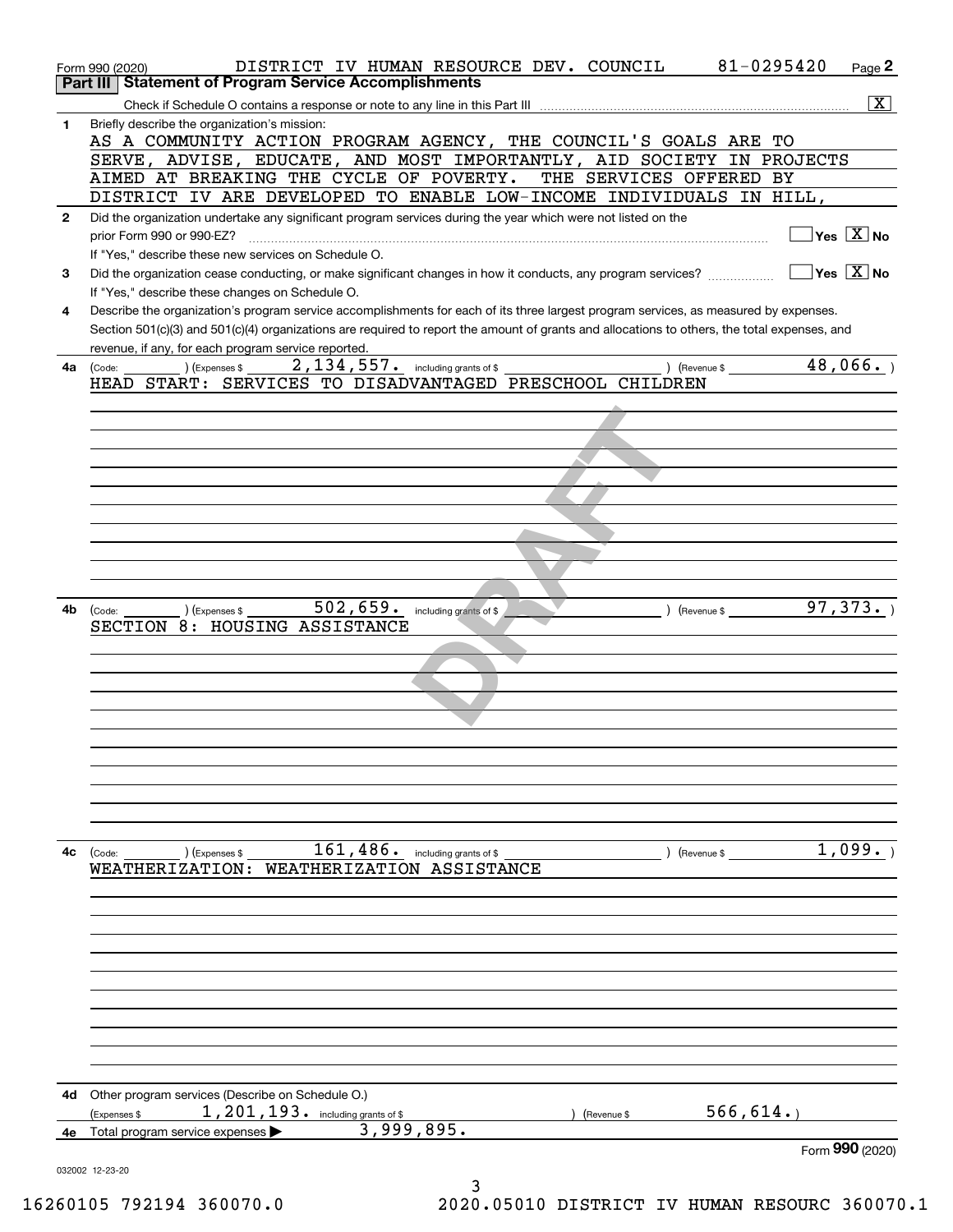| (2020) | DISTRICT IV |  |
|--------|-------------|--|
|        |             |  |

|     |                                                                                                                                                 |                 | Yes                   | No                      |
|-----|-------------------------------------------------------------------------------------------------------------------------------------------------|-----------------|-----------------------|-------------------------|
| 1.  | Is the organization described in section $501(c)(3)$ or $4947(a)(1)$ (other than a private foundation)?                                         |                 |                       |                         |
|     |                                                                                                                                                 | 1               | х                     |                         |
| 2   |                                                                                                                                                 | $\mathbf{2}$    | $\overline{\text{x}}$ |                         |
| 3   | Did the organization engage in direct or indirect political campaign activities on behalf of or in opposition to candidates for                 |                 |                       |                         |
|     |                                                                                                                                                 | 3               |                       | x                       |
| 4   | Section 501(c)(3) organizations. Did the organization engage in lobbying activities, or have a section 501(h) election in effect                |                 |                       |                         |
|     |                                                                                                                                                 | 4               |                       | x                       |
| 5   | Is the organization a section 501(c)(4), 501(c)(5), or 501(c)(6) organization that receives membership dues, assessments, or                    |                 |                       |                         |
|     |                                                                                                                                                 | 5               |                       | x                       |
| 6   | Did the organization maintain any donor advised funds or any similar funds or accounts for which donors have the right to                       |                 |                       |                         |
|     | provide advice on the distribution or investment of amounts in such funds or accounts? If "Yes," complete Schedule D, Part I                    | 6               |                       | x                       |
| 7   | Did the organization receive or hold a conservation easement, including easements to preserve open space,                                       |                 |                       |                         |
|     |                                                                                                                                                 | $\overline{7}$  |                       | x                       |
| 8   | Did the organization maintain collections of works of art, historical treasures, or other similar assets? If "Yes," complete                    |                 |                       |                         |
|     |                                                                                                                                                 | 8               |                       | x                       |
| 9   | Did the organization report an amount in Part X, line 21, for escrow or custodial account liability, serve as a custodian for                   |                 |                       |                         |
|     | amounts not listed in Part X; or provide credit counseling, debt management, credit repair, or debt negotiation services?                       |                 |                       | x                       |
|     |                                                                                                                                                 | 9               |                       |                         |
| 10  | Did the organization, directly or through a related organization, hold assets in donor-restricted endowments                                    |                 |                       | X.                      |
|     |                                                                                                                                                 | 10              |                       |                         |
| 11  | If the organization's answer to any of the following questions is "Yes," then complete Schedule D, Parts VI, VII, VIII, IX, or X                |                 |                       |                         |
|     | as applicable.<br>a Did the organization report an amount for land, buildings, and equipment in Part X, line 10? If "Yes," complete Schedule D, |                 |                       |                         |
|     |                                                                                                                                                 | 11a             | X                     |                         |
|     | <b>b</b> Did the organization report an amount for investments - other securities in Part X, line 12, that is 5% or more of its total           |                 |                       |                         |
|     | assets reported in Part X, line 16? If "Yes," complete Schedule D, Part VII manufacture manufacture manufactur                                  | 11b             |                       | x                       |
|     | c Did the organization report an amount for investments - program related in Part X, line 13, that is 5% or more of its total                   |                 |                       |                         |
|     |                                                                                                                                                 | 11c             |                       | x                       |
|     | d Did the organization report an amount for other assets in Part X, line 15, that is 5% or more of its total assets reported in                 |                 |                       |                         |
|     |                                                                                                                                                 | 11d             |                       | x                       |
|     | e Did the organization report an amount for other liabilities in Part X, line 25? If "Yes," complete Schedule D, Part X                         | 11e             |                       | $\overline{\mathbf{x}}$ |
| f   | Did the organization's separate or consolidated financial statements for the tax year include a footnote that addresses                         |                 |                       |                         |
|     | the organization's liability for uncertain tax positions under FIN 48 (ASC 740)? If "Yes," complete Schedule D, Part X                          | 11f             |                       | x                       |
|     | 12a Did the organization obtain separate, independent audited financial statements for the tax year? If "Yes," complete                         |                 |                       |                         |
|     |                                                                                                                                                 | 12a             | x                     |                         |
|     | <b>b</b> Was the organization included in consolidated, independent audited financial statements for the tax year?                              |                 |                       |                         |
|     | If "Yes," and if the organization answered "No" to line 12a, then completing Schedule D, Parts XI and XII is optional                           | 12b             |                       | Y                       |
| 13  |                                                                                                                                                 | 13              |                       | X                       |
| 14a | Did the organization maintain an office, employees, or agents outside of the United States?                                                     | 14a             |                       | $\mathbf X$             |
|     | <b>b</b> Did the organization have aggregate revenues or expenses of more than \$10,000 from grantmaking, fundraising, business,                |                 |                       |                         |
|     | investment, and program service activities outside the United States, or aggregate foreign investments valued at \$100,000                      |                 |                       |                         |
|     |                                                                                                                                                 | 14b             |                       | x                       |
| 15  | Did the organization report on Part IX, column (A), line 3, more than \$5,000 of grants or other assistance to or for any                       |                 |                       |                         |
|     |                                                                                                                                                 | 15              |                       | x                       |
| 16  | Did the organization report on Part IX, column (A), line 3, more than \$5,000 of aggregate grants or other assistance to                        |                 |                       |                         |
|     |                                                                                                                                                 | 16              |                       | x                       |
| 17  | Did the organization report a total of more than \$15,000 of expenses for professional fundraising services on Part IX,                         |                 |                       |                         |
|     |                                                                                                                                                 | 17              |                       | x                       |
| 18  | Did the organization report more than \$15,000 total of fundraising event gross income and contributions on Part VIII, lines                    |                 |                       |                         |
|     |                                                                                                                                                 | 18              |                       | x                       |
| 19  | Did the organization report more than \$15,000 of gross income from gaming activities on Part VIII, line 9a? If "Yes."                          |                 |                       |                         |
|     |                                                                                                                                                 | 19              |                       | X                       |
| 20a |                                                                                                                                                 | 20a             |                       | $\mathbf x$             |
|     | b If "Yes" to line 20a, did the organization attach a copy of its audited financial statements to this return?                                  | 20 <sub>b</sub> |                       |                         |
| 21  | Did the organization report more than \$5,000 of grants or other assistance to any domestic organization or                                     |                 |                       |                         |
|     |                                                                                                                                                 | 21              | Form 990 (2020)       | x                       |
|     | 032003 12-23-20                                                                                                                                 |                 |                       |                         |

4

032003 12-23-20

16260105 792194 360070.0 2020.05010 DISTRICT IV HUMAN RESOURC 360070.1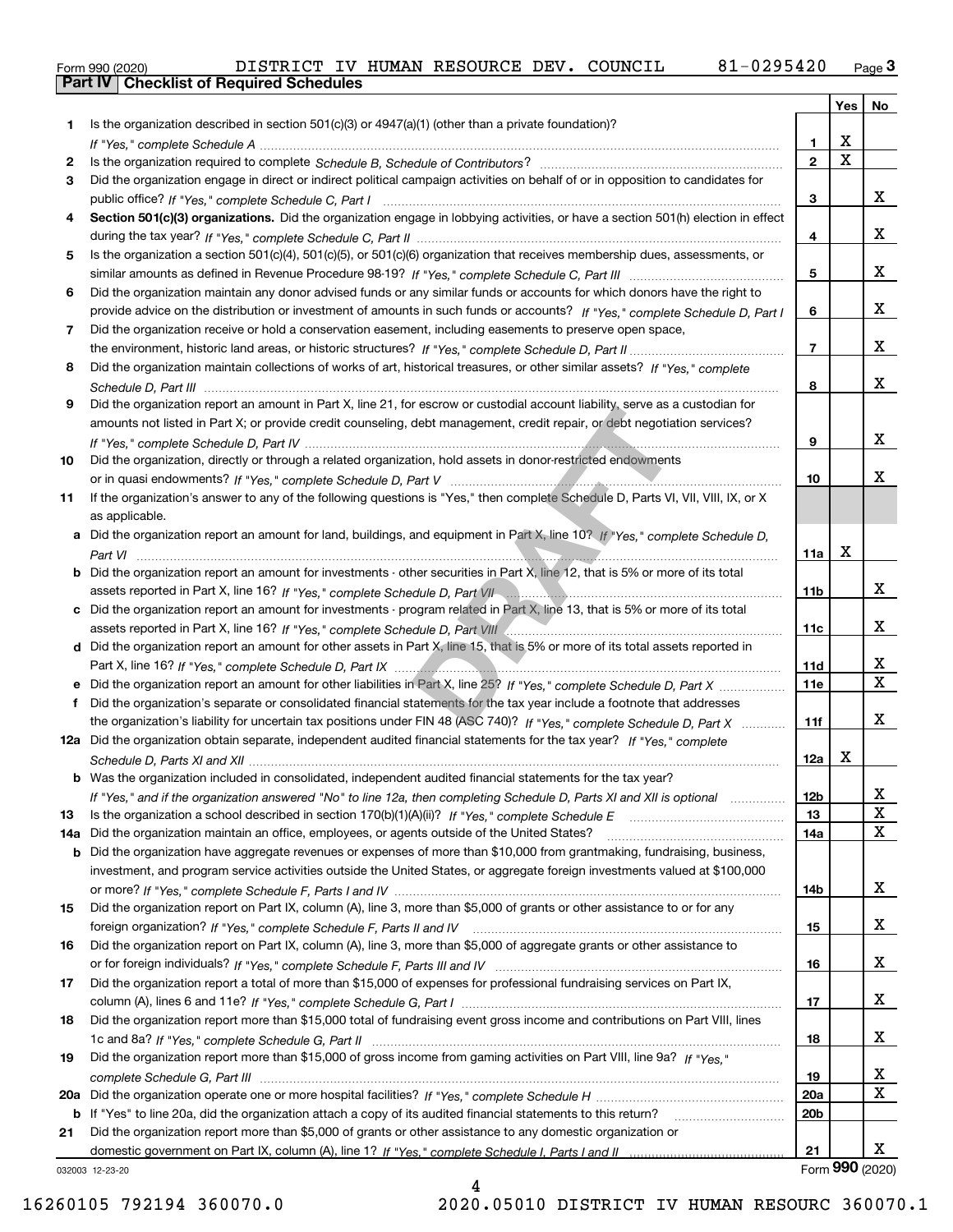Form 990 (2020) DISTRICT IV HUMAN RESOURCE DEV. COUNCIL 81-0 2954 20 <sub>Page</sub> 4<br>**Part IV | Checklist of Required Schedules** <sub>(continued)</sub>

|               | Part IV  <br>Criecklist of Required Scriedules (continued)                                                                   |                 |     |                 |
|---------------|------------------------------------------------------------------------------------------------------------------------------|-----------------|-----|-----------------|
|               |                                                                                                                              |                 | Yes | No              |
| 22            | Did the organization report more than \$5,000 of grants or other assistance to or for domestic individuals on                |                 |     |                 |
|               |                                                                                                                              | 22              |     | x               |
| 23            | Did the organization answer "Yes" to Part VII, Section A, line 3, 4, or 5 about compensation of the organization's current   |                 |     |                 |
|               | and former officers, directors, trustees, key employees, and highest compensated employees? If "Yes," complete               |                 |     |                 |
|               |                                                                                                                              | 23              |     | х               |
|               | 24a Did the organization have a tax-exempt bond issue with an outstanding principal amount of more than \$100,000 as of the  |                 |     |                 |
|               | last day of the year, that was issued after December 31, 2002? If "Yes," answer lines 24b through 24d and complete           |                 |     |                 |
|               |                                                                                                                              | 24a             |     | х               |
|               | <b>b</b> Did the organization invest any proceeds of tax-exempt bonds beyond a temporary period exception?                   | 24b             |     |                 |
|               | c Did the organization maintain an escrow account other than a refunding escrow at any time during the year to defease       |                 |     |                 |
|               | any tax-exempt bonds?                                                                                                        | 24c             |     |                 |
|               | d Did the organization act as an "on behalf of" issuer for bonds outstanding at any time during the year?                    | 24d             |     |                 |
|               | 25a Section 501(c)(3), 501(c)(4), and 501(c)(29) organizations. Did the organization engage in an excess benefit             |                 |     |                 |
|               |                                                                                                                              | 25a             |     | x               |
|               | b Is the organization aware that it engaged in an excess benefit transaction with a disqualified person in a prior year, and |                 |     |                 |
|               | that the transaction has not been reported on any of the organization's prior Forms 990 or 990-EZ? If "Yes," complete        |                 |     |                 |
|               | Schedule L. Part I                                                                                                           | 25b             |     | х               |
| 26            | Did the organization report any amount on Part X, line 5 or 22, for receivables from or payables to any current              |                 |     |                 |
|               | or former officer, director, trustee, key employee, creator or founder, substantial contributor, or 35%                      |                 |     |                 |
|               |                                                                                                                              | 26              |     | x               |
| 27            | Did the organization provide a grant or other assistance to any current or former officer, director, trustee, key employee,  |                 |     |                 |
|               | creator or founder, substantial contributor or employee thereof, a grant selection committee member, or to a 35% controlled  |                 |     |                 |
|               | entity (including an employee thereof) or family member of any of these persons? If "Yes," complete Schedule L, Part III     | 27              |     | x               |
| 28            | Was the organization a party to a business transaction with one of the following parties (see Schedule L, Part IV            |                 |     |                 |
|               | instructions, for applicable filing thresholds, conditions, and exceptions):                                                 |                 |     |                 |
|               | a A current or former officer, director, trustee, key employee, creator or founder, or substantial contributor? If           |                 |     |                 |
|               |                                                                                                                              | 28a             |     | х               |
|               |                                                                                                                              | 28 <sub>b</sub> |     | x               |
|               | c A 35% controlled entity of one or more individuals and/or organizations described in lines 28a or 28b? If                  |                 |     |                 |
|               |                                                                                                                              | 28c             | х   |                 |
| 29            |                                                                                                                              | 29              |     | X               |
| 30            | Did the organization receive contributions of art, historical treasures, or other similar assets, or qualified conservation  |                 |     |                 |
|               |                                                                                                                              | 30              |     | х               |
| 31            | Did the organization liquidate, terminate, or dissolve and cease operations? If "Yes," complete Schedule N, Part I           | 31              |     | Х               |
| 32            | Did the organization sell, exchange, dispose of, or transfer more than 25% of its net assets? If "Yes," complete             |                 |     |                 |
|               | Schedule N, Part II                                                                                                          | 32              |     | х               |
| 33            | Did the organization own 100% of an entity disregarded as separate from the organization under Regulations                   |                 |     |                 |
|               |                                                                                                                              | 33              |     | x               |
| 34            | Was the organization related to any tax-exempt or taxable entity? If "Yes," complete Schedule R, Part II, III, or IV, and    |                 |     |                 |
|               |                                                                                                                              | 34              | х   |                 |
|               | 35a Did the organization have a controlled entity within the meaning of section 512(b)(13)?                                  | <b>35a</b>      | х   |                 |
|               | b If "Yes" to line 35a, did the organization receive any payment from or engage in any transaction with a controlled entity  |                 |     |                 |
|               |                                                                                                                              | 35b             |     | X               |
| 36            | Section 501(c)(3) organizations. Did the organization make any transfers to an exempt non-charitable related organization?   |                 |     |                 |
|               |                                                                                                                              | 36              |     | х               |
| 37            | Did the organization conduct more than 5% of its activities through an entity that is not a related organization             |                 |     |                 |
|               |                                                                                                                              | 37              |     | х               |
| 38            | Did the organization complete Schedule O and provide explanations in Schedule O for Part VI, lines 11b and 19?               |                 |     |                 |
|               | Note: All Form 990 filers are required to complete Schedule O                                                                | 38              | х   |                 |
| <b>Part V</b> | <b>Statements Regarding Other IRS Filings and Tax Compliance</b>                                                             |                 |     |                 |
|               | Check if Schedule O contains a response or note to any line in this Part V                                                   |                 |     |                 |
|               |                                                                                                                              |                 | Yes | No              |
|               | 33<br>1a                                                                                                                     |                 |     |                 |
|               | 0<br><b>b</b> Enter the number of Forms W-2G included in line 1a. Enter -0- if not applicable <i>manumumumum</i><br>1b       |                 |     |                 |
|               | c Did the organization comply with backup withholding rules for reportable payments to vendors and reportable gaming         |                 |     |                 |
|               | (gambling) winnings to prize winners?                                                                                        | 1c              | X   |                 |
|               | 032004 12-23-20                                                                                                              |                 |     | Form 990 (2020) |
|               | 5                                                                                                                            |                 |     |                 |

16260105 792194 360070.0 2020.05010 DISTRICT IV HUMAN RESOURC 360070.1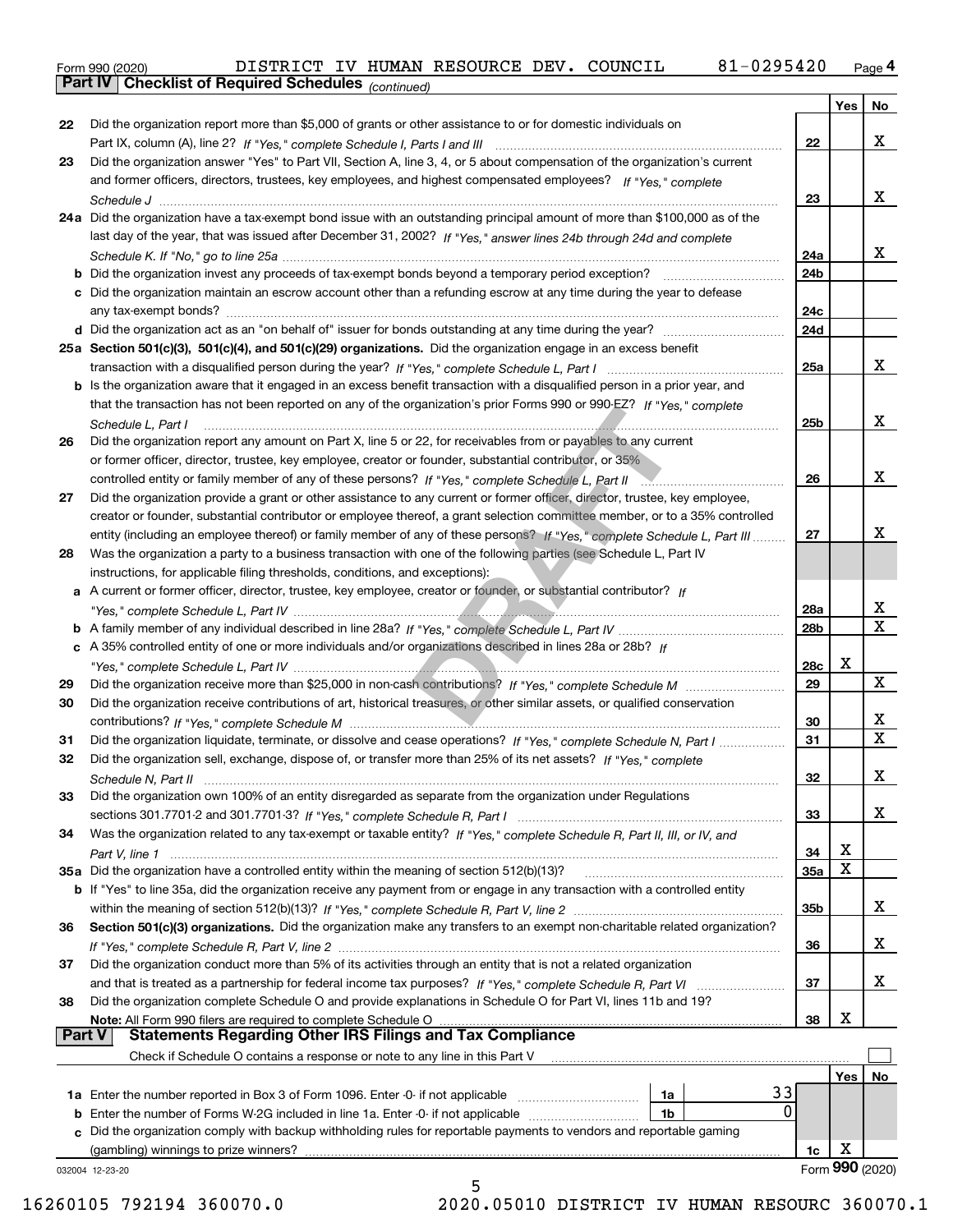|               | 81-0295420<br>DISTRICT IV HUMAN RESOURCE DEV. COUNCIL<br>Form 990 (2020)                                                                                                                                                              |                |     | $Page$ <sup>5</sup> |  |  |  |
|---------------|---------------------------------------------------------------------------------------------------------------------------------------------------------------------------------------------------------------------------------------|----------------|-----|---------------------|--|--|--|
| <b>Part V</b> | Statements Regarding Other IRS Filings and Tax Compliance (continued)                                                                                                                                                                 |                |     |                     |  |  |  |
|               |                                                                                                                                                                                                                                       |                | Yes | No                  |  |  |  |
|               | 2a Enter the number of employees reported on Form W-3, Transmittal of Wage and Tax Statements,                                                                                                                                        |                |     |                     |  |  |  |
|               | 95<br>2a                                                                                                                                                                                                                              |                |     |                     |  |  |  |
|               |                                                                                                                                                                                                                                       | 2 <sub>b</sub> | х   |                     |  |  |  |
|               |                                                                                                                                                                                                                                       |                |     |                     |  |  |  |
| За            | Did the organization have unrelated business gross income of \$1,000 or more during the year?                                                                                                                                         | 3a             |     | х                   |  |  |  |
| b             |                                                                                                                                                                                                                                       | 3b             |     |                     |  |  |  |
|               | 4a At any time during the calendar year, did the organization have an interest in, or a signature or other authority over, a                                                                                                          |                |     |                     |  |  |  |
|               | financial account in a foreign country (such as a bank account, securities account, or other financial account)?                                                                                                                      | 4a             |     | х                   |  |  |  |
|               | <b>b</b> If "Yes," enter the name of the foreign country $\blacktriangleright$                                                                                                                                                        |                |     |                     |  |  |  |
|               | See instructions for filing requirements for FinCEN Form 114, Report of Foreign Bank and Financial Accounts (FBAR).                                                                                                                   |                |     |                     |  |  |  |
|               |                                                                                                                                                                                                                                       | 5a             |     | х                   |  |  |  |
| b             |                                                                                                                                                                                                                                       | 5b             |     | х                   |  |  |  |
| c             |                                                                                                                                                                                                                                       | 5c             |     |                     |  |  |  |
|               | 6a Does the organization have annual gross receipts that are normally greater than \$100,000, and did the organization solicit                                                                                                        |                |     |                     |  |  |  |
|               |                                                                                                                                                                                                                                       | 6a             |     | х                   |  |  |  |
|               | <b>b</b> If "Yes," did the organization include with every solicitation an express statement that such contributions or gifts                                                                                                         |                |     |                     |  |  |  |
|               |                                                                                                                                                                                                                                       | 6b             |     |                     |  |  |  |
| 7             | Organizations that may receive deductible contributions under section 170(c).                                                                                                                                                         |                |     |                     |  |  |  |
| a             | Did the organization receive a payment in excess of \$75 made partly as a contribution and partly for goods and services provided to the payor?                                                                                       | 7a             |     | х                   |  |  |  |
| b             | If "Yes," did the organization notify the donor of the value of the goods or services provided?                                                                                                                                       | 7b             |     |                     |  |  |  |
|               | c Did the organization sell, exchange, or otherwise dispose of tangible personal property for which it was required                                                                                                                   |                |     |                     |  |  |  |
|               |                                                                                                                                                                                                                                       | 7c             |     | х                   |  |  |  |
|               | 7d                                                                                                                                                                                                                                    |                |     |                     |  |  |  |
| е             | Did the organization receive any funds, directly or indirectly, to pay premiums on a personal benefit contract?                                                                                                                       | 7e             |     | х                   |  |  |  |
| f             | Did the organization, during the year, pay premiums, directly or indirectly, on a personal benefit contract?                                                                                                                          | 7f             |     | х                   |  |  |  |
| g             | If the organization received a contribution of qualified intellectual property, did the organization file Form 8899 as required?                                                                                                      |                |     |                     |  |  |  |
| h             | If the organization received a contribution of cars, boats, airplanes, or other vehicles, did the organization file a Form 1098-C?                                                                                                    |                |     |                     |  |  |  |
| 8             | Sponsoring organizations maintaining donor advised funds. Did a donor advised fund maintained by the                                                                                                                                  |                |     |                     |  |  |  |
|               | sponsoring organization have excess business holdings at any time during the year?                                                                                                                                                    | 8              |     |                     |  |  |  |
| 9             | Sponsoring organizations maintaining donor advised funds.                                                                                                                                                                             |                |     |                     |  |  |  |
| a             | Did the sponsoring organization make any taxable distributions under section 4966?                                                                                                                                                    | 9а             |     |                     |  |  |  |
| b             | Did the sponsoring organization make a distribution to a donor, donor advisor, or related person?                                                                                                                                     | 9b             |     |                     |  |  |  |
| 10            | Section 501(c)(7) organizations. Enter:                                                                                                                                                                                               |                |     |                     |  |  |  |
|               | 10a<br>a Initiation fees and capital contributions included on Part VIII, line 12 [111] [11] [12] [11] [12] [11] [12] [11] [12] [11] [12] [11] [12] [11] [12] [11] [12] [11] [12] [11] [12] [11] [12] [11] [12] [11] [12] [11] [12] [ |                |     |                     |  |  |  |
|               | 10b <br>Gross receipts, included on Form 990, Part VIII, line 12, for public use of club facilities                                                                                                                                   |                |     |                     |  |  |  |
| 11            | Section 501(c)(12) organizations. Enter:                                                                                                                                                                                              |                |     |                     |  |  |  |
| а             | Gross income from members or shareholders<br>11a                                                                                                                                                                                      |                |     |                     |  |  |  |
|               | b Gross income from other sources (Do not net amounts due or paid to other sources against                                                                                                                                            |                |     |                     |  |  |  |
|               | amounts due or received from them.)<br>11b                                                                                                                                                                                            |                |     |                     |  |  |  |
|               | 12a Section 4947(a)(1) non-exempt charitable trusts. Is the organization filing Form 990 in lieu of Form 1041?                                                                                                                        | 12a            |     |                     |  |  |  |
| b             | 12b<br>If "Yes," enter the amount of tax-exempt interest received or accrued during the year                                                                                                                                          |                |     |                     |  |  |  |
| 13            | Section 501(c)(29) qualified nonprofit health insurance issuers.                                                                                                                                                                      |                |     |                     |  |  |  |
| a             | Is the organization licensed to issue qualified health plans in more than one state?                                                                                                                                                  | 13а            |     |                     |  |  |  |
|               | Note: See the instructions for additional information the organization must report on Schedule O.                                                                                                                                     |                |     |                     |  |  |  |
|               | <b>b</b> Enter the amount of reserves the organization is required to maintain by the states in which the                                                                                                                             |                |     |                     |  |  |  |
|               | 13b                                                                                                                                                                                                                                   |                |     |                     |  |  |  |
| c             | 13с                                                                                                                                                                                                                                   |                |     |                     |  |  |  |
| 14a           | Did the organization receive any payments for indoor tanning services during the tax year?                                                                                                                                            | 14a            |     | x                   |  |  |  |
| b             | If "Yes," has it filed a Form 720 to report these payments? If "No," provide an explanation on Schedule O                                                                                                                             | 14b            |     |                     |  |  |  |
| 15            | Is the organization subject to the section 4960 tax on payment(s) of more than \$1,000,000 in remuneration or                                                                                                                         |                |     |                     |  |  |  |
|               |                                                                                                                                                                                                                                       | 15             |     | X.                  |  |  |  |
|               | If "Yes," see instructions and file Form 4720, Schedule N.                                                                                                                                                                            |                |     | х                   |  |  |  |
| 16            | Is the organization an educational institution subject to the section 4968 excise tax on net investment income?<br>If "Yes," complete Form 4720, Schedule O.                                                                          | 16             |     |                     |  |  |  |
|               |                                                                                                                                                                                                                                       |                |     |                     |  |  |  |

Form (2020) **990**

032005 12-23-20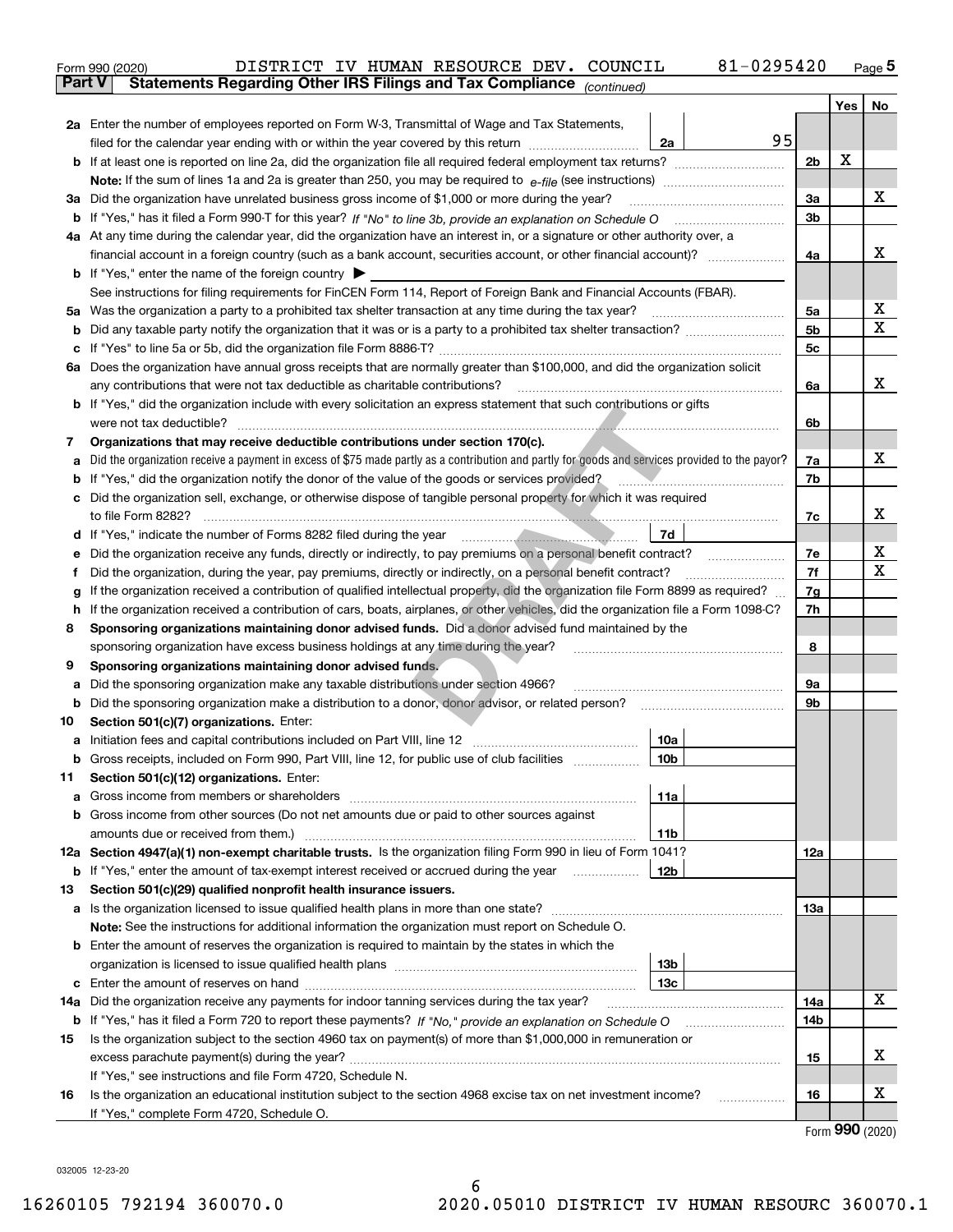|  | Form 990 (2020) |
|--|-----------------|
|  |                 |

| Form 990 (2020) | DISTRICT IV HUMAN RESOURCE DEV. COUNCIL                                                                          |  |  | 81-0295420                                                                                                                  | $P_{\text{aqe}}$ 6 |
|-----------------|------------------------------------------------------------------------------------------------------------------|--|--|-----------------------------------------------------------------------------------------------------------------------------|--------------------|
|                 |                                                                                                                  |  |  | Part VI Governance, Management, and Disclosure For each "Yes" response to lines 2 through 7b below, and for a "No" response |                    |
|                 | to line 8a, 8b, or 10b below, describe the circumstances, processes, or changes on Schedule O. See instructions. |  |  |                                                                                                                             |                    |

|     | Check if Schedule O contains a response or note to any line in this Part VI                                                                                           |    |    |                         |     | $\vert$ X $\vert$ |
|-----|-----------------------------------------------------------------------------------------------------------------------------------------------------------------------|----|----|-------------------------|-----|-------------------|
|     | <b>Section A. Governing Body and Management</b>                                                                                                                       |    |    |                         |     |                   |
|     |                                                                                                                                                                       |    |    |                         | Yes | No                |
|     | 1a Enter the number of voting members of the governing body at the end of the tax year                                                                                | 1a | 10 |                         |     |                   |
|     | If there are material differences in voting rights among members of the governing body, or if the governing                                                           |    |    |                         |     |                   |
|     | body delegated broad authority to an executive committee or similar committee, explain on Schedule O.                                                                 |    |    |                         |     |                   |
| b   | Enter the number of voting members included on line 1a, above, who are independent                                                                                    | 1b | 10 |                         |     |                   |
| 2   | Did any officer, director, trustee, or key employee have a family relationship or a business relationship with any other                                              |    |    |                         |     |                   |
|     | officer, director, trustee, or key employee?                                                                                                                          |    |    | 2                       |     | X                 |
| 3   | Did the organization delegate control over management duties customarily performed by or under the direct supervision                                                 |    |    |                         |     |                   |
|     | of officers, directors, trustees, or key employees to a management company or other person?                                                                           |    |    | 3                       |     | x                 |
| 4   | Did the organization make any significant changes to its governing documents since the prior Form 990 was filed?                                                      |    |    | $\overline{\mathbf{4}}$ |     | $\mathbf X$       |
| 5   |                                                                                                                                                                       |    |    | 5                       |     | X                 |
| 6   | Did the organization have members or stockholders?                                                                                                                    |    |    | 6                       |     | X                 |
|     | Did the organization have members, stockholders, or other persons who had the power to elect or appoint one or                                                        |    |    |                         |     |                   |
| 7a  |                                                                                                                                                                       |    |    |                         |     | x                 |
|     | more members of the governing body?                                                                                                                                   |    |    | 7a                      |     |                   |
| b   | Are any governance decisions of the organization reserved to (or subject to approval by) members, stockholders, or                                                    |    |    |                         |     |                   |
|     | persons other than the governing body?                                                                                                                                |    |    | 7b                      |     | х                 |
| 8   | Did the organization contemporaneously document the meetings held or written actions undertaken during the year by the following:                                     |    |    |                         |     |                   |
| a   | The governing body?                                                                                                                                                   |    |    | 8a                      | х   |                   |
| b   |                                                                                                                                                                       |    |    | 8b                      | x   |                   |
| 9   | Is there any officer, director, trustee, or key employee listed in Part VII, Section A, who cannot be reached at the                                                  |    |    |                         |     |                   |
|     |                                                                                                                                                                       |    |    | 9                       |     | x                 |
|     | <b>Section B. Policies</b> (This Section B requests information about policies not required by the Internal Revenue Code.)                                            |    |    |                         |     |                   |
|     |                                                                                                                                                                       |    |    |                         | Yes | No                |
|     |                                                                                                                                                                       |    |    | 10a                     |     | X                 |
|     | <b>b</b> If "Yes," did the organization have written policies and procedures governing the activities of such chapters, affiliates,                                   |    |    |                         |     |                   |
|     | and branches to ensure their operations are consistent with the organization's exempt purposes?                                                                       |    |    | 10 <sub>b</sub>         |     |                   |
|     | 11a Has the organization provided a complete copy of this Form 990 to all members of its governing body before filing the form?                                       |    |    | 11a                     | X   |                   |
| b   | Describe in Schedule O the process, if any, used by the organization to review this Form 990.                                                                         |    |    |                         |     |                   |
| 12a |                                                                                                                                                                       |    |    | 12a                     | х   |                   |
| b   |                                                                                                                                                                       |    |    | 12 <sub>b</sub>         | X   |                   |
| с   | Did the organization regularly and consistently monitor and enforce compliance with the policy? If "Yes." describe                                                    |    |    |                         |     |                   |
|     | in Schedule O how this was done measured and continuum control to the distribution of the state of the state o                                                        |    |    | 12c                     | х   |                   |
| 13  | Did the organization have a written whistleblower policy?                                                                                                             |    |    | 13                      | x   |                   |
| 14  | Did the organization have a written document retention and destruction policy?                                                                                        |    |    | 14                      | X   |                   |
| 15  | Did the process for determining compensation of the following persons include a review and approval by independent                                                    |    |    |                         |     |                   |
|     | persons, comparability data, and contemporaneous substantiation of the deliberation and decision?                                                                     |    |    |                         |     |                   |
| а   | The organization's CEO, Executive Director, or top management official manufactured content of the organization's CEO, Executive Director, or top management official |    |    | 15a                     | Χ   |                   |
|     | Other officers or key employees of the organization                                                                                                                   |    |    | 15b                     | x   |                   |
|     | If "Yes" to line 15a or 15b, describe the process in Schedule O (see instructions).                                                                                   |    |    |                         |     |                   |
|     | 16a Did the organization invest in, contribute assets to, or participate in a joint venture or similar arrangement with a                                             |    |    |                         |     |                   |
|     | taxable entity during the year?                                                                                                                                       |    |    | 16a                     |     | х                 |
|     | b If "Yes," did the organization follow a written policy or procedure requiring the organization to evaluate its participation                                        |    |    |                         |     |                   |
|     | in joint venture arrangements under applicable federal tax law, and take steps to safeguard the organization's                                                        |    |    |                         |     |                   |
|     | exempt status with respect to such arrangements?                                                                                                                      |    |    | 16b                     |     |                   |
|     | <b>Section C. Disclosure</b>                                                                                                                                          |    |    |                         |     |                   |
| 17  | <b>NONE</b><br>List the states with which a copy of this Form 990 is required to be filed $\blacktriangleright$                                                       |    |    |                         |     |                   |
| 18  | Section 6104 requires an organization to make its Forms 1023 (1024 or 1024-A, if applicable), 990, and 990-T (Section 501(c)(3)s only) available                      |    |    |                         |     |                   |
|     | for public inspection. Indicate how you made these available. Check all that apply.                                                                                   |    |    |                         |     |                   |
|     | $X$ Upon request<br>Another's website<br>Own website                                                                                                                  |    |    |                         |     |                   |
|     | Other (explain on Schedule O)                                                                                                                                         |    |    |                         |     |                   |
| 19  | Describe on Schedule O whether (and if so, how) the organization made its governing documents, conflict of interest policy, and financial                             |    |    |                         |     |                   |
|     | statements available to the public during the tax year.                                                                                                               |    |    |                         |     |                   |
| 20  | State the name, address, and telephone number of the person who possesses the organization's books and records<br>KATHY TERBOVITZ - 406-265-6743                      |    |    |                         |     |                   |
|     | 59501<br>2229 5TH AVE, HAVRE,<br>MТ                                                                                                                                   |    |    |                         |     |                   |
|     |                                                                                                                                                                       |    |    |                         |     | Form 990 (2020)   |
|     | 032006 12-23-20<br>7                                                                                                                                                  |    |    |                         |     |                   |
|     |                                                                                                                                                                       |    |    |                         |     |                   |

16260105 792194 360070.0 2020.05010 DISTRICT IV HUMAN RESOURC 360070.1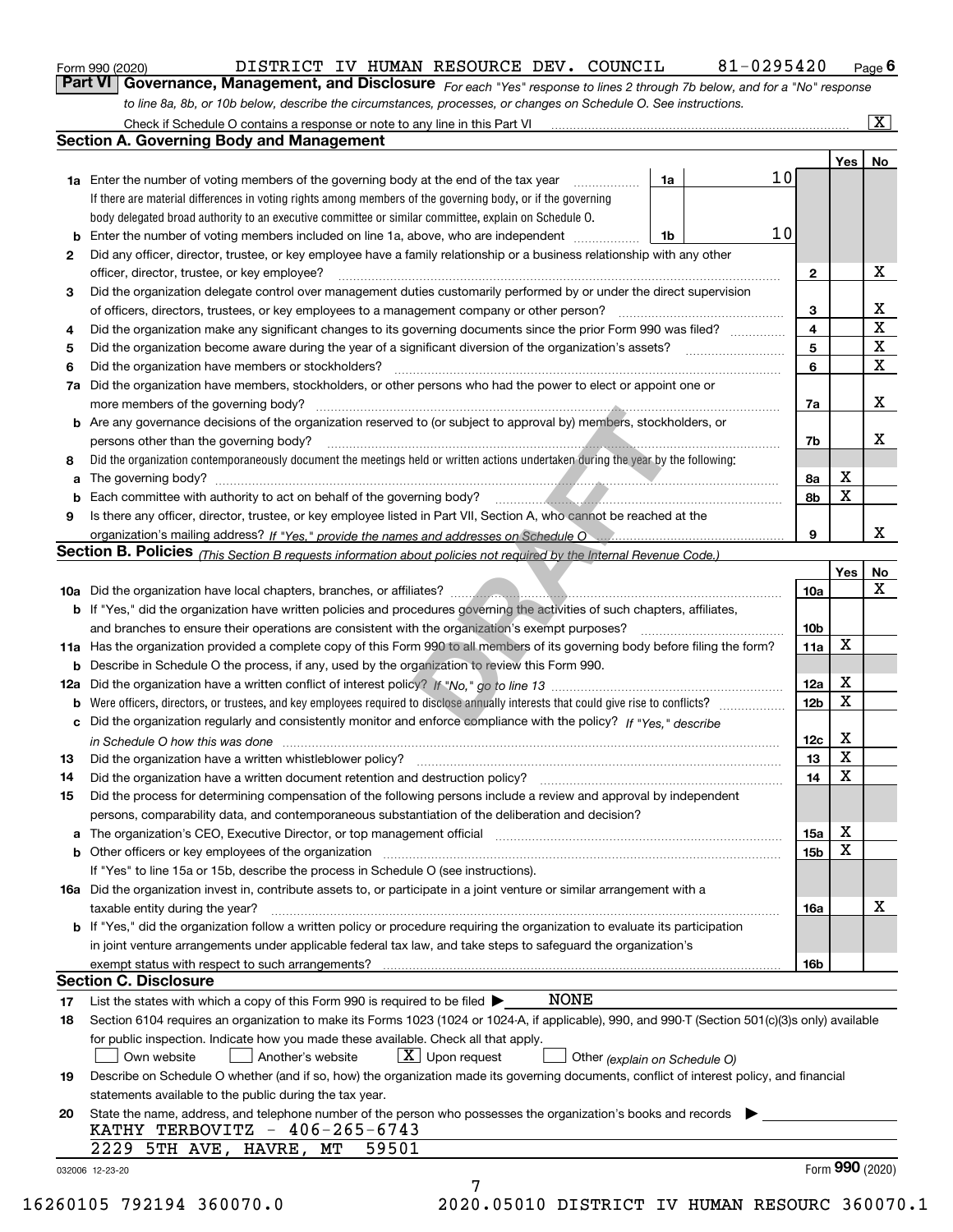| Form 990 (2020)                               | DISTRICT IV HUMAN RESOURCE DEV. COUNCIL                                                    |  |  |  |  |  | 81-0295420 | Page 7 |  |  |  |
|-----------------------------------------------|--------------------------------------------------------------------------------------------|--|--|--|--|--|------------|--------|--|--|--|
|                                               | Part VII Compensation of Officers, Directors, Trustees, Key Employees, Highest Compensated |  |  |  |  |  |            |        |  |  |  |
| <b>Employees, and Independent Contractors</b> |                                                                                            |  |  |  |  |  |            |        |  |  |  |
|                                               | Check if Schedule O contains a response or note to any line in this Part VII               |  |  |  |  |  |            |        |  |  |  |

**Section A. Officers, Directors, Trustees, Key Employees, and Highest Compensated Employees**

**1a**  Complete this table for all persons required to be listed. Report compensation for the calendar year ending with or within the organization's tax year. **•** List all of the organization's current officers, directors, trustees (whether individuals or organizations), regardless of amount of compensation.

Enter -0- in columns (D), (E), and (F) if no compensation was paid.

 $\bullet$  List all of the organization's  $\,$ current key employees, if any. See instructions for definition of "key employee."

**•** List the organization's five current highest compensated employees (other than an officer, director, trustee, or key employee) who received reportable compensation (Box 5 of Form W-2 and/or Box 7 of Form 1099-MISC) of more than \$100,000 from the organization and any related organizations.

**•** List all of the organization's former officers, key employees, and highest compensated employees who received more than \$100,000 of reportable compensation from the organization and any related organizations.

**former directors or trustees**  ¥ List all of the organization's that received, in the capacity as a former director or trustee of the organization, more than \$10,000 of reportable compensation from the organization and any related organizations.

See instructions for the order in which to list the persons above.

Check this box if neither the organization nor any related organization compensated any current officer, director, or trustee.  $\mathcal{L}^{\text{max}}$ 

| (A)                         | (B)               |                                |                       |                         | (C)          |                                                                  |        | (D)                  | (E)                          | (F)                |
|-----------------------------|-------------------|--------------------------------|-----------------------|-------------------------|--------------|------------------------------------------------------------------|--------|----------------------|------------------------------|--------------------|
| Name and title              | Average           |                                |                       | Position                |              | (do not check more than one                                      |        | Reportable           | Reportable                   | Estimated          |
|                             | hours per<br>week |                                |                       |                         |              | box, unless person is both an<br>officer and a director/trustee) |        | compensation<br>from | compensation<br>from related | amount of<br>other |
|                             | (list any         |                                |                       |                         |              |                                                                  |        | the                  | organizations                | compensation       |
|                             | hours for         |                                |                       |                         |              |                                                                  |        | organization         | (W-2/1099-MISC)              | from the           |
|                             | related           |                                |                       |                         |              |                                                                  |        | (W-2/1099-MISC)      |                              | organization       |
|                             | organizations     |                                |                       |                         |              |                                                                  |        |                      |                              | and related        |
|                             | below             | Individual trustee or director | Institutional trustee | Officer                 | Key employee | Highest compensated<br>  employee                                | Former |                      |                              | organizations      |
| KATHY TERBOVITZ<br>(1)      | line)<br>40.00    |                                |                       |                         |              |                                                                  |        |                      |                              |                    |
| FISCAL OFFICER              |                   |                                |                       | $\mathbf X$             |              |                                                                  |        | 62,997.              | $0$ .                        | 10,853.            |
| CARILLA FRENCH<br>(2)       | 40.00             |                                |                       |                         |              |                                                                  |        |                      |                              |                    |
| EXECUTIVE DIRECTOR          |                   |                                |                       | $\overline{\textbf{X}}$ |              |                                                                  |        | 66,595.              | 0.                           | 4,078.             |
| FRANK DEPRIEST<br>(3)       | 1.00              |                                |                       |                         |              |                                                                  |        |                      |                              |                    |
| <b>DIRECTOR</b>             |                   | X                              |                       |                         |              |                                                                  |        | $\mathbf 0$ .        | 0.                           | $0_{\cdot}$        |
| (4)<br><b>LAUREN BUNTON</b> | 1.00              |                                |                       |                         |              |                                                                  |        |                      |                              |                    |
| <b>DIRECTOR</b>             |                   | $\mathbf X$                    |                       |                         |              |                                                                  |        | $0$ .                | 0.                           | $0_{.}$            |
| <b>MARK PETERSON</b><br>(5) | 1.00              |                                |                       |                         |              |                                                                  |        |                      |                              |                    |
| PRESIDENT                   |                   | $\mathbf{x}$                   |                       | $\mathbf X$             |              |                                                                  |        | $\mathbf 0$ .        | 0.                           | $0_{.}$            |
| (6)<br>VALDEAN EL ASSAD     | 1.00              |                                |                       |                         |              |                                                                  |        |                      |                              |                    |
| <b>DIRECTOR</b>             |                   | $\mathbf X$                    |                       |                         |              |                                                                  |        | $\mathbf 0$ .        | 0.                           | $0_{.}$            |
| JOETTE WOODS<br>(7)         | 1.00              |                                |                       |                         |              |                                                                  |        |                      |                              |                    |
| VICE PRESIDENT              |                   | $\mathbf X$                    |                       | $\overline{\textbf{X}}$ |              |                                                                  |        | 0.                   | 0.                           | $\mathbf 0$ .      |
| <b>GLENDA HANSON</b><br>(8) | 1.00              |                                |                       |                         |              |                                                                  |        |                      |                              |                    |
| <b>DIRECTOR</b>             |                   | $\mathbf X$                    |                       |                         |              |                                                                  |        | $\mathbf 0$ .        | 0.                           | $\mathbf 0$ .      |
| <b>JAMIE LARSEN</b><br>(9)  | 1.00              |                                |                       |                         |              |                                                                  |        |                      |                              |                    |
| <b>DIRECTOR</b>             |                   | $\mathbf X$                    |                       |                         |              |                                                                  |        | 0.                   | 0.                           | $\mathbf 0$ .      |
| (10) MARIT ITA              | 1.00              |                                |                       |                         |              |                                                                  |        |                      |                              |                    |
| <b>DIRECTOR</b>             |                   | $\mathbf X$                    |                       |                         |              |                                                                  |        | 0.                   | 0.                           | 0.                 |
| (11) AMANDA MEYER           | 1.00              |                                |                       |                         |              |                                                                  |        |                      |                              |                    |
| SECRETARY/TREASURER         |                   | $\mathbf X$                    |                       | $\mathbf X$             |              |                                                                  |        | 0.                   | 0.                           | 0.                 |
|                             |                   |                                |                       |                         |              |                                                                  |        |                      |                              |                    |
|                             |                   |                                |                       |                         |              |                                                                  |        |                      |                              |                    |
|                             |                   |                                |                       |                         |              |                                                                  |        |                      |                              |                    |
|                             |                   |                                |                       |                         |              |                                                                  |        |                      |                              |                    |
|                             |                   |                                |                       |                         |              |                                                                  |        |                      |                              |                    |
|                             |                   |                                |                       |                         |              |                                                                  |        |                      |                              |                    |
|                             |                   |                                |                       |                         |              |                                                                  |        |                      |                              |                    |
|                             |                   |                                |                       |                         |              |                                                                  |        |                      |                              |                    |
|                             |                   |                                |                       |                         |              |                                                                  |        |                      |                              |                    |
|                             |                   |                                |                       |                         |              |                                                                  |        |                      |                              |                    |

8

032007 12-23-20

Form (2020) **990**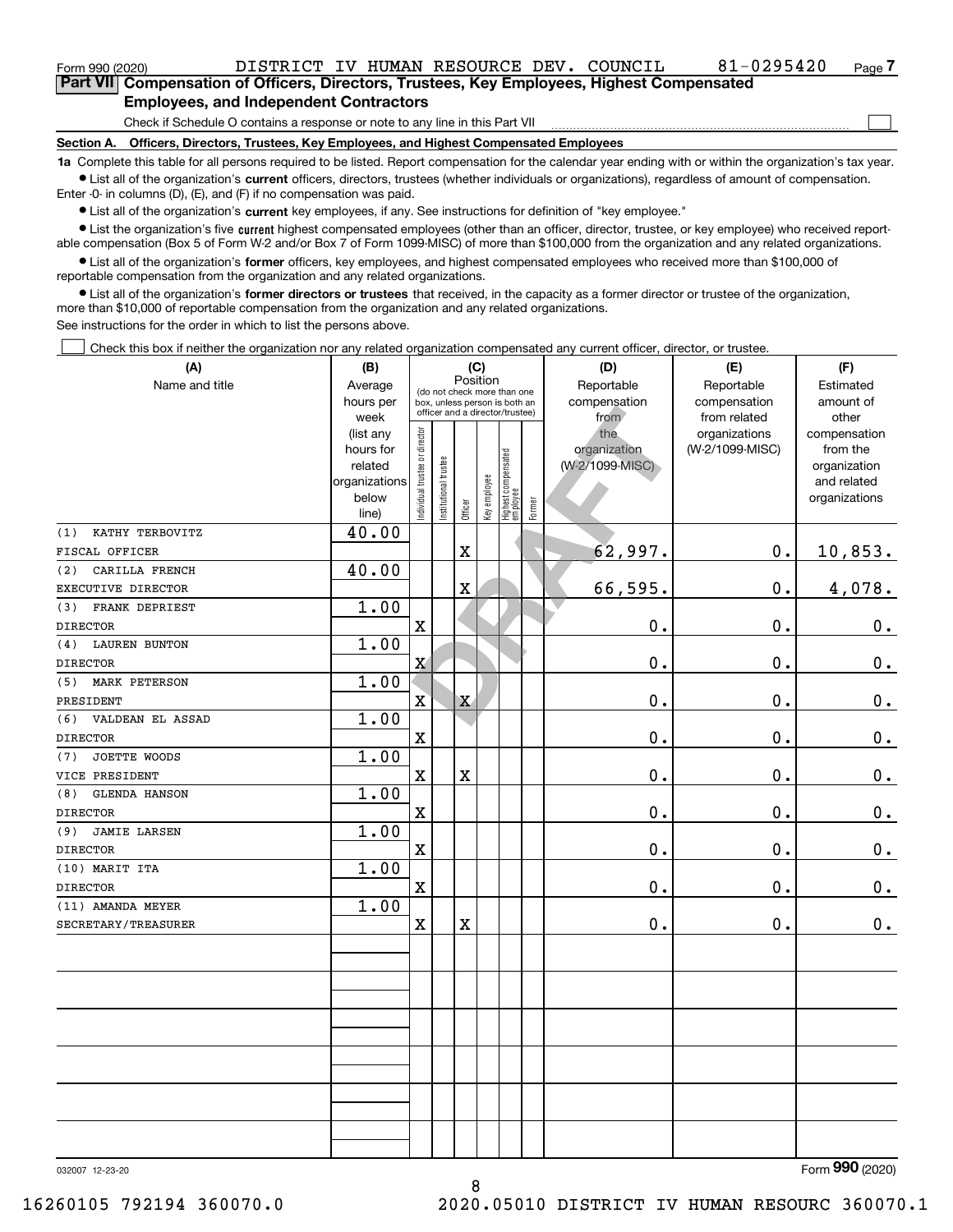|                                                                     | Form 990 (2020)                                                                                                                                                                                                                                                               |                                                                      |                                                                                                                    |                            |         |              |                                 |                            | DISTRICT IV HUMAN RESOURCE DEV. COUNCIL                                                        | 81-0295420                       |                                          |                                        |                                                                          | Page 8 |
|---------------------------------------------------------------------|-------------------------------------------------------------------------------------------------------------------------------------------------------------------------------------------------------------------------------------------------------------------------------|----------------------------------------------------------------------|--------------------------------------------------------------------------------------------------------------------|----------------------------|---------|--------------|---------------------------------|----------------------------|------------------------------------------------------------------------------------------------|----------------------------------|------------------------------------------|----------------------------------------|--------------------------------------------------------------------------|--------|
|                                                                     | Part VII<br>Section A. Officers, Directors, Trustees, Key Employees, and Highest Compensated Employees (continued)                                                                                                                                                            |                                                                      |                                                                                                                    |                            |         |              |                                 |                            |                                                                                                |                                  |                                          |                                        |                                                                          |        |
|                                                                     | (A)<br>Name and title                                                                                                                                                                                                                                                         | (B)<br>Average<br>hours per<br>week                                  | (C)<br>Position<br>(do not check more than one<br>box, unless person is both an<br>officer and a director/trustee) |                            |         |              |                                 |                            | (D)<br>(E)<br>Reportable<br>Reportable<br>compensation<br>compensation<br>from related<br>from |                                  |                                          | (F)<br>Estimated<br>amount of<br>other |                                                                          |        |
|                                                                     |                                                                                                                                                                                                                                                                               | (list any<br>hours for<br>related<br>organizations<br>below<br>line) | Individual trustee or director                                                                                     | trustee<br>Institutional t | Officer | Key employee | Highest compensated<br>employee | Former                     | the<br>organization<br>(W-2/1099-MISC)                                                         | organizations<br>(W-2/1099-MISC) |                                          |                                        | compensation<br>from the<br>organization<br>and related<br>organizations |        |
|                                                                     |                                                                                                                                                                                                                                                                               |                                                                      |                                                                                                                    |                            |         |              |                                 |                            |                                                                                                |                                  |                                          |                                        |                                                                          |        |
|                                                                     |                                                                                                                                                                                                                                                                               |                                                                      |                                                                                                                    |                            |         |              |                                 |                            |                                                                                                |                                  |                                          |                                        |                                                                          |        |
|                                                                     |                                                                                                                                                                                                                                                                               |                                                                      |                                                                                                                    |                            |         |              |                                 |                            |                                                                                                |                                  |                                          |                                        |                                                                          |        |
|                                                                     |                                                                                                                                                                                                                                                                               |                                                                      |                                                                                                                    |                            |         |              |                                 |                            |                                                                                                |                                  |                                          |                                        |                                                                          |        |
|                                                                     |                                                                                                                                                                                                                                                                               |                                                                      |                                                                                                                    |                            |         |              |                                 |                            |                                                                                                |                                  |                                          |                                        |                                                                          |        |
|                                                                     |                                                                                                                                                                                                                                                                               |                                                                      |                                                                                                                    |                            |         |              |                                 |                            |                                                                                                |                                  |                                          |                                        |                                                                          |        |
|                                                                     |                                                                                                                                                                                                                                                                               |                                                                      |                                                                                                                    |                            |         |              |                                 |                            |                                                                                                |                                  |                                          |                                        |                                                                          |        |
|                                                                     | 1b Subtotal<br>c Total from continuation sheets to Part VII, Section A                                                                                                                                                                                                        |                                                                      |                                                                                                                    |                            |         |              |                                 | $\blacktriangleright$<br>▶ | 129,592.<br>О.<br>129,592.                                                                     |                                  | 0.<br>$\mathbf{0}$ .<br>$\overline{0}$ . |                                        | 14,931.<br>14,931.                                                       | $0$ .  |
| 2                                                                   | Total number of individuals (including but not limited to those listed above) who received more than \$100,000 of reportable<br>compensation from the organization $\blacktriangleright$                                                                                      |                                                                      |                                                                                                                    |                            |         |              |                                 |                            |                                                                                                |                                  |                                          |                                        |                                                                          | 0      |
| з                                                                   | Did the organization list any former officer, director, trustee, key employee, or highest compensated employee on                                                                                                                                                             |                                                                      |                                                                                                                    |                            |         |              |                                 |                            |                                                                                                |                                  |                                          |                                        | Yes                                                                      | No     |
| 4                                                                   | line 1a? If "Yes," complete Schedule J for such individual material content content to the content of the complete schedule J for such individual<br>For any individual listed on line 1a, is the sum of reportable compensation and other compensation from the organization |                                                                      |                                                                                                                    |                            |         |              |                                 |                            |                                                                                                |                                  |                                          | З<br>4                                 |                                                                          | x<br>x |
| 5                                                                   | Did any person listed on line 1a receive or accrue compensation from any unrelated organization or individual for services                                                                                                                                                    |                                                                      |                                                                                                                    |                            |         |              |                                 |                            |                                                                                                |                                  |                                          | 5                                      |                                                                          | x      |
|                                                                     | <b>Section B. Independent Contractors</b>                                                                                                                                                                                                                                     |                                                                      |                                                                                                                    |                            |         |              |                                 |                            |                                                                                                |                                  |                                          |                                        |                                                                          |        |
| 1                                                                   | Complete this table for your five highest compensated independent contractors that received more than \$100,000 of compensation from<br>the organization. Report compensation for the calendar year ending with or within the organization's tax year.<br>(A)                 |                                                                      |                                                                                                                    |                            |         |              |                                 |                            | (B)                                                                                            |                                  |                                          | (C)                                    |                                                                          |        |
| Name and business address<br>Description of services<br><b>NONE</b> |                                                                                                                                                                                                                                                                               |                                                                      |                                                                                                                    |                            |         |              |                                 |                            |                                                                                                | Compensation                     |                                          |                                        |                                                                          |        |
|                                                                     |                                                                                                                                                                                                                                                                               |                                                                      |                                                                                                                    |                            |         |              |                                 |                            |                                                                                                |                                  |                                          |                                        |                                                                          |        |
|                                                                     |                                                                                                                                                                                                                                                                               |                                                                      |                                                                                                                    |                            |         |              |                                 |                            |                                                                                                |                                  |                                          |                                        |                                                                          |        |
|                                                                     |                                                                                                                                                                                                                                                                               |                                                                      |                                                                                                                    |                            |         |              |                                 |                            |                                                                                                |                                  |                                          |                                        |                                                                          |        |
| 2                                                                   | Total number of independent contractors (including but not limited to those listed above) who received more than<br>\$100,000 of compensation from the organization                                                                                                           |                                                                      |                                                                                                                    |                            |         | 0            |                                 |                            |                                                                                                |                                  |                                          |                                        |                                                                          |        |
|                                                                     |                                                                                                                                                                                                                                                                               |                                                                      |                                                                                                                    |                            |         |              |                                 |                            |                                                                                                |                                  |                                          | Form 990 (2020)                        |                                                                          |        |

032008 12-23-20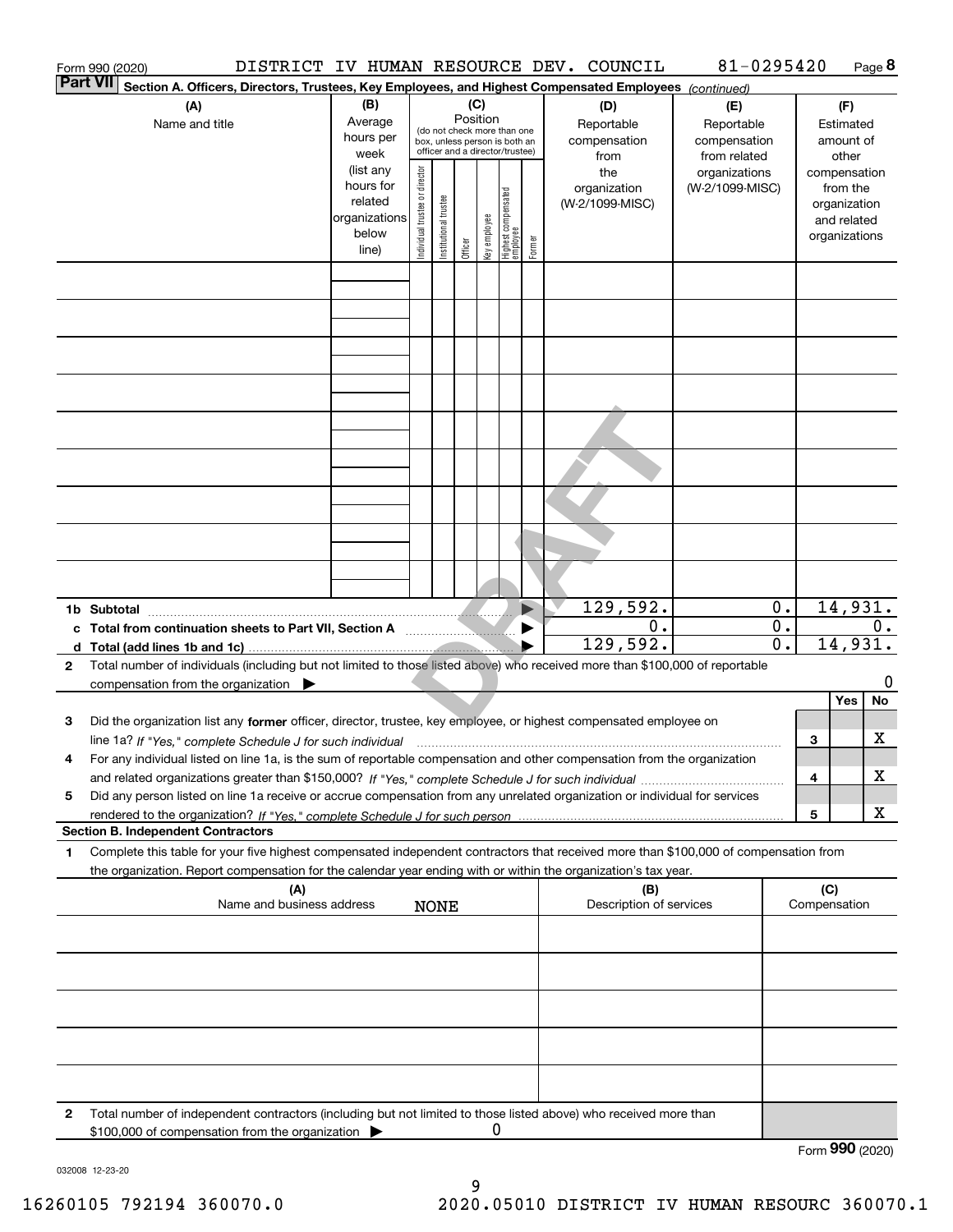|                                                           |      |   | Form 990 (2020)                                                                                                        |                |         |                      | DISTRICT IV HUMAN RESOURCE DEV. COUNCIL |                                              | 81-0295420                                        | Page 9                                                          |
|-----------------------------------------------------------|------|---|------------------------------------------------------------------------------------------------------------------------|----------------|---------|----------------------|-----------------------------------------|----------------------------------------------|---------------------------------------------------|-----------------------------------------------------------------|
| <b>Part VIII</b>                                          |      |   | <b>Statement of Revenue</b>                                                                                            |                |         |                      |                                         |                                              |                                                   |                                                                 |
|                                                           |      |   | Check if Schedule O contains a response or note to any line in this Part VIII                                          |                |         |                      |                                         |                                              |                                                   |                                                                 |
|                                                           |      |   |                                                                                                                        |                |         |                      | (A)<br>Total revenue                    | (B)<br>Related or exempt<br>function revenue | $\overline{(C)}$<br>Unrelated<br>business revenue | (D)<br>Revenue excluded<br>from tax under<br>sections 512 - 514 |
|                                                           |      |   | 1 a Federated campaigns                                                                                                | 1a             |         |                      |                                         |                                              |                                                   |                                                                 |
| Contributions, Gifts, Grants<br>and Other Similar Amounts |      |   | <b>b</b> Membership dues<br>$\ldots \ldots \ldots \ldots \ldots$                                                       | 1 <sub>b</sub> |         |                      |                                         |                                              |                                                   |                                                                 |
|                                                           |      |   | c Fundraising events                                                                                                   | 1 <sub>c</sub> |         |                      |                                         |                                              |                                                   |                                                                 |
|                                                           |      |   | d Related organizations                                                                                                | 1 <sub>d</sub> |         |                      |                                         |                                              |                                                   |                                                                 |
|                                                           |      |   | e Government grants (contributions)                                                                                    | 1e             |         | 4,000,798.           |                                         |                                              |                                                   |                                                                 |
|                                                           |      |   | f All other contributions, gifts, grants, and                                                                          |                |         |                      |                                         |                                              |                                                   |                                                                 |
|                                                           |      |   | similar amounts not included above                                                                                     | 1f             |         | 288,520.             |                                         |                                              |                                                   |                                                                 |
|                                                           |      |   | g Noncash contributions included in lines 1a-1f                                                                        |                | $1g$ \$ |                      |                                         |                                              |                                                   |                                                                 |
|                                                           |      |   | <b>h</b> Total. Add lines 1a-1f                                                                                        |                |         |                      | 4, 289, 318.                            |                                              |                                                   |                                                                 |
|                                                           |      |   |                                                                                                                        |                |         | <b>Business Code</b> |                                         |                                              |                                                   |                                                                 |
|                                                           |      |   | 2 a EQUIPMENT & BUILDING R                                                                                             |                |         | 900099               | 292,892.                                | 292,892.                                     |                                                   |                                                                 |
| Program Service<br>Revenue                                |      |   | <b>b MISC INCOME &amp; REIMBURS</b>                                                                                    |                |         | 900099               | 218,056.                                | 218,056.                                     |                                                   |                                                                 |
|                                                           |      |   | c PROGRAM FEES                                                                                                         |                |         | 900099               | 104,831.                                | 104,831.                                     |                                                   |                                                                 |
|                                                           |      |   | d SECTION 8                                                                                                            |                |         | 900099               | 97, 373.                                | 97, 373.                                     |                                                   |                                                                 |
|                                                           |      | е |                                                                                                                        |                |         |                      |                                         |                                              |                                                   |                                                                 |
|                                                           |      | f | All other program service revenue                                                                                      |                |         |                      |                                         |                                              |                                                   |                                                                 |
|                                                           |      | a |                                                                                                                        |                |         |                      | 713, 152.                               |                                              |                                                   |                                                                 |
|                                                           | 3    |   | Investment income (including dividends, interest, and                                                                  |                |         |                      |                                         |                                              |                                                   |                                                                 |
|                                                           |      |   |                                                                                                                        |                |         |                      | 221.                                    |                                              |                                                   | 221.                                                            |
|                                                           | 4    |   | Income from investment of tax-exempt bond proceeds                                                                     |                |         |                      |                                         |                                              |                                                   |                                                                 |
|                                                           | 5    |   |                                                                                                                        |                |         |                      |                                         |                                              |                                                   |                                                                 |
|                                                           |      |   |                                                                                                                        | (i) Real       |         | (ii) Personal        |                                         |                                              |                                                   |                                                                 |
|                                                           |      |   | 6 a Gross rents<br>.                                                                                                   | 6а             |         |                      |                                         |                                              |                                                   |                                                                 |
|                                                           |      |   | <b>b</b> Less: rental expenses                                                                                         | 6 <sub>b</sub> |         |                      |                                         |                                              |                                                   |                                                                 |
|                                                           |      |   | c Rental income or (loss)                                                                                              | 6c             |         |                      |                                         |                                              |                                                   |                                                                 |
|                                                           |      |   | d Net rental income or (loss)                                                                                          |                |         |                      |                                         |                                              |                                                   |                                                                 |
|                                                           |      |   | 7 a Gross amount from sales of                                                                                         | (i) Securities |         | (ii) Other           |                                         |                                              |                                                   |                                                                 |
|                                                           |      |   | assets other than inventory                                                                                            | 7a             |         |                      |                                         |                                              |                                                   |                                                                 |
|                                                           |      |   | <b>b</b> Less: cost or other basis                                                                                     |                |         |                      |                                         |                                              |                                                   |                                                                 |
|                                                           |      |   | and sales expenses                                                                                                     | 7b             |         |                      |                                         |                                              |                                                   |                                                                 |
| evenue                                                    |      |   | c Gain or (loss)                                                                                                       | 7c             |         |                      |                                         |                                              |                                                   |                                                                 |
| Œ                                                         |      |   |                                                                                                                        |                |         |                      |                                         |                                              |                                                   |                                                                 |
| Other                                                     |      |   | 8 a Gross income from fundraising events (not<br>including \$<br><u>and the second second of</u>                       |                |         |                      |                                         |                                              |                                                   |                                                                 |
|                                                           |      |   | contributions reported on line 1c). See                                                                                |                |         |                      |                                         |                                              |                                                   |                                                                 |
|                                                           |      |   |                                                                                                                        |                | 8a      |                      |                                         |                                              |                                                   |                                                                 |
|                                                           |      |   | <b>b</b> Less: direct expenses <i></i>                                                                                 |                | 8b      |                      |                                         |                                              |                                                   |                                                                 |
|                                                           |      |   | c Net income or (loss) from fundraising events                                                                         |                |         |                      |                                         |                                              |                                                   |                                                                 |
|                                                           |      |   | 9 a Gross income from gaming activities. See                                                                           |                |         |                      |                                         |                                              |                                                   |                                                                 |
|                                                           |      |   |                                                                                                                        |                | 9а      |                      |                                         |                                              |                                                   |                                                                 |
|                                                           |      |   | <b>b</b> Less: direct expenses <b>manually</b>                                                                         |                | 9b      |                      |                                         |                                              |                                                   |                                                                 |
|                                                           |      |   | c Net income or (loss) from gaming activities                                                                          |                |         | .                    |                                         |                                              |                                                   |                                                                 |
|                                                           |      |   | 10 a Gross sales of inventory, less returns                                                                            |                |         |                      |                                         |                                              |                                                   |                                                                 |
|                                                           |      |   |                                                                                                                        |                | 10a     |                      |                                         |                                              |                                                   |                                                                 |
|                                                           |      |   | <b>b</b> Less: cost of goods sold                                                                                      |                | 10b     |                      |                                         |                                              |                                                   |                                                                 |
|                                                           |      |   | c Net income or (loss) from sales of inventory                                                                         |                |         |                      |                                         |                                              |                                                   |                                                                 |
|                                                           |      |   |                                                                                                                        |                |         | <b>Business Code</b> |                                         |                                              |                                                   |                                                                 |
|                                                           | 11 a |   | <u> 1980 - Johann John Stein, marwolaeth a bhann an t-Amhainn an t-Amhainn an t-Amhainn an t-Amhainn an t-Amhainn </u> |                |         |                      |                                         |                                              |                                                   |                                                                 |
|                                                           |      | b | <u> 1989 - Johann Stein, marwolaethau a bhann an t-Amhainn an t-Amhainn an t-Amhainn an t-Amhainn an t-Amhainn a</u>   |                |         |                      |                                         |                                              |                                                   |                                                                 |
|                                                           |      | c | <u> 1989 - Johann Barbara, martxa alemaniar arg</u>                                                                    |                |         |                      |                                         |                                              |                                                   |                                                                 |
| Miscellaneous<br>Revenue                                  |      |   |                                                                                                                        |                |         |                      |                                         |                                              |                                                   |                                                                 |
|                                                           |      |   |                                                                                                                        |                |         | ▶                    |                                         |                                              |                                                   |                                                                 |
|                                                           | 12   |   |                                                                                                                        |                |         |                      | $\blacktriangleright$ 5,002,691.        | 713,152.                                     | 0.                                                | $\overline{221}$ .                                              |
| 032009 12-23-20                                           |      |   |                                                                                                                        |                |         |                      |                                         |                                              |                                                   | Form 990 (2020)                                                 |

032009 12-23-20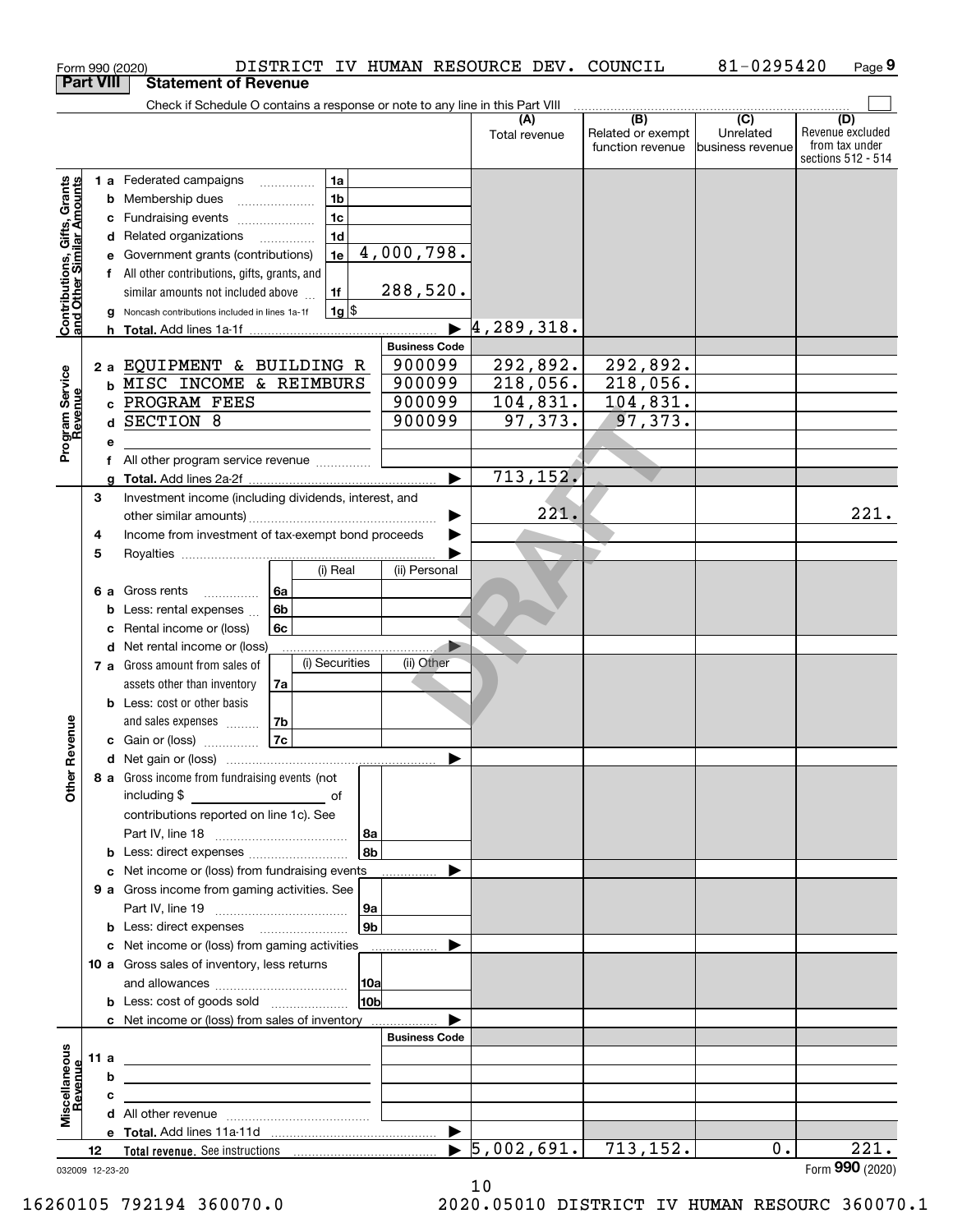|          | Section 501(c)(3) and 501(c)(4) organizations must complete all columns. All other organizations must complete column (A).<br>Check if Schedule O contains a response or note to any line in this Part IX |                          |                                    |                                           |                                |
|----------|-----------------------------------------------------------------------------------------------------------------------------------------------------------------------------------------------------------|--------------------------|------------------------------------|-------------------------------------------|--------------------------------|
|          | Do not include amounts reported on lines 6b,<br>7b, 8b, 9b, and 10b of Part VIII.                                                                                                                         | (A)<br>Total expenses    | (B)<br>Program service<br>expenses | (C)<br>Management and<br>general expenses | (D)<br>Fundraising<br>expenses |
| 1        | Grants and other assistance to domestic organizations                                                                                                                                                     |                          |                                    |                                           |                                |
|          | and domestic governments. See Part IV, line 21                                                                                                                                                            |                          |                                    |                                           |                                |
| 2        | Grants and other assistance to domestic                                                                                                                                                                   |                          |                                    |                                           |                                |
|          | individuals. See Part IV, line 22                                                                                                                                                                         |                          |                                    |                                           |                                |
| 3        | Grants and other assistance to foreign                                                                                                                                                                    |                          |                                    |                                           |                                |
|          | organizations, foreign governments, and foreign                                                                                                                                                           |                          |                                    |                                           |                                |
|          | individuals. See Part IV, lines 15 and 16                                                                                                                                                                 |                          |                                    |                                           |                                |
| 4        | Benefits paid to or for members                                                                                                                                                                           |                          |                                    |                                           |                                |
| 5        | Compensation of current officers, directors,                                                                                                                                                              |                          |                                    |                                           |                                |
|          | trustees, and key employees                                                                                                                                                                               | 133, 139.                | 86,540.                            | 46,599.                                   |                                |
| 6        | Compensation not included above to disqualified                                                                                                                                                           |                          |                                    |                                           |                                |
|          | persons (as defined under section 4958(f)(1)) and                                                                                                                                                         |                          |                                    |                                           |                                |
|          | persons described in section 4958(c)(3)(B)                                                                                                                                                                | 2,191,344.               | 1,977,173.                         | 214,171.                                  |                                |
| 7<br>8   | Other salaries and wages<br>Pension plan accruals and contributions (include                                                                                                                              |                          |                                    |                                           |                                |
|          | section 401(k) and 403(b) employer contributions)                                                                                                                                                         |                          | 24,624.                            |                                           |                                |
| 9        |                                                                                                                                                                                                           | $\frac{28,895}{129,163}$ | 110,070.                           | $\frac{4,271}{19,093}$ .                  |                                |
| 10       |                                                                                                                                                                                                           | 299,702.                 | 269,991.                           | 29,711.                                   |                                |
| 11       | Fees for services (nonemployees):                                                                                                                                                                         |                          |                                    |                                           |                                |
| a        |                                                                                                                                                                                                           |                          |                                    |                                           |                                |
|          |                                                                                                                                                                                                           |                          |                                    |                                           |                                |
|          |                                                                                                                                                                                                           | 5,666.                   | 5,665.                             | 1.                                        |                                |
|          |                                                                                                                                                                                                           |                          |                                    |                                           |                                |
| е        | Professional fundraising services. See Part IV, line 17                                                                                                                                                   |                          |                                    |                                           |                                |
| f        | Investment management fees                                                                                                                                                                                |                          |                                    |                                           |                                |
| g        | Other. (If line 11g amount exceeds 10% of line 25,                                                                                                                                                        |                          |                                    |                                           |                                |
|          | column (A) amount, list line 11g expenses on Sch 0.)                                                                                                                                                      |                          |                                    |                                           |                                |
| 12       |                                                                                                                                                                                                           |                          |                                    |                                           |                                |
| 13       |                                                                                                                                                                                                           |                          |                                    |                                           |                                |
| 14       |                                                                                                                                                                                                           |                          |                                    |                                           |                                |
| 15       |                                                                                                                                                                                                           |                          |                                    |                                           |                                |
| 16       |                                                                                                                                                                                                           | 127,306.                 | 115,532.                           | 11,774.                                   |                                |
| 17       |                                                                                                                                                                                                           | 77,046.                  | 75,629.                            | 417.                                      |                                |
| 18       | Payments of travel or entertainment expenses                                                                                                                                                              |                          |                                    |                                           |                                |
|          | for any federal, state, or local public officials                                                                                                                                                         |                          |                                    |                                           |                                |
| 19       | Conferences, conventions, and meetings                                                                                                                                                                    | 29,382.                  | 29,382.                            |                                           |                                |
| 20<br>21 | Interest                                                                                                                                                                                                  |                          |                                    |                                           |                                |
| 22       | Depreciation, depletion, and amortization                                                                                                                                                                 | 184,679.                 |                                    | 184,679.                                  |                                |
| 23       | Insurance                                                                                                                                                                                                 | 46,146.                  | 46,146.                            |                                           |                                |
| 24       | Other expenses. Itemize expenses not covered                                                                                                                                                              |                          |                                    |                                           |                                |
|          | above (List miscellaneous expenses on line 24e. If<br>line 24e amount exceeds 10% of line 25, column (A)                                                                                                  |                          |                                    |                                           |                                |
|          | amount, list line 24e expenses on Schedule O.)                                                                                                                                                            |                          |                                    |                                           |                                |
| a        | SUPPORT SERVICES                                                                                                                                                                                          | 375,076.                 | 375,400.                           | $-324.$                                   |                                |
| b        | <b>SUPPLIES</b>                                                                                                                                                                                           | 344,192.                 | 338,263.                           | 5,929.                                    |                                |
| c        | CONTRACTED SERVICES                                                                                                                                                                                       | 225,883.                 | 196,750.                           | 29, 133.                                  |                                |
| d        | OTHER COSTS                                                                                                                                                                                               | 157, 162.                | 143,236.                           | 13,926.                                   |                                |
|          | e All other expenses                                                                                                                                                                                      | 205,494.                 | $\overline{205}$ , 494.            |                                           |                                |
| 25       | Total functional expenses. Add lines 1 through 24e                                                                                                                                                        | 4,560,275.               | 3,999,895.                         | 560,380.                                  | 0.                             |
| 26       | Joint costs. Complete this line only if the organization                                                                                                                                                  |                          |                                    |                                           |                                |
|          | reported in column (B) joint costs from a combined                                                                                                                                                        |                          |                                    |                                           |                                |
|          | educational campaign and fundraising solicitation.                                                                                                                                                        |                          |                                    |                                           |                                |
|          | Check here $\blacktriangleright$<br>if following SOP 98-2 (ASC 958-720)                                                                                                                                   |                          |                                    |                                           |                                |

11

 $_{\rm Form}$   $_{990}$  (2020)  $_{\rm Page}$  DISTRICT IV HUMAN RESOURCE DEV. COUNCIL  $_{\rm 81-0295420}$   $_{\rm Page}$ 

**Part IX Statement of Functional Expenses**

032010 12-23-20

Form (2020) **990**

**10**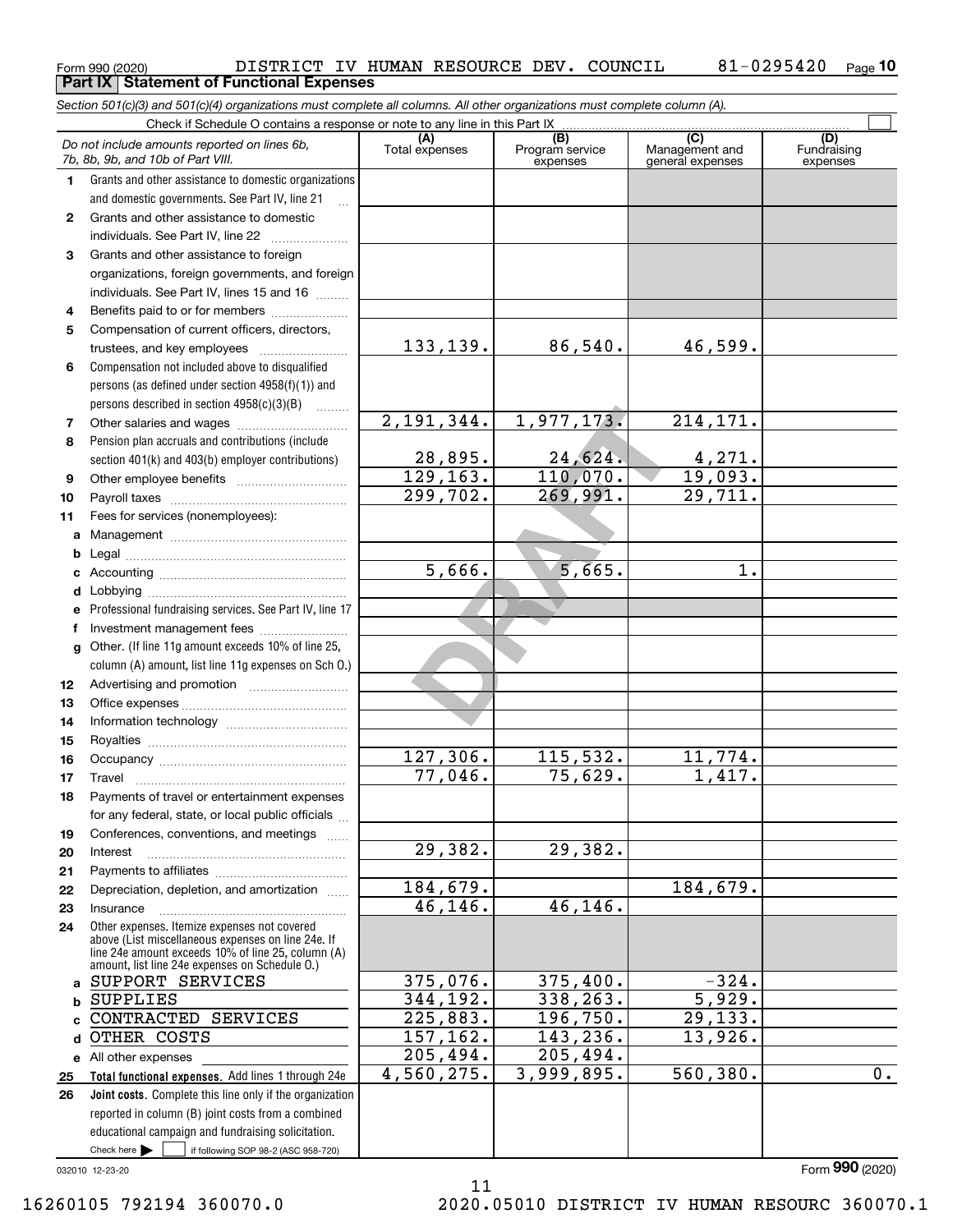|                             | 4  |                                                                                            |                        |                                 | 54,735.           | $\overline{\mathbf{4}}$ | 37,268.    |
|-----------------------------|----|--------------------------------------------------------------------------------------------|------------------------|---------------------------------|-------------------|-------------------------|------------|
|                             | 5  | Loans and other receivables from any current or former officer, director,                  |                        |                                 |                   |                         |            |
|                             |    | trustee, key employee, creator or founder, substantial contributor, or 35%                 |                        |                                 |                   |                         |            |
|                             |    | controlled entity or family member of any of these persons                                 |                        |                                 |                   | 5                       |            |
|                             | 6  | Loans and other receivables from other disqualified persons (as defined                    |                        |                                 |                   |                         |            |
|                             |    | under section $4958(f)(1)$ , and persons described in section $4958(c)(3)(B)$              |                        | $\ldots$                        |                   | 6                       |            |
|                             | 7  |                                                                                            |                        |                                 | 1,853,392.        | $\overline{7}$          | 1,893,342. |
| Assets                      | 8  |                                                                                            |                        |                                 |                   | 8                       |            |
|                             | 9  | Prepaid expenses and deferred charges                                                      |                        |                                 |                   | 9                       |            |
|                             |    | <b>10a</b> Land, buildings, and equipment: cost or other                                   |                        |                                 |                   |                         |            |
|                             |    | basis. Complete Part VI of Schedule D  10a                                                 |                        | $\frac{2,894,091.}{1,724,261.}$ |                   |                         |            |
|                             |    | <u>  10b</u>  <br><b>b</b> Less: accumulated depreciation                                  |                        |                                 | 587,647.          | 10 <sub>c</sub>         | 1,169,830. |
|                             | 11 |                                                                                            |                        |                                 |                   | 11                      |            |
|                             | 12 |                                                                                            |                        |                                 | 12                |                         |            |
|                             | 13 | Investments - program-related. See Part IV, line 11                                        |                        |                                 |                   | 13                      |            |
|                             | 14 |                                                                                            |                        | 14                              |                   |                         |            |
|                             | 15 |                                                                                            | 450.                   | 15                              | $\overline{1}00.$ |                         |            |
|                             | 16 |                                                                                            |                        |                                 | 3,093,054.        | 16                      | 3,617,563. |
|                             | 17 |                                                                                            | $\overline{258,673}$ . | 17                              | 229,100.          |                         |            |
|                             | 18 |                                                                                            |                        |                                 |                   | 18                      |            |
|                             | 19 |                                                                                            |                        |                                 |                   | 19                      |            |
|                             | 20 |                                                                                            |                        |                                 |                   | 20                      |            |
|                             | 21 | Escrow or custodial account liability. Complete Part IV of Schedule D                      |                        | 21                              |                   |                         |            |
|                             | 22 | Loans and other payables to any current or former officer, director,                       |                        |                                 |                   |                         |            |
| Liabilities                 |    | trustee, key employee, creator or founder, substantial contributor, or 35%                 |                        |                                 |                   |                         |            |
|                             |    | controlled entity or family member of any of these persons                                 |                        |                                 | 22                |                         |            |
|                             | 23 | Secured mortgages and notes payable to unrelated third parties                             |                        |                                 | 674, 200.         | 23                      | 785, 866.  |
|                             | 24 | Unsecured notes and loans payable to unrelated third parties                               |                        |                                 |                   | 24                      |            |
|                             | 25 | Other liabilities (including federal income tax, payables to related third                 |                        |                                 |                   |                         |            |
|                             |    | parties, and other liabilities not included on lines 17-24). Complete Part X               |                        |                                 |                   |                         |            |
|                             |    | of Schedule D                                                                              |                        |                                 |                   | 25                      |            |
|                             | 26 | Total liabilities. Add lines 17 through 25                                                 |                        |                                 | 932,873.          | 26                      | 1,014,966. |
|                             |    | Organizations that follow FASB ASC 958, check here $\blacktriangleright \lfloor X \rfloor$ |                        |                                 |                   |                         |            |
|                             |    | and complete lines 27, 28, 32, and 33.                                                     |                        |                                 |                   |                         |            |
|                             | 27 |                                                                                            |                        |                                 | 2,160,181.        | 27                      | 2,602,597. |
|                             | 28 |                                                                                            |                        |                                 |                   | 28                      |            |
|                             |    | Organizations that do not follow FASB ASC 958, check here $\blacktriangleright$            |                        |                                 |                   |                         |            |
|                             |    | and complete lines 29 through 33.                                                          |                        |                                 |                   |                         |            |
| Net Assets or Fund Balances | 29 |                                                                                            |                        |                                 | 29                |                         |            |
|                             | 30 | Paid-in or capital surplus, or land, building, or equipment fund <i></i>                   |                        |                                 | 30                |                         |            |
|                             | 31 | Retained earnings, endowment, accumulated income, or other funds                           | .                      |                                 | 31                |                         |            |
|                             | 32 |                                                                                            |                        |                                 | 2,160,181.        | 32                      | 2,602,597. |
|                             | 33 |                                                                                            |                        |                                 | 3,093,054.        | 33                      | 3,617,563. |

 $_{\rm Form}$   $_{990}$  (2020)  $_{\rm Page}$  DISTRICT IV HUMAN RESOURCE DEV. COUNCIL  $_{\rm 81-0295420}$   $_{\rm Page}$ 

Form (2020) **990**

**Part X** | Balance Sheet

Check if Schedule O contains a response or note to any line in this Part X

Cash - non-interest-bearing ~~~~~~~~~~~~~~~~~~~~~~~~~ Savings and temporary cash investments ~~~~~~~~~~~~~~~~~~ Pledges and grants receivable, net ~~~~~~~~~~~~~~~~~~~~~

**123**

(B)<br>End of year

**11**

 $\mathcal{L}^{\text{max}}$ 

**(A) (B)**

Beginning of year | | End of year

**123**

 $371, 186.$  1 235, 471.

 $225,644.$  3  $281,552$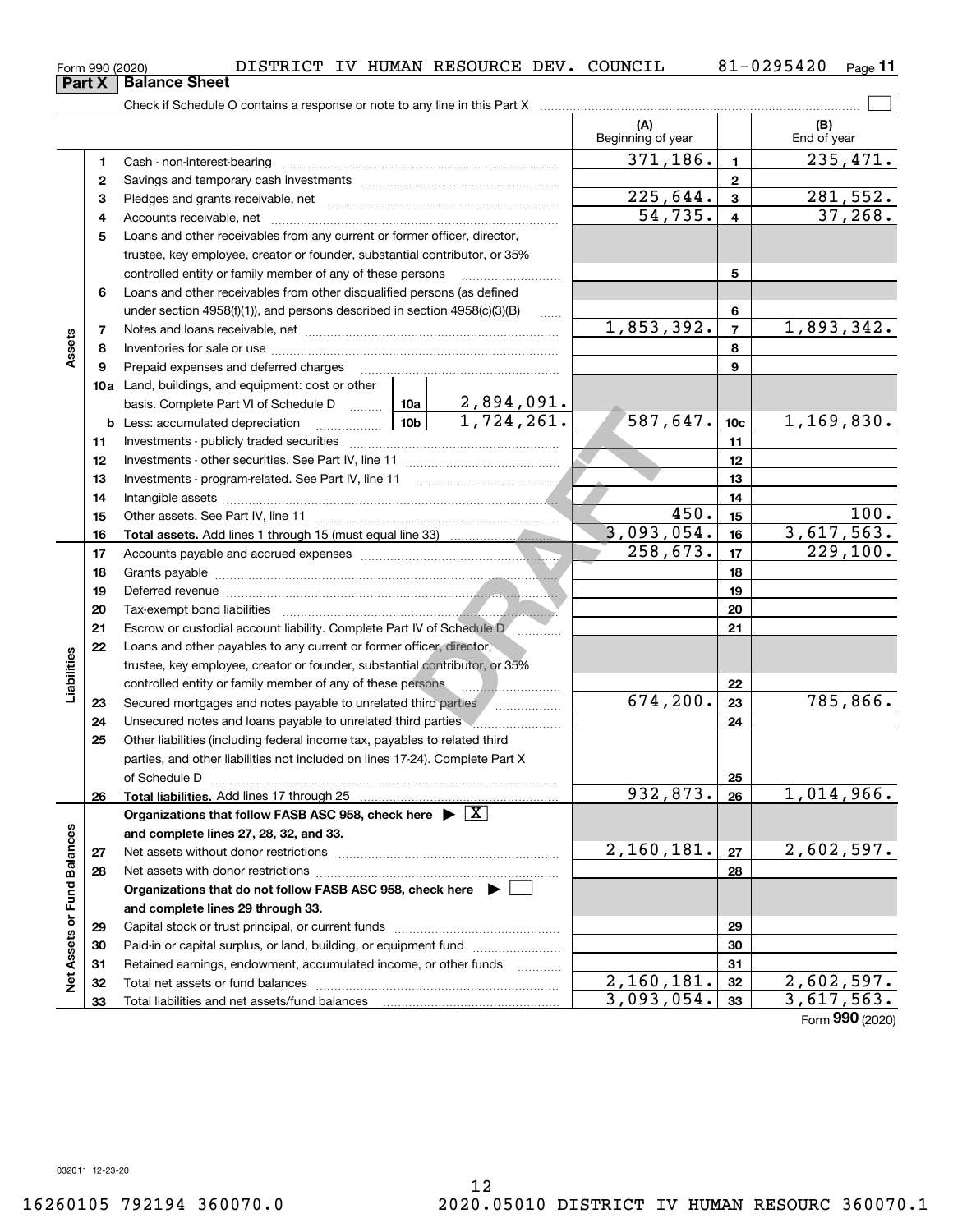|    | DISTRICT IV HUMAN RESOURCE DEV. COUNCIL<br>Form 990 (2020)                                                                                                                                                                     | 81-0295420              |                          |          | $_{\text{Page}}$ 12 |
|----|--------------------------------------------------------------------------------------------------------------------------------------------------------------------------------------------------------------------------------|-------------------------|--------------------------|----------|---------------------|
|    | <b>Reconciliation of Net Assets</b><br>Part XI                                                                                                                                                                                 |                         |                          |          |                     |
|    |                                                                                                                                                                                                                                |                         |                          |          |                     |
|    |                                                                                                                                                                                                                                |                         |                          |          |                     |
| 1  | Total revenue (must equal Part VIII, column (A), line 12)                                                                                                                                                                      | 1.                      | 5,002,691.               |          |                     |
| 2  |                                                                                                                                                                                                                                | $\mathbf{2}$            | 4,560,275.               |          |                     |
| 3  | Revenue less expenses. Subtract line 2 from line 1                                                                                                                                                                             | 3                       |                          | 442,416. |                     |
| 4  |                                                                                                                                                                                                                                | $\overline{\mathbf{4}}$ | $\overline{2,160,181}$ . |          |                     |
| 5  |                                                                                                                                                                                                                                | 5                       |                          |          |                     |
| 6  | Donated services and use of facilities [111] matter contracts and the facilities in the matter of facilities [11] matter contracts and use of facilities [11] matter contracts and the service of the service of the service o | 6                       |                          |          |                     |
| 7  |                                                                                                                                                                                                                                | $\overline{7}$          |                          |          |                     |
| 8  | Prior period adjustments www.communication.communication.com/news/communication.com/news/communication.com/new                                                                                                                 | 8                       |                          |          |                     |
| 9  | Other changes in net assets or fund balances (explain on Schedule O)                                                                                                                                                           | 9                       |                          |          | 0.                  |
| 10 | Net assets or fund balances at end of year. Combine lines 3 through 9 (must equal Part X, line 32,                                                                                                                             |                         |                          |          |                     |
|    |                                                                                                                                                                                                                                | 10                      | 2,602,597.               |          |                     |
|    | <b>Part XII</b> Financial Statements and Reporting                                                                                                                                                                             |                         |                          |          |                     |
|    |                                                                                                                                                                                                                                |                         |                          |          | $\lfloor x \rfloor$ |
| 1  | $ X $ Accrual<br>Accounting method used to prepare the Form 990: <u>June</u> Cash<br>Other.<br>If the organization changed its method of accounting from a prior year or checked "Other," explain in Schedule O.               |                         |                          | Yes      | No                  |
|    | 2a Were the organization's financial statements compiled or reviewed by an independent accountant?                                                                                                                             |                         | 2a                       |          | x                   |
|    | If "Yes," check a box below to indicate whether the financial statements for the year were compiled or reviewed on a                                                                                                           |                         |                          |          |                     |
|    | separate basis, consolidated basis, or both:                                                                                                                                                                                   |                         |                          |          |                     |
|    | Consolidated basis<br>Both consolidated and separate basis<br>Separate basis                                                                                                                                                   |                         |                          |          |                     |
|    | <b>b</b> Were the organization's financial statements audited by an independent accountant?                                                                                                                                    |                         | 2 <sub>b</sub>           | х        |                     |
|    | If "Yes," check a box below to indicate whether the financial statements for the year were audited on a separate basis,                                                                                                        |                         |                          |          |                     |
|    | consolidated basis, or both:                                                                                                                                                                                                   |                         |                          |          |                     |
|    | $ \mathbf{X} $ Separate basis<br><b>Consolidated basis</b><br>Both consolidated and separate basis                                                                                                                             |                         |                          |          |                     |
|    | c If "Yes" to line 2a or 2b, does the organization have a committee that assumes responsibility for oversight of the audit,                                                                                                    |                         |                          |          |                     |
|    | review, or compilation of its financial statements and selection of an independent accountant?                                                                                                                                 |                         | 2c                       | х        |                     |
|    | If the organization changed either its oversight process or selection process during the tax year, explain on Schedule O.                                                                                                      |                         |                          |          |                     |
|    | 3a As a result of a federal award, was the organization required to undergo an audit or audits as set forth in the Single Audit                                                                                                |                         |                          |          |                     |
|    |                                                                                                                                                                                                                                |                         | За                       | Х        |                     |
|    | b If "Yes," did the organization undergo the required audit or audits? If the organization did not undergo the required audit                                                                                                  |                         |                          |          |                     |
|    |                                                                                                                                                                                                                                |                         | 3 <sub>b</sub>           | x        |                     |
|    |                                                                                                                                                                                                                                |                         |                          |          | Form 990 (2020)     |

Form (2020) **990**

032012 12-23-20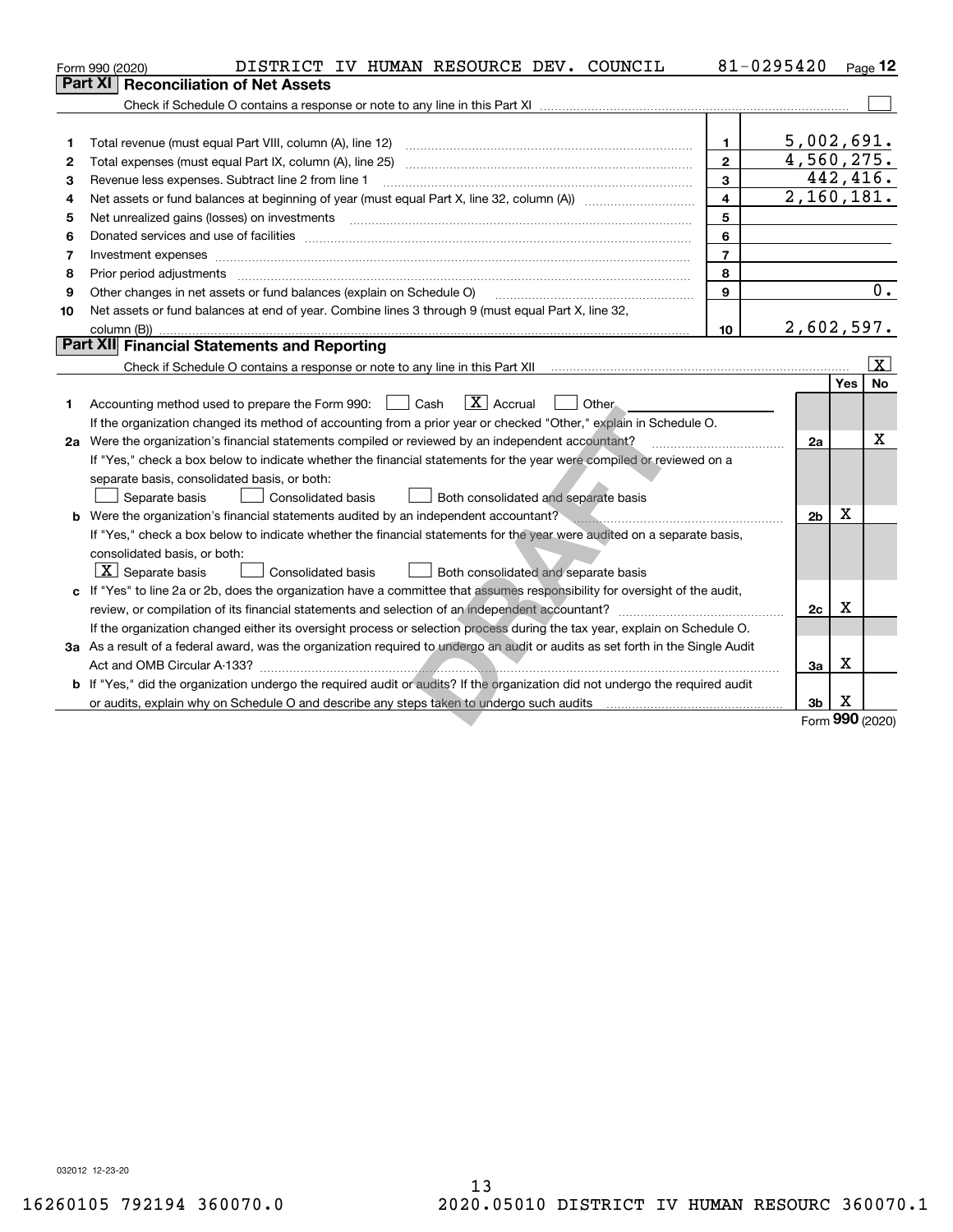| <b>SCHEDULE A</b> |
|-------------------|
|-------------------|

Department of the Treasury

| (Form 990 or 990-EZ) |  |  |  |  |  |
|----------------------|--|--|--|--|--|
|----------------------|--|--|--|--|--|

## **Public Charity Status and Public Support**

**Complete if the organization is a section 501(c)(3) organization or a section 4947(a)(1) nonexempt charitable trust. | Attach to Form 990 or Form 990-EZ.** 

| www.jrs.gov/Form990.for.jnstructions.and the latest information |
|-----------------------------------------------------------------|

| OMB No. 1545-0047                   |
|-------------------------------------|
| UZI                                 |
| <b>Open to Public</b><br>Inspection |
|                                     |

|                | oparanonico rano ni ododi<br>ach to I onli 930 or I onli 930-<br>Internal Revenue Service<br>Inspection<br>$\blacktriangleright$ Go to www.irs.gov/Form990 for instructions and the latest information. |                                                                                                                                                                                                                                                                                  |                                               |  |          |                                                                                                                                                                                                                                 |                             |                                 |                            |  |                                       |  |  |
|----------------|---------------------------------------------------------------------------------------------------------------------------------------------------------------------------------------------------------|----------------------------------------------------------------------------------------------------------------------------------------------------------------------------------------------------------------------------------------------------------------------------------|-----------------------------------------------|--|----------|---------------------------------------------------------------------------------------------------------------------------------------------------------------------------------------------------------------------------------|-----------------------------|---------------------------------|----------------------------|--|---------------------------------------|--|--|
|                |                                                                                                                                                                                                         | Name of the organization                                                                                                                                                                                                                                                         |                                               |  |          |                                                                                                                                                                                                                                 |                             |                                 |                            |  | <b>Employer identification number</b> |  |  |
|                |                                                                                                                                                                                                         |                                                                                                                                                                                                                                                                                  |                                               |  |          | DISTRICT IV HUMAN RESOURCE DEV. COUNCIL                                                                                                                                                                                         |                             |                                 |                            |  | 81-0295420                            |  |  |
| <b>Part I</b>  |                                                                                                                                                                                                         |                                                                                                                                                                                                                                                                                  |                                               |  |          | Reason for Public Charity Status. (All organizations must complete this part.) See instructions.                                                                                                                                |                             |                                 |                            |  |                                       |  |  |
|                |                                                                                                                                                                                                         |                                                                                                                                                                                                                                                                                  |                                               |  |          | The organization is not a private foundation because it is: (For lines 1 through 12, check only one box.)                                                                                                                       |                             |                                 |                            |  |                                       |  |  |
| 1.             |                                                                                                                                                                                                         |                                                                                                                                                                                                                                                                                  |                                               |  |          | A church, convention of churches, or association of churches described in section 170(b)(1)(A)(i).                                                                                                                              |                             |                                 |                            |  |                                       |  |  |
| 2              |                                                                                                                                                                                                         |                                                                                                                                                                                                                                                                                  |                                               |  |          | A school described in section 170(b)(1)(A)(ii). (Attach Schedule E (Form 990 or 990-EZ).)                                                                                                                                       |                             |                                 |                            |  |                                       |  |  |
| з              |                                                                                                                                                                                                         |                                                                                                                                                                                                                                                                                  |                                               |  |          | A hospital or a cooperative hospital service organization described in section 170(b)(1)(A)(iii).                                                                                                                               |                             |                                 |                            |  |                                       |  |  |
| 4              |                                                                                                                                                                                                         |                                                                                                                                                                                                                                                                                  |                                               |  |          | A medical research organization operated in conjunction with a hospital described in section 170(b)(1)(A)(iii). Enter the hospital's name,                                                                                      |                             |                                 |                            |  |                                       |  |  |
|                |                                                                                                                                                                                                         | city, and state:                                                                                                                                                                                                                                                                 |                                               |  |          |                                                                                                                                                                                                                                 |                             |                                 |                            |  |                                       |  |  |
| 5              |                                                                                                                                                                                                         |                                                                                                                                                                                                                                                                                  |                                               |  |          | An organization operated for the benefit of a college or university owned or operated by a governmental unit described in                                                                                                       |                             |                                 |                            |  |                                       |  |  |
|                |                                                                                                                                                                                                         |                                                                                                                                                                                                                                                                                  | section 170(b)(1)(A)(iv). (Complete Part II.) |  |          |                                                                                                                                                                                                                                 |                             |                                 |                            |  |                                       |  |  |
| 6              |                                                                                                                                                                                                         | A federal, state, or local government or governmental unit described in section 170(b)(1)(A)(v).<br>An organization that normally receives a substantial part of its support from a governmental unit or from the general public described in                                    |                                               |  |          |                                                                                                                                                                                                                                 |                             |                                 |                            |  |                                       |  |  |
| $\overline{7}$ | $\lfloor x \rfloor$                                                                                                                                                                                     |                                                                                                                                                                                                                                                                                  |                                               |  |          |                                                                                                                                                                                                                                 |                             |                                 |                            |  |                                       |  |  |
|                |                                                                                                                                                                                                         |                                                                                                                                                                                                                                                                                  | section 170(b)(1)(A)(vi). (Complete Part II.) |  |          |                                                                                                                                                                                                                                 |                             |                                 |                            |  |                                       |  |  |
| 8              |                                                                                                                                                                                                         |                                                                                                                                                                                                                                                                                  |                                               |  |          | A community trust described in section 170(b)(1)(A)(vi). (Complete Part II.)                                                                                                                                                    |                             |                                 |                            |  |                                       |  |  |
| 9              |                                                                                                                                                                                                         |                                                                                                                                                                                                                                                                                  |                                               |  |          | An agricultural research organization described in section 170(b)(1)(A)(ix) operated in conjunction with a land-grant college                                                                                                   |                             |                                 |                            |  |                                       |  |  |
|                |                                                                                                                                                                                                         |                                                                                                                                                                                                                                                                                  |                                               |  |          | or university or a non-land-grant college of agriculture (see instructions). Enter the name, city, and state of the college or                                                                                                  |                             |                                 |                            |  |                                       |  |  |
| 10             |                                                                                                                                                                                                         | university:                                                                                                                                                                                                                                                                      |                                               |  |          | An organization that normally receives (1) more than 33 1/3% of its support from contributions, membership fees, and gross receipts from                                                                                        |                             |                                 |                            |  |                                       |  |  |
|                |                                                                                                                                                                                                         |                                                                                                                                                                                                                                                                                  |                                               |  |          | activities related to its exempt functions, subject to certain exceptions; and (2) no more than 33 1/3% of its support from gross investment                                                                                    |                             |                                 |                            |  |                                       |  |  |
|                |                                                                                                                                                                                                         |                                                                                                                                                                                                                                                                                  |                                               |  |          |                                                                                                                                                                                                                                 |                             |                                 |                            |  |                                       |  |  |
|                |                                                                                                                                                                                                         | income and unrelated business taxable income (less section 511 tax) from businesses acquired by the organization after June 30, 1975.<br>See section 509(a)(2). (Complete Part III.)                                                                                             |                                               |  |          |                                                                                                                                                                                                                                 |                             |                                 |                            |  |                                       |  |  |
| 11             |                                                                                                                                                                                                         | An organization organized and operated exclusively to test for public safety. See section 509(a)(4).                                                                                                                                                                             |                                               |  |          |                                                                                                                                                                                                                                 |                             |                                 |                            |  |                                       |  |  |
| 12             |                                                                                                                                                                                                         |                                                                                                                                                                                                                                                                                  |                                               |  |          |                                                                                                                                                                                                                                 |                             |                                 |                            |  |                                       |  |  |
|                |                                                                                                                                                                                                         | An organization organized and operated exclusively for the benefit of, to perform the functions of, or to carry out the purposes of one or<br>more publicly supported organizations described in section 509(a)(1) or section 509(a)(2). See section 509(a)(3). Check the box in |                                               |  |          |                                                                                                                                                                                                                                 |                             |                                 |                            |  |                                       |  |  |
|                |                                                                                                                                                                                                         |                                                                                                                                                                                                                                                                                  |                                               |  |          | lines 12a through 12d that describes the type of supporting organization and complete lines 12e, 12f, and 12g.                                                                                                                  |                             |                                 |                            |  |                                       |  |  |
| а              |                                                                                                                                                                                                         |                                                                                                                                                                                                                                                                                  |                                               |  |          | Type I. A supporting organization operated, supervised, or controlled by its supported organization(s), typically by giving                                                                                                     |                             |                                 |                            |  |                                       |  |  |
|                |                                                                                                                                                                                                         |                                                                                                                                                                                                                                                                                  |                                               |  |          | the supported organization(s) the power to regularly appoint or elect a majority of the directors or trustees of the supporting                                                                                                 |                             |                                 |                            |  |                                       |  |  |
|                |                                                                                                                                                                                                         |                                                                                                                                                                                                                                                                                  |                                               |  |          | organization. You must complete Part IV, Sections A and B.                                                                                                                                                                      |                             |                                 |                            |  |                                       |  |  |
| b              |                                                                                                                                                                                                         |                                                                                                                                                                                                                                                                                  |                                               |  |          | Type II. A supporting organization supervised or controlled in connection with its supported organization(s), by having                                                                                                         |                             |                                 |                            |  |                                       |  |  |
|                |                                                                                                                                                                                                         |                                                                                                                                                                                                                                                                                  |                                               |  |          | control or management of the supporting organization vested in the same persons that control or manage the supported                                                                                                            |                             |                                 |                            |  |                                       |  |  |
|                |                                                                                                                                                                                                         |                                                                                                                                                                                                                                                                                  |                                               |  |          | organization(s). You must complete Part IV, Sections A and C.                                                                                                                                                                   |                             |                                 |                            |  |                                       |  |  |
| с              |                                                                                                                                                                                                         |                                                                                                                                                                                                                                                                                  |                                               |  |          | Type III functionally integrated. A supporting organization operated in connection with, and functionally integrated with,                                                                                                      |                             |                                 |                            |  |                                       |  |  |
| d              |                                                                                                                                                                                                         |                                                                                                                                                                                                                                                                                  |                                               |  |          | its supported organization(s) (see instructions). You must complete Part IV, Sections A, D, and E.<br>Type III non-functionally integrated. A supporting organization operated in connection with its supported organization(s) |                             |                                 |                            |  |                                       |  |  |
|                |                                                                                                                                                                                                         |                                                                                                                                                                                                                                                                                  |                                               |  |          | that is not functionally integrated. The organization generally must satisfy a distribution requirement and an attentiveness                                                                                                    |                             |                                 |                            |  |                                       |  |  |
|                |                                                                                                                                                                                                         |                                                                                                                                                                                                                                                                                  |                                               |  |          | requirement (see instructions). You must complete Part IV, Sections A and D, and Part V.                                                                                                                                        |                             |                                 |                            |  |                                       |  |  |
| е              |                                                                                                                                                                                                         |                                                                                                                                                                                                                                                                                  |                                               |  |          | Check this box if the organization received a written determination from the IRS that it is a Type I, Type II, Type III                                                                                                         |                             |                                 |                            |  |                                       |  |  |
|                |                                                                                                                                                                                                         |                                                                                                                                                                                                                                                                                  |                                               |  |          | functionally integrated, or Type III non-functionally integrated supporting organization.                                                                                                                                       |                             |                                 |                            |  |                                       |  |  |
| f              |                                                                                                                                                                                                         |                                                                                                                                                                                                                                                                                  | Enter the number of supported organizations   |  |          |                                                                                                                                                                                                                                 |                             |                                 |                            |  |                                       |  |  |
| a              |                                                                                                                                                                                                         |                                                                                                                                                                                                                                                                                  |                                               |  |          | Provide the following information about the supported organization(s).                                                                                                                                                          |                             |                                 |                            |  |                                       |  |  |
|                |                                                                                                                                                                                                         | (i) Name of supported                                                                                                                                                                                                                                                            |                                               |  | (ii) EIN | (iii) Type of organization<br>(described on lines 1-10                                                                                                                                                                          | in your governing document? | (iv) Is the organization listed | (v) Amount of monetary     |  | (vi) Amount of other                  |  |  |
|                |                                                                                                                                                                                                         | organization                                                                                                                                                                                                                                                                     |                                               |  |          | above (see instructions))                                                                                                                                                                                                       | Yes                         | No                              | support (see instructions) |  | support (see instructions)            |  |  |
|                |                                                                                                                                                                                                         |                                                                                                                                                                                                                                                                                  |                                               |  |          |                                                                                                                                                                                                                                 |                             |                                 |                            |  |                                       |  |  |
|                |                                                                                                                                                                                                         |                                                                                                                                                                                                                                                                                  |                                               |  |          |                                                                                                                                                                                                                                 |                             |                                 |                            |  |                                       |  |  |
|                |                                                                                                                                                                                                         |                                                                                                                                                                                                                                                                                  |                                               |  |          |                                                                                                                                                                                                                                 |                             |                                 |                            |  |                                       |  |  |
|                |                                                                                                                                                                                                         |                                                                                                                                                                                                                                                                                  |                                               |  |          |                                                                                                                                                                                                                                 |                             |                                 |                            |  |                                       |  |  |
|                |                                                                                                                                                                                                         |                                                                                                                                                                                                                                                                                  |                                               |  |          |                                                                                                                                                                                                                                 |                             |                                 |                            |  |                                       |  |  |
|                |                                                                                                                                                                                                         |                                                                                                                                                                                                                                                                                  |                                               |  |          |                                                                                                                                                                                                                                 |                             |                                 |                            |  |                                       |  |  |
| Total          |                                                                                                                                                                                                         |                                                                                                                                                                                                                                                                                  |                                               |  |          |                                                                                                                                                                                                                                 |                             |                                 |                            |  |                                       |  |  |

LHA For Paperwork Reduction Act Notice, see the Instructions for Form 990 or 990-EZ. <sub>032021</sub> o1-25-21 Schedule A (Form 990 or 990-EZ) 2020 14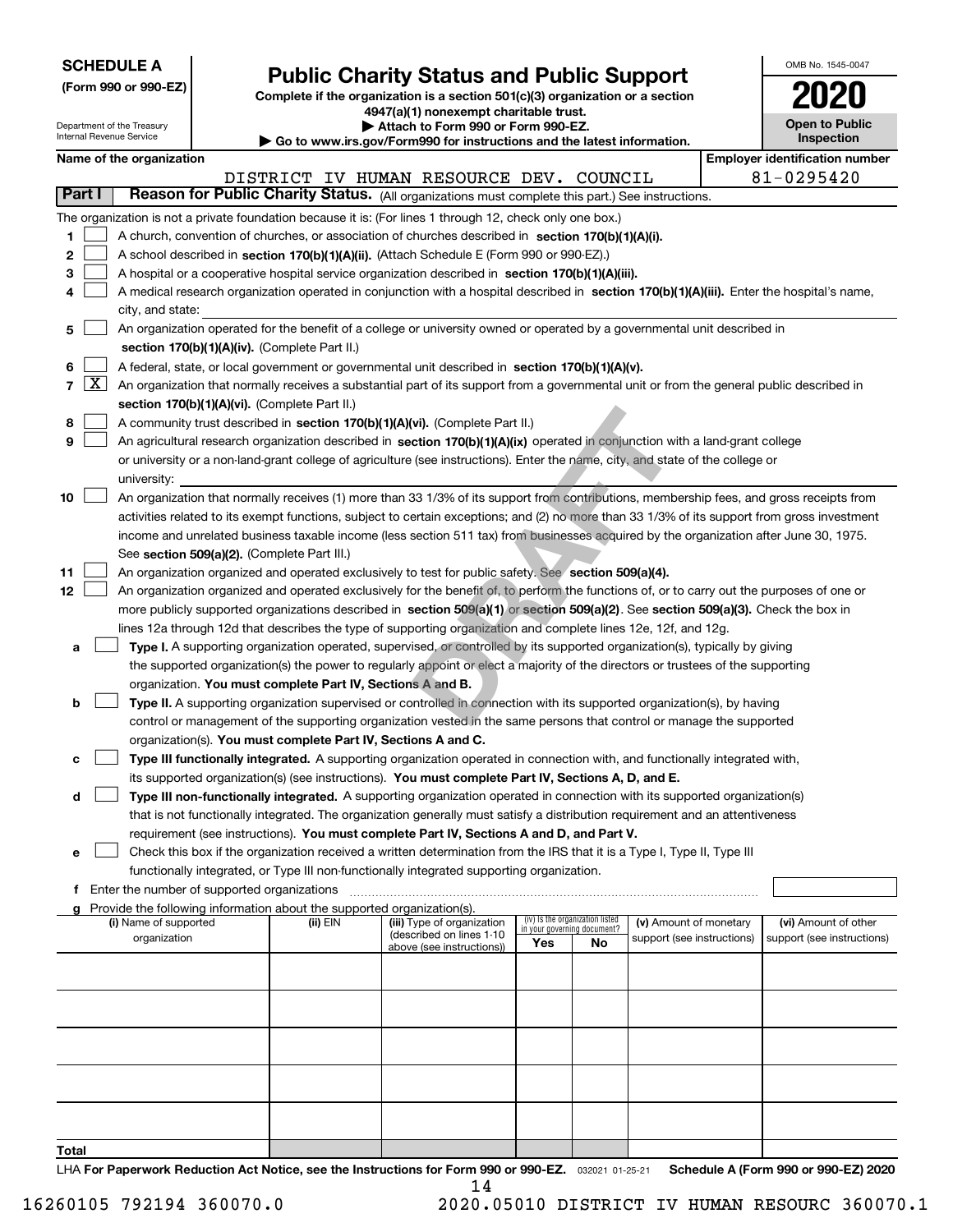#### Schedule A (Form 990 or 990-EZ) 2020 DISTRICT IV HUMAN RESOURCE DEV**.** COUNCIL 81-0295420 <sub>Page</sub> 2 **Part II Support Schedule for Organizations Described in Sections 170(b)(1)(A)(iv) and 170(b)(1)(A)(vi)**

(Complete only if you checked the box on line 5, 7, or 8 of Part I or if the organization failed to qualify under Part III. If the organization fails to qualify under the tests listed below, please complete Part III.)

| <b>Section A. Public Support</b>                                                                                                               |                      |                      |                        |                        |                                      |                                          |
|------------------------------------------------------------------------------------------------------------------------------------------------|----------------------|----------------------|------------------------|------------------------|--------------------------------------|------------------------------------------|
| Calendar year (or fiscal year beginning in)                                                                                                    | (a) 2016             | (b) 2017             | $(c)$ 2018             | $(d)$ 2019             | (e) 2020                             | (f) Total                                |
| 1 Gifts, grants, contributions, and<br>membership fees received. (Do not                                                                       |                      |                      |                        |                        |                                      |                                          |
| include any "unusual grants.")                                                                                                                 | 4404893.             | 3659802.             | 3530474.               | 3531889.               |                                      | 4289318.19416376.                        |
| 2 Tax revenues levied for the organ-                                                                                                           |                      |                      |                        |                        |                                      |                                          |
| ization's benefit and either paid to                                                                                                           |                      |                      |                        |                        |                                      |                                          |
| or expended on its behalf                                                                                                                      |                      |                      |                        |                        |                                      |                                          |
| 3 The value of services or facilities                                                                                                          |                      |                      |                        |                        |                                      |                                          |
| furnished by a governmental unit to                                                                                                            |                      |                      |                        |                        |                                      |                                          |
| the organization without charge                                                                                                                |                      |                      |                        |                        |                                      |                                          |
| 4 Total. Add lines 1 through 3                                                                                                                 | 4404893.             | 3659802.             | 3530474.               | 3531889.               |                                      | 4289318.19416376.                        |
| 5 The portion of total contributions                                                                                                           |                      |                      |                        |                        |                                      |                                          |
| by each person (other than a                                                                                                                   |                      |                      |                        |                        |                                      |                                          |
| governmental unit or publicly                                                                                                                  |                      |                      |                        |                        |                                      |                                          |
| supported organization) included                                                                                                               |                      |                      |                        |                        |                                      |                                          |
| on line 1 that exceeds 2% of the                                                                                                               |                      |                      |                        |                        |                                      |                                          |
| amount shown on line 11,                                                                                                                       |                      |                      |                        |                        |                                      |                                          |
| column (f)                                                                                                                                     |                      |                      |                        |                        |                                      |                                          |
| 6 Public support. Subtract line 5 from line 4.<br><b>Section B. Total Support</b>                                                              |                      |                      |                        |                        |                                      | 19416376.                                |
|                                                                                                                                                |                      |                      |                        |                        |                                      |                                          |
| Calendar year (or fiscal year beginning in)                                                                                                    | (a) 2016<br>4404893. | (b) 2017<br>3659802. | $(c)$ 2018<br>3530474. | $(d)$ 2019<br>3531889. | (e) 2020                             | (f) Total<br>4289318.19416376.           |
| <b>7</b> Amounts from line 4                                                                                                                   |                      |                      |                        |                        |                                      |                                          |
| 8 Gross income from interest,                                                                                                                  |                      |                      |                        |                        |                                      |                                          |
| dividends, payments received on                                                                                                                |                      |                      |                        |                        |                                      |                                          |
| securities loans, rents, royalties,                                                                                                            | 9,008.               | 7,761.               | 402.                   | 638.                   | 221.                                 | 18,030.                                  |
| and income from similar sources<br>9 Net income from unrelated business                                                                        |                      |                      |                        |                        |                                      |                                          |
|                                                                                                                                                |                      |                      |                        |                        |                                      |                                          |
| activities, whether or not the<br>business is regularly carried on                                                                             |                      |                      |                        |                        |                                      |                                          |
| 10 Other income. Do not include gain                                                                                                           |                      |                      |                        |                        |                                      |                                          |
| or loss from the sale of capital                                                                                                               |                      |                      |                        |                        |                                      |                                          |
| assets (Explain in Part VI.)                                                                                                                   | 303, 162.            |                      |                        |                        |                                      | 303, 162.                                |
| 11 Total support. Add lines 7 through 10                                                                                                       |                      |                      |                        |                        |                                      | 19737568.                                |
| 12 Gross receipts from related activities, etc. (see instructions)                                                                             |                      |                      |                        |                        | 12                                   | 3,465,271.                               |
| 13 First 5 years. If the Form 990 is for the organization's first, second, third, fourth, or fifth tax year as a section 501(c)(3)             |                      |                      |                        |                        |                                      |                                          |
| organization, check this box and stop here                                                                                                     |                      |                      |                        |                        |                                      |                                          |
| Section C. Computation of Public Support Percentage                                                                                            |                      |                      |                        |                        |                                      |                                          |
| 14 Public support percentage for 2020 (line 6, column (f), divided by line 11, column (f) <i>mummumumum</i>                                    |                      |                      |                        |                        | 14                                   | 98.37<br>%                               |
|                                                                                                                                                |                      |                      |                        |                        | 15                                   | 96.11<br>%                               |
| 16a 33 1/3% support test - 2020. If the organization did not check the box on line 13, and line 14 is 33 1/3% or more, check this box and      |                      |                      |                        |                        |                                      |                                          |
| stop here. The organization qualifies as a publicly supported organization                                                                     |                      |                      |                        |                        |                                      | $\blacktriangleright$ $\boxed{\text{X}}$ |
| b 33 1/3% support test - 2019. If the organization did not check a box on line 13 or 16a, and line 15 is 33 1/3% or more, check this box       |                      |                      |                        |                        |                                      |                                          |
| and stop here. The organization qualifies as a publicly supported organization                                                                 |                      |                      |                        |                        |                                      |                                          |
| 17a 10% -facts-and-circumstances test - 2020. If the organization did not check a box on line 13, 16a, or 16b, and line 14 is 10% or more,     |                      |                      |                        |                        |                                      |                                          |
| and if the organization meets the facts-and-circumstances test, check this box and stop here. Explain in Part VI how the organization          |                      |                      |                        |                        |                                      |                                          |
| meets the facts-and-circumstances test. The organization qualifies as a publicly supported organization                                        |                      |                      |                        |                        |                                      |                                          |
| <b>b 10% -facts-and-circumstances test - 2019.</b> If the organization did not check a box on line 13, 16a, 16b, or 17a, and line 15 is 10% or |                      |                      |                        |                        |                                      |                                          |
| more, and if the organization meets the facts-and-circumstances test, check this box and stop here. Explain in Part VI how the                 |                      |                      |                        |                        |                                      |                                          |
| organization meets the facts-and-circumstances test. The organization qualifies as a publicly supported organization                           |                      |                      |                        |                        |                                      |                                          |
| 18 Private foundation. If the organization did not check a box on line 13, 16a, 16b, 17a, or 17b, check this box and see instructions          |                      |                      |                        |                        |                                      |                                          |
|                                                                                                                                                |                      |                      |                        |                        | Schedule A (Form 990 or 990-EZ) 2020 |                                          |

032022 01-25-21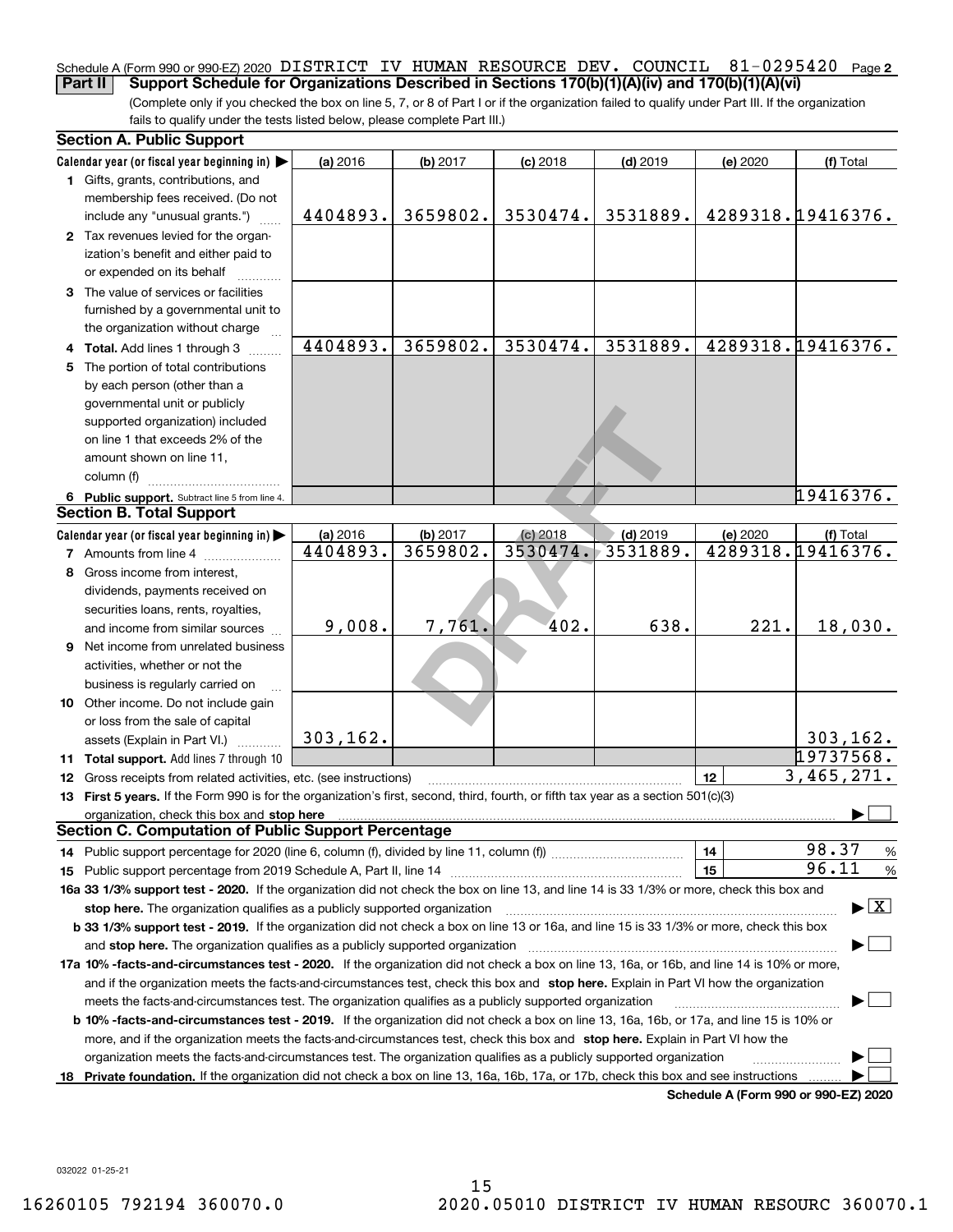#### Schedule A (Form 990 or 990-EZ) 2020 DISTRICT IV HU**MAN** RESOURCE DEV**.** COUNCIL 81-0295420 <sub>Page 3</sub> **Part III Support Schedule for Organizations Described in Section 509(a)(2)**

(Complete only if you checked the box on line 10 of Part I or if the organization failed to qualify under Part II. If the organization fails to qualify under the tests listed below, please complete Part II.)

|    | <b>Section A. Public Support</b>                                                                                                                                                                                              |          |            |            |            |          |                                      |
|----|-------------------------------------------------------------------------------------------------------------------------------------------------------------------------------------------------------------------------------|----------|------------|------------|------------|----------|--------------------------------------|
|    | Calendar year (or fiscal year beginning in) $\blacktriangleright$                                                                                                                                                             | (a) 2016 | (b) 2017   | $(c)$ 2018 | $(d)$ 2019 | (e) 2020 | (f) Total                            |
|    | 1 Gifts, grants, contributions, and                                                                                                                                                                                           |          |            |            |            |          |                                      |
|    | membership fees received. (Do not                                                                                                                                                                                             |          |            |            |            |          |                                      |
|    | include any "unusual grants.")                                                                                                                                                                                                |          |            |            |            |          |                                      |
|    | 2 Gross receipts from admissions,<br>merchandise sold or services per-<br>formed, or facilities furnished in<br>any activity that is related to the<br>organization's tax-exempt purpose                                      |          |            |            |            |          |                                      |
|    | 3 Gross receipts from activities that<br>are not an unrelated trade or bus-                                                                                                                                                   |          |            |            |            |          |                                      |
|    | iness under section 513                                                                                                                                                                                                       |          |            |            |            |          |                                      |
|    | 4 Tax revenues levied for the organ-<br>ization's benefit and either paid to                                                                                                                                                  |          |            |            |            |          |                                      |
|    | or expended on its behalf<br>.                                                                                                                                                                                                |          |            |            |            |          |                                      |
|    | 5 The value of services or facilities                                                                                                                                                                                         |          |            |            |            |          |                                      |
|    | furnished by a governmental unit to                                                                                                                                                                                           |          |            |            |            |          |                                      |
|    | the organization without charge                                                                                                                                                                                               |          |            |            |            |          |                                      |
|    | <b>6 Total.</b> Add lines 1 through 5                                                                                                                                                                                         |          |            |            |            |          |                                      |
|    | 7a Amounts included on lines 1, 2, and<br>3 received from disqualified persons                                                                                                                                                |          |            |            |            |          |                                      |
|    | <b>b</b> Amounts included on lines 2 and 3 received<br>from other than disqualified persons that<br>exceed the greater of \$5,000 or 1% of the<br>amount on line 13 for the year                                              |          |            |            |            |          |                                      |
|    | c Add lines 7a and 7b                                                                                                                                                                                                         |          |            |            |            |          |                                      |
|    | 8 Public support. (Subtract line 7c from line 6.)                                                                                                                                                                             |          |            |            |            |          |                                      |
|    | <b>Section B. Total Support</b>                                                                                                                                                                                               |          |            |            |            |          |                                      |
|    | Calendar year (or fiscal year beginning in) $\blacktriangleright$                                                                                                                                                             | (a) 2016 | $(b)$ 2017 | $(c)$ 2018 | $(d)$ 2019 | (e) 2020 | (f) Total                            |
|    | 9 Amounts from line 6                                                                                                                                                                                                         |          |            |            |            |          |                                      |
|    | 10a Gross income from interest,<br>dividends, payments received on<br>securities loans, rents, royalties,<br>and income from similar sources                                                                                  |          |            |            |            |          |                                      |
|    | <b>b</b> Unrelated business taxable income<br>(less section 511 taxes) from businesses<br>acquired after June 30, 1975<br>1.1.1.1.1.1.1.1.1.1                                                                                 |          |            |            |            |          |                                      |
|    | c Add lines 10a and 10b                                                                                                                                                                                                       |          |            |            |            |          |                                      |
|    | 11 Net income from unrelated business<br>activities not included in line 10b,<br>whether or not the business is<br>regularly carried on                                                                                       |          |            |            |            |          |                                      |
|    | 12 Other income. Do not include gain<br>or loss from the sale of capital<br>assets (Explain in Part VI.)                                                                                                                      |          |            |            |            |          |                                      |
|    | <b>13</b> Total support. (Add lines 9, 10c, 11, and 12.)                                                                                                                                                                      |          |            |            |            |          |                                      |
|    | 14 First 5 years. If the Form 990 is for the organization's first, second, third, fourth, or fifth tax year as a section 501(c)(3) organization,                                                                              |          |            |            |            |          |                                      |
|    | check this box and stop here with the continuum control to the change of the state of the state of the change of the change of the change of the change of the change of the change of the change of the change of the change |          |            |            |            |          |                                      |
|    | Section C. Computation of Public Support Percentage                                                                                                                                                                           |          |            |            |            |          |                                      |
|    | 15 Public support percentage for 2020 (line 8, column (f), divided by line 13, column (f))                                                                                                                                    |          |            |            |            | 15       | %                                    |
|    | 16 Public support percentage from 2019 Schedule A, Part III, line 15                                                                                                                                                          |          |            |            |            | 16       | %                                    |
|    | <b>Section D. Computation of Investment Income Percentage</b>                                                                                                                                                                 |          |            |            |            |          |                                      |
|    | 17 Investment income percentage for 2020 (line 10c, column (f), divided by line 13, column (f))<br><b>18</b> Investment income percentage from <b>2019</b> Schedule A, Part III, line 17                                      |          |            |            |            | 17<br>18 | %<br>%                               |
|    | 19a 33 1/3% support tests - 2020. If the organization did not check the box on line 14, and line 15 is more than 33 1/3%, and line 17 is not                                                                                  |          |            |            |            |          |                                      |
|    | more than 33 1/3%, check this box and stop here. The organization qualifies as a publicly supported organization                                                                                                              |          |            |            |            |          | ▶                                    |
|    | b 33 1/3% support tests - 2019. If the organization did not check a box on line 14 or line 19a, and line 16 is more than 33 1/3%, and                                                                                         |          |            |            |            |          |                                      |
|    | line 18 is not more than 33 1/3%, check this box and stop here. The organization qualifies as a publicly supported organization                                                                                               |          |            |            |            |          |                                      |
| 20 | <b>Private foundation.</b> If the organization did not check a box on line 14, 19a, or 19b, check this box and see instructions                                                                                               |          |            |            |            |          |                                      |
|    | 032023 01-25-21                                                                                                                                                                                                               |          |            |            |            |          | Schedule A (Form 990 or 990-EZ) 2020 |
|    |                                                                                                                                                                                                                               |          | 16         |            |            |          |                                      |

 <sup>16260105 792194 360070.0 2020.05010</sup> DISTRICT IV HUMAN RESOURC 360070.1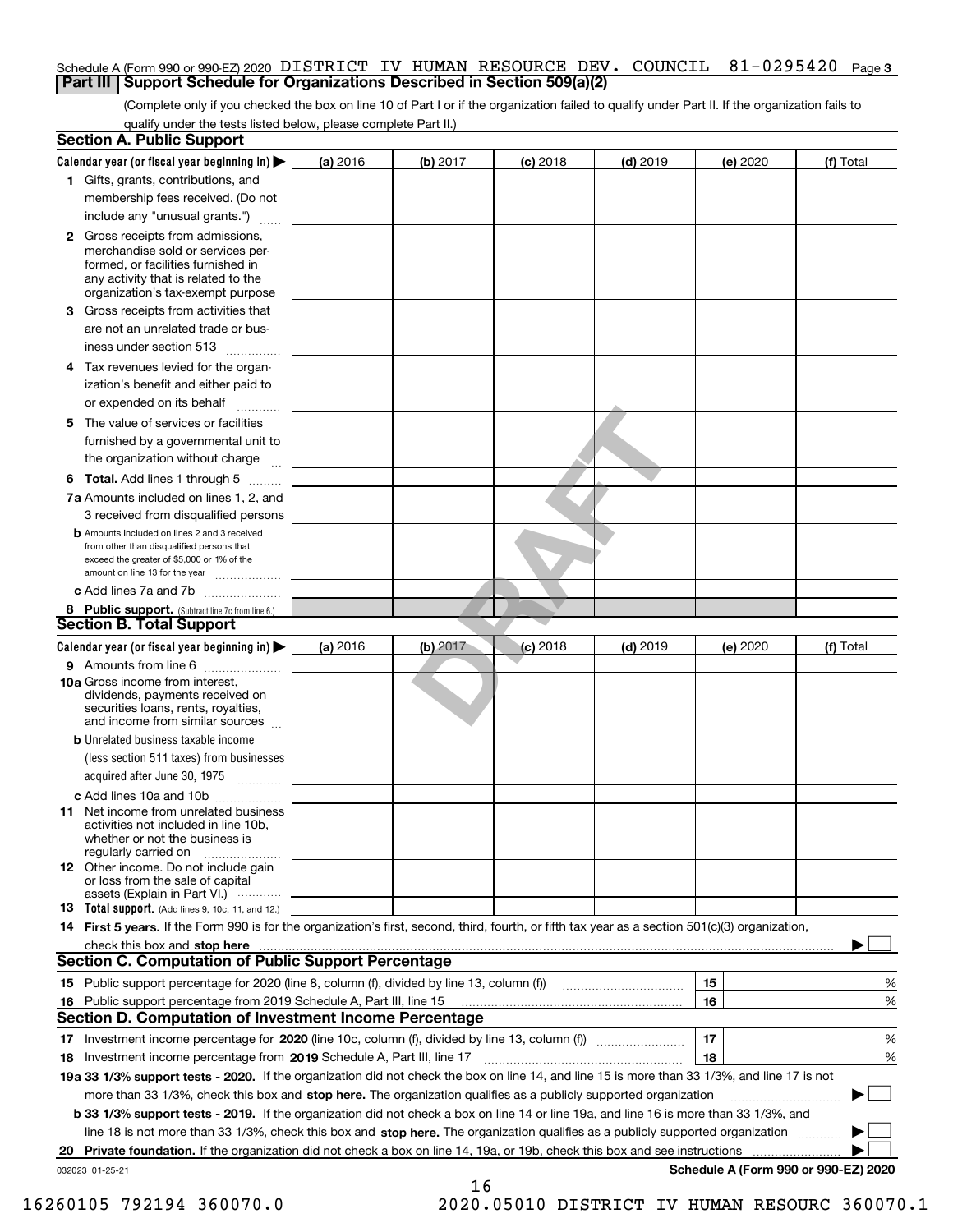#### Schedule A (Form 990 or 990-EZ) 2020 DISTRICT IV HUMAN RESOURCE DEV. COUNCIL  $81\text{--}0295420$  Page 4

## **Part IV Supporting Organizations**

(Complete only if you checked a box in line 12 on Part I. If you checked box 12a, Part I, complete Sections A and B. If you checked box 12b, Part I, complete Sections A and C. If you checked box 12c, Part I, complete Sections A, D, and E. If you checked box 12d, Part I, complete Sections A and D, and complete Part V.)

### **Section A. All Supporting Organizations**

- **1** Are all of the organization's supported organizations listed by name in the organization's governing documents? If "No," describe in **Part VI** how the supported organizations are designated. If designated by *class or purpose, describe the designation. If historic and continuing relationship, explain.*
- **2** Did the organization have any supported organization that does not have an IRS determination of status under section 509(a)(1) or (2)? If "Yes," explain in Part VI how the organization determined that the supported *organization was described in section 509(a)(1) or (2).*
- **3a** Did the organization have a supported organization described in section 501(c)(4), (5), or (6)? If "Yes," answer *lines 3b and 3c below.*
- **b** Did the organization confirm that each supported organization qualified under section 501(c)(4), (5), or (6) and satisfied the public support tests under section 509(a)(2)? If "Yes," describe in **Part VI** when and how the *organization made the determination.*
- **c**Did the organization ensure that all support to such organizations was used exclusively for section 170(c)(2)(B) purposes? If "Yes," explain in **Part VI** what controls the organization put in place to ensure such use.
- **4a***If* Was any supported organization not organized in the United States ("foreign supported organization")? *"Yes," and if you checked box 12a or 12b in Part I, answer lines 4b and 4c below.*
- **b** Did the organization have ultimate control and discretion in deciding whether to make grants to the foreign supported organization? If "Yes," describe in **Part VI** how the organization had such control and discretion *despite being controlled or supervised by or in connection with its supported organizations.*
- **c** Did the organization support any foreign supported organization that does not have an IRS determination under sections 501(c)(3) and 509(a)(1) or (2)? If "Yes," explain in **Part VI** what controls the organization used *to ensure that all support to the foreign supported organization was used exclusively for section 170(c)(2)(B) purposes.*
- **5a***If "Yes,"* Did the organization add, substitute, or remove any supported organizations during the tax year? answer lines 5b and 5c below (if applicable). Also, provide detail in **Part VI,** including (i) the names and EIN *numbers of the supported organizations added, substituted, or removed; (ii) the reasons for each such action; (iii) the authority under the organization's organizing document authorizing such action; and (iv) how the action was accomplished (such as by amendment to the organizing document).* Izations was used exclusively for section 170<sub>(C)</sub>(*z*<br>ganization put in place to ensure such use.<br>ed States ("foreign supported organization")? If<br>lines 4b and 4c below.<br>n deciding whether to make grants to the foreign<br>th
- **b** Type I or Type II only. Was any added or substituted supported organization part of a class already designated in the organization's organizing document?
- **cSubstitutions only.**  Was the substitution the result of an event beyond the organization's control?
- **6** Did the organization provide support (whether in the form of grants or the provision of services or facilities) to **Part VI.** *If "Yes," provide detail in* support or benefit one or more of the filing organization's supported organizations? anyone other than (i) its supported organizations, (ii) individuals that are part of the charitable class benefited by one or more of its supported organizations, or (iii) other supporting organizations that also
- **7**Did the organization provide a grant, loan, compensation, or other similar payment to a substantial contributor *If "Yes," complete Part I of Schedule L (Form 990 or 990-EZ).* regard to a substantial contributor? (as defined in section 4958(c)(3)(C)), a family member of a substantial contributor, or a 35% controlled entity with
- **8** Did the organization make a loan to a disqualified person (as defined in section 4958) not described in line 7? *If "Yes," complete Part I of Schedule L (Form 990 or 990-EZ).*
- **9a** Was the organization controlled directly or indirectly at any time during the tax year by one or more in section 509(a)(1) or (2))? If "Yes," *provide detail in* <code>Part VI.</code> disqualified persons, as defined in section 4946 (other than foundation managers and organizations described
- **b** Did one or more disqualified persons (as defined in line 9a) hold a controlling interest in any entity in which the supporting organization had an interest? If "Yes," provide detail in P**art VI**.
- **c**Did a disqualified person (as defined in line 9a) have an ownership interest in, or derive any personal benefit from, assets in which the supporting organization also had an interest? If "Yes," provide detail in P**art VI.**
- **10a** Was the organization subject to the excess business holdings rules of section 4943 because of section supporting organizations)? If "Yes," answer line 10b below. 4943(f) (regarding certain Type II supporting organizations, and all Type III non-functionally integrated
- **b** Did the organization have any excess business holdings in the tax year? (Use Schedule C, Form 4720, to *determine whether the organization had excess business holdings.)*

17

032024 01-25-21

**Schedule A (Form 990 or 990-EZ) 2020**

**YesNo**

**1**

**2**

**3a**

**3b**

**3c**

**4a**

**4b**

**4c**

**5a**

**5b5c**

**6**

**7**

**8**

**9a**

**9b**

**9c**

**10a**

**10b**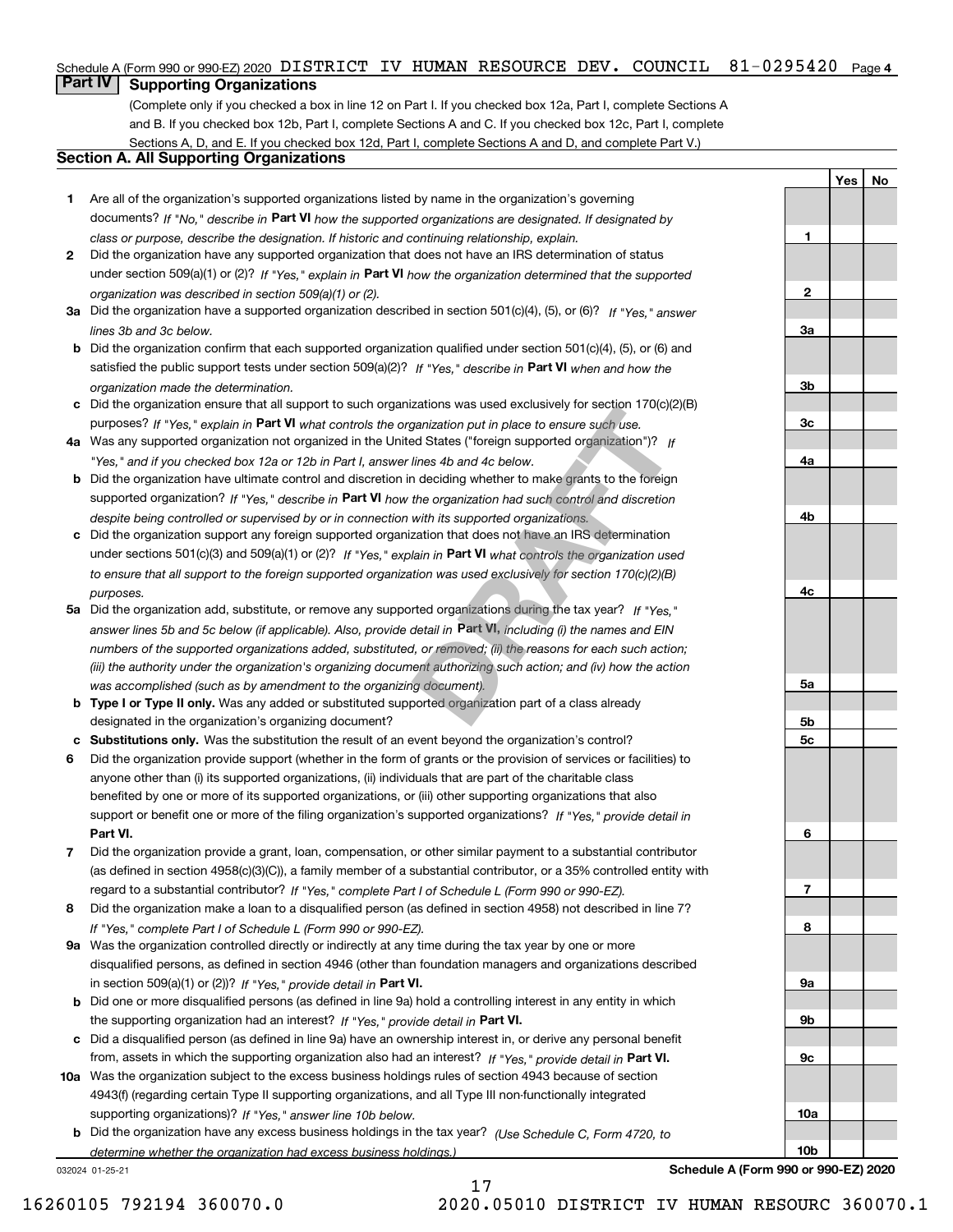# Schedule A (Form 990 or 990-EZ) 2020 DISTRICT IV HUMAN RESOURCE DEV. COUNCIL  $81\text{--}0295420$  Page 5

|              | <b>Supporting Organizations (continued)</b><br>Part IV                                                                                                                                                                                                    |                 |     |    |
|--------------|-----------------------------------------------------------------------------------------------------------------------------------------------------------------------------------------------------------------------------------------------------------|-----------------|-----|----|
|              |                                                                                                                                                                                                                                                           |                 | Yes | No |
| 11           | Has the organization accepted a gift or contribution from any of the following persons?                                                                                                                                                                   |                 |     |    |
| a            | A person who directly or indirectly controls, either alone or together with persons described in lines 11b and                                                                                                                                            |                 |     |    |
|              | 11c below, the governing body of a supported organization?                                                                                                                                                                                                | 11a             |     |    |
|              | <b>b</b> A family member of a person described in line 11a above?                                                                                                                                                                                         | 11 <sub>b</sub> |     |    |
|              | c A 35% controlled entity of a person described in line 11a or 11b above? If "Yes" to line 11a, 11b, or 11c, provide                                                                                                                                      |                 |     |    |
|              | detail in Part VI.                                                                                                                                                                                                                                        | 11c             |     |    |
|              | <b>Section B. Type I Supporting Organizations</b>                                                                                                                                                                                                         |                 |     |    |
|              |                                                                                                                                                                                                                                                           |                 | Yes | No |
| 1            | Did the governing body, members of the governing body, officers acting in their official capacity, or membership of one or                                                                                                                                |                 |     |    |
|              | more supported organizations have the power to regularly appoint or elect at least a majority of the organization's officers,                                                                                                                             |                 |     |    |
|              | directors, or trustees at all times during the tax year? If "No," describe in Part VI how the supported organization(s)<br>effectively operated, supervised, or controlled the organization's activities. If the organization had more than one supported |                 |     |    |
|              | organization, describe how the powers to appoint and/or remove officers, directors, or trustees were allocated among the                                                                                                                                  |                 |     |    |
|              | supported organizations and what conditions or restrictions, if any, applied to such powers during the tax year.                                                                                                                                          | 1               |     |    |
| 2            | Did the organization operate for the benefit of any supported organization other than the supported                                                                                                                                                       |                 |     |    |
|              | organization(s) that operated, supervised, or controlled the supporting organization? If "Yes," explain in                                                                                                                                                |                 |     |    |
|              | Part VI how providing such benefit carried out the purposes of the supported organization(s) that operated,                                                                                                                                               |                 |     |    |
|              | supervised, or controlled the supporting organization.                                                                                                                                                                                                    | $\overline{2}$  |     |    |
|              | <b>Section C. Type II Supporting Organizations</b>                                                                                                                                                                                                        |                 |     |    |
|              |                                                                                                                                                                                                                                                           |                 | Yes | No |
| 1.           | Were a majority of the organization's directors or trustees during the tax year also a majority of the directors                                                                                                                                          |                 |     |    |
|              | or trustees of each of the organization's supported organization(s)? If "No," describe in Part VI how control                                                                                                                                             |                 |     |    |
|              | or management of the supporting organization was vested in the same persons that controlled or managed                                                                                                                                                    |                 |     |    |
|              | the supported organization(s).                                                                                                                                                                                                                            | 1               |     |    |
|              | Section D. All Type III Supporting Organizations                                                                                                                                                                                                          |                 |     |    |
|              |                                                                                                                                                                                                                                                           |                 | Yes | No |
| 1            | Did the organization provide to each of its supported organizations, by the last day of the fifth month of the                                                                                                                                            |                 |     |    |
|              | organization's tax year, (i) a written notice describing the type and amount of support provided during the prior tax                                                                                                                                     |                 |     |    |
|              | year, (ii) a copy of the Form 990 that was most recently filed as of the date of notification, and (iii) copies of the                                                                                                                                    |                 |     |    |
|              | organization's governing documents in effect on the date of notification, to the extent not previously provided?                                                                                                                                          | 1               |     |    |
| $\mathbf{2}$ | Were any of the organization's officers, directors, or trustees either (i) appointed or elected by the supported                                                                                                                                          |                 |     |    |
|              | organization(s) or (ii) serving on the governing body of a supported organization? If "No," explain in Part VI how                                                                                                                                        |                 |     |    |
|              | the organization maintained a close and continuous working relationship with the supported organization(s).                                                                                                                                               | 2               |     |    |
| 3            | By reason of the relationship described in line 2, above, did the organization's supported organizations have a                                                                                                                                           |                 |     |    |
|              | significant voice in the organization's investment policies and in directing the use of the organization's                                                                                                                                                |                 |     |    |
|              | income or assets at all times during the tax year? If "Yes," describe in Part VI the role the organization's                                                                                                                                              |                 |     |    |
|              | supported organizations played in this regard.                                                                                                                                                                                                            | 3               |     |    |
|              | Section E. Type III Functionally Integrated Supporting Organizations                                                                                                                                                                                      |                 |     |    |
| 1.           | Check the box next to the method that the organization used to satisfy the Integral Part Test during the year (see instructions).                                                                                                                         |                 |     |    |
| a            | The organization satisfied the Activities Test. Complete line 2 below.                                                                                                                                                                                    |                 |     |    |
| b            | The organization is the parent of each of its supported organizations. Complete line 3 below.                                                                                                                                                             |                 |     |    |
| c            | The organization supported a governmental entity. Describe in Part VI how you supported a governmental entity (see instructions)                                                                                                                          |                 |     |    |

- **2Answer lines 2a and 2b below. Yes No** Activities Test.
- **a** Did substantially all of the organization's activities during the tax year directly further the exempt purposes of **b** Did the activities described in line 2a, above, constitute activities that, but for the organization's involvement, the supported organization(s) to which the organization was responsive? If "Yes," then in **Part VI identify those supported organizations and explain**  *how these activities directly furthered their exempt purposes, how the organization was responsive to those supported organizations, and how the organization determined that these activities constituted substantially all of its activities.*
- **Part VI**  *the reasons for the organization's position that its supported organization(s) would have engaged in* one or more of the organization's supported organization(s) would have been engaged in? If "Yes," e*xplain in these activities but for the organization's involvement.*
- **3** Parent of Supported Organizations. Answer lines 3a and 3b below.

**a** Did the organization have the power to regularly appoint or elect a majority of the officers, directors, or trustees of each of the supported organizations? If "Yes" or "No" provide details in **Part VI.** 

**b** Did the organization exercise a substantial degree of direction over the policies, programs, and activities of each of its supported organizations? If "Yes," describe in Part VI the role played by the organization in this regard.

**Schedule A (Form 990 or 990-EZ) 2020**

**2a**

**2b**

**3a**

**3b**

032025 01-25-21

16260105 792194 360070.0 2020.05010 DISTRICT IV HUMAN RESOURC 360070.1

18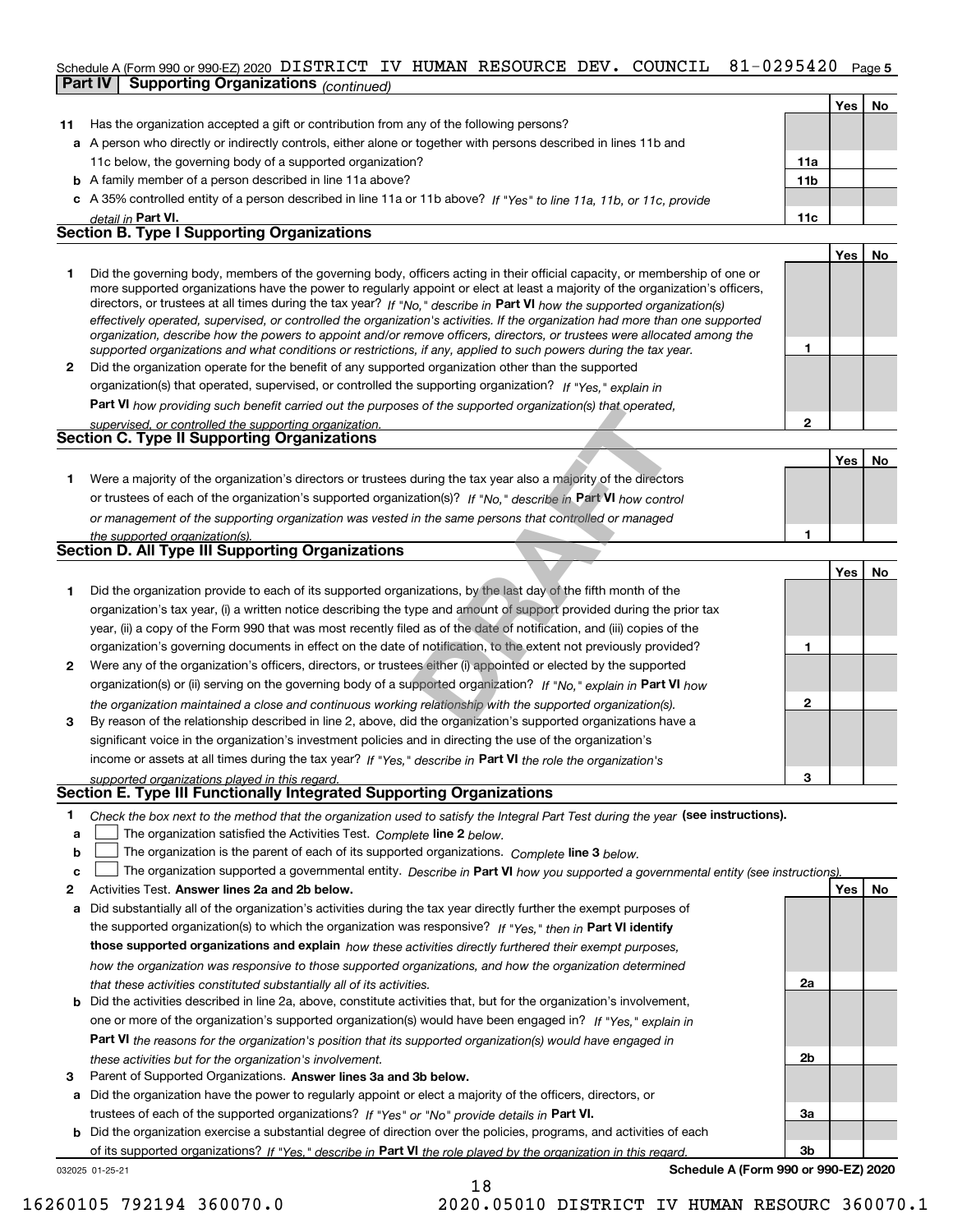| <b>Part V</b> | Schedule A (Form 990 or 990-EZ) 2020 DISTRICT IV HUMAN RESOURCE DEV. COUNCIL<br>Type III Non-Functionally Integrated 509(a)(3) Supporting Organizations                                                                                                       |                          |                | $81 - 0295420$<br>Page 6       |
|---------------|---------------------------------------------------------------------------------------------------------------------------------------------------------------------------------------------------------------------------------------------------------------|--------------------------|----------------|--------------------------------|
|               |                                                                                                                                                                                                                                                               |                          |                |                                |
| 1             | Check here if the organization satisfied the Integral Part Test as a qualifying trust on Nov. 20, 1970 (explain in Part VI). See instructions.<br>All other Type III non-functionally integrated supporting organizations must complete Sections A through E. |                          |                |                                |
|               | Section A - Adjusted Net Income                                                                                                                                                                                                                               |                          | (A) Prior Year | (B) Current Year<br>(optional) |
| 1             | Net short-term capital gain                                                                                                                                                                                                                                   | 1                        |                |                                |
| 2             | Recoveries of prior-year distributions                                                                                                                                                                                                                        | $\overline{2}$           |                |                                |
| З             | Other gross income (see instructions)                                                                                                                                                                                                                         | 3                        |                |                                |
| 4             | Add lines 1 through 3.                                                                                                                                                                                                                                        | 4                        |                |                                |
| 5             | Depreciation and depletion                                                                                                                                                                                                                                    | 5                        |                |                                |
| 6             | Portion of operating expenses paid or incurred for production or                                                                                                                                                                                              |                          |                |                                |
|               | collection of gross income or for management, conservation, or                                                                                                                                                                                                |                          |                |                                |
|               | maintenance of property held for production of income (see instructions)                                                                                                                                                                                      | 6                        |                |                                |
| 7             | Other expenses (see instructions)                                                                                                                                                                                                                             | $\overline{\phantom{a}}$ |                |                                |
| 8             | Adjusted Net Income (subtract lines 5, 6, and 7 from line 4)                                                                                                                                                                                                  | 8                        |                |                                |
|               | <b>Section B - Minimum Asset Amount</b>                                                                                                                                                                                                                       |                          | (A) Prior Year | (B) Current Year<br>(optional) |
| 1             | Aggregate fair market value of all non-exempt-use assets (see                                                                                                                                                                                                 |                          |                |                                |
|               | instructions for short tax year or assets held for part of year):                                                                                                                                                                                             |                          |                |                                |
|               | <b>a</b> Average monthly value of securities                                                                                                                                                                                                                  | 1a                       |                |                                |
|               | <b>b</b> Average monthly cash balances                                                                                                                                                                                                                        | 1 <sub>b</sub>           |                |                                |
|               | <b>c</b> Fair market value of other non-exempt-use assets                                                                                                                                                                                                     | 1 <sub>c</sub>           |                |                                |
|               | d Total (add lines 1a, 1b, and 1c)                                                                                                                                                                                                                            | 1 <sub>d</sub>           |                |                                |
|               | e Discount claimed for blockage or other factors                                                                                                                                                                                                              |                          |                |                                |
|               | (explain in detail in Part VI):                                                                                                                                                                                                                               |                          |                |                                |
| 2             | Acquisition indebtedness applicable to non-exempt-use assets                                                                                                                                                                                                  | $\overline{2}$           |                |                                |
| 3             | Subtract line 2 from line 1d.                                                                                                                                                                                                                                 | 3                        |                |                                |
| 4             | Cash deemed held for exempt use. Enter 0.015 of line 3 (for greater amount,                                                                                                                                                                                   |                          |                |                                |
|               | see instructions).                                                                                                                                                                                                                                            | 4                        |                |                                |
| 5             | Net value of non-exempt-use assets (subtract line 4 from line 3)                                                                                                                                                                                              | 5                        |                |                                |
| 6             | Multiply line 5 by 0.035.                                                                                                                                                                                                                                     | 6                        |                |                                |
| 7             | Recoveries of prior-year distributions                                                                                                                                                                                                                        | $\overline{7}$           |                |                                |
| 8             | Minimum Asset Amount (add line 7 to line 6)                                                                                                                                                                                                                   | 8                        |                |                                |
|               | <b>Section C - Distributable Amount</b>                                                                                                                                                                                                                       |                          |                | <b>Current Year</b>            |
|               | Adjusted net income for prior year (from Section A, line 8, column A)                                                                                                                                                                                         | 1                        |                |                                |
|               | Enter 0.85 of line 1.                                                                                                                                                                                                                                         | 2                        |                |                                |
| 3             | Minimum asset amount for prior year (from Section B, line 8, column A)                                                                                                                                                                                        | 3                        |                |                                |
| 4             | Enter greater of line 2 or line 3.                                                                                                                                                                                                                            | 4                        |                |                                |
| 5             | Income tax imposed in prior year                                                                                                                                                                                                                              | 5                        |                |                                |
| 6             | <b>Distributable Amount.</b> Subtract line 5 from line 4, unless subject to                                                                                                                                                                                   |                          |                |                                |
|               | emergency temporary reduction (see instructions).                                                                                                                                                                                                             | 6                        |                |                                |
| 7             | Check here if the current year is the organization's first as a non-functionally integrated Type III supporting organization (see                                                                                                                             |                          |                |                                |

instructions).

**Schedule A (Form 990 or 990-EZ) 2020**

032026 01-25-21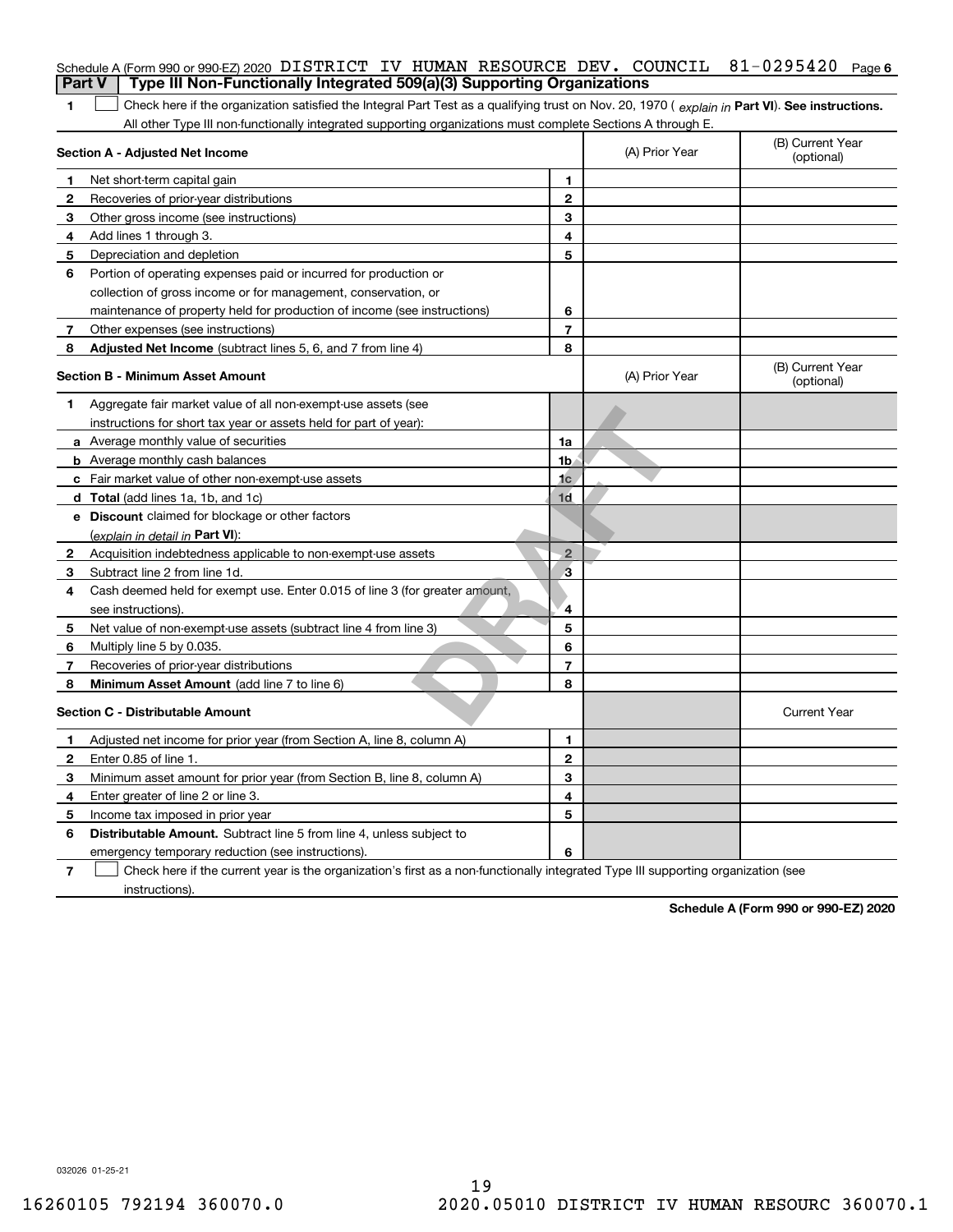## Schedule A (Form 990 or 990-EZ) 2020 DISTRICT IV HUMAN RESOURCE DEV**.** COUNCIL 81-0295420 <sub>Page 7</sub>

|    | Type III Non-Functionally Integrated 509(a)(3) Supporting Organizations<br>Part V<br>(continued) |                                    |                                               |    |                                                  |  |
|----|--------------------------------------------------------------------------------------------------|------------------------------------|-----------------------------------------------|----|--------------------------------------------------|--|
|    | <b>Section D - Distributions</b>                                                                 |                                    |                                               |    | <b>Current Year</b>                              |  |
|    | Amounts paid to supported organizations to accomplish exempt purposes                            |                                    |                                               | 1  |                                                  |  |
| 2  | Amounts paid to perform activity that directly furthers exempt purposes of supported             |                                    |                                               |    |                                                  |  |
|    | organizations, in excess of income from activity                                                 |                                    | 2                                             |    |                                                  |  |
| 3  | Administrative expenses paid to accomplish exempt purposes of supported organizations            |                                    |                                               | 3  |                                                  |  |
| 4  | Amounts paid to acquire exempt-use assets                                                        |                                    |                                               | 4  |                                                  |  |
| 5  | Qualified set aside amounts (prior IRS approval required - provide details in Part VI)           |                                    |                                               | 5  |                                                  |  |
| 6  | Other distributions ( <i>describe in</i> Part VI). See instructions.                             |                                    |                                               | 6  |                                                  |  |
| 7  | Total annual distributions. Add lines 1 through 6.                                               |                                    |                                               | 7  |                                                  |  |
| 8  | Distributions to attentive supported organizations to which the organization is responsive       |                                    |                                               |    |                                                  |  |
|    | (provide details in Part VI). See instructions.                                                  |                                    |                                               | 8  |                                                  |  |
| 9  | Distributable amount for 2020 from Section C, line 6                                             |                                    |                                               | 9  |                                                  |  |
| 10 | Line 8 amount divided by line 9 amount                                                           |                                    |                                               | 10 |                                                  |  |
|    | <b>Section E - Distribution Allocations</b> (see instructions)                                   | (i)<br><b>Excess Distributions</b> | (ii)<br><b>Underdistributions</b><br>Pre-2020 |    | (iii)<br><b>Distributable</b><br>Amount for 2020 |  |
| 1  | Distributable amount for 2020 from Section C, line 6                                             |                                    |                                               |    |                                                  |  |
| 2  | Underdistributions, if any, for years prior to 2020 (reason-                                     |                                    |                                               |    |                                                  |  |
|    | able cause required - explain in Part VI). See instructions.                                     |                                    |                                               |    |                                                  |  |
| 3  | Excess distributions carryover, if any, to 2020                                                  |                                    |                                               |    |                                                  |  |
|    | a From 2015                                                                                      |                                    |                                               |    |                                                  |  |
|    | $b$ From 2016                                                                                    |                                    |                                               |    |                                                  |  |
|    | $c$ From 2017                                                                                    |                                    |                                               |    |                                                  |  |
|    | <b>d</b> From 2018                                                                               |                                    |                                               |    |                                                  |  |
|    | e From 2019                                                                                      |                                    |                                               |    |                                                  |  |
|    | f Total of lines 3a through 3e                                                                   |                                    |                                               |    |                                                  |  |
|    | g Applied to underdistributions of prior years                                                   |                                    |                                               |    |                                                  |  |
|    | <b>h</b> Applied to 2020 distributable amount                                                    |                                    |                                               |    |                                                  |  |
|    | Carryover from 2015 not applied (see instructions)                                               |                                    |                                               |    |                                                  |  |
|    | Remainder. Subtract lines 3g, 3h, and 3i from line 3f.                                           |                                    |                                               |    |                                                  |  |
| 4  | Distributions for 2020 from Section D.                                                           |                                    |                                               |    |                                                  |  |
|    | line $7:$                                                                                        |                                    |                                               |    |                                                  |  |
|    | a Applied to underdistributions of prior years                                                   |                                    |                                               |    |                                                  |  |
|    | <b>b</b> Applied to 2020 distributable amount                                                    |                                    |                                               |    |                                                  |  |
|    | <b>c</b> Remainder. Subtract lines 4a and 4b from line 4.                                        |                                    |                                               |    |                                                  |  |
| 5  | Remaining underdistributions for years prior to 2020, if                                         |                                    |                                               |    |                                                  |  |
|    | any. Subtract lines 3g and 4a from line 2. For result greater                                    |                                    |                                               |    |                                                  |  |
|    | than zero, explain in Part VI. See instructions.                                                 |                                    |                                               |    |                                                  |  |
| 6  | Remaining underdistributions for 2020. Subtract lines 3h                                         |                                    |                                               |    |                                                  |  |
|    | and 4b from line 1. For result greater than zero, explain in                                     |                                    |                                               |    |                                                  |  |
|    | <b>Part VI.</b> See instructions.                                                                |                                    |                                               |    |                                                  |  |
| 7  | Excess distributions carryover to 2021. Add lines 3j                                             |                                    |                                               |    |                                                  |  |
|    | and 4c.                                                                                          |                                    |                                               |    |                                                  |  |
| 8  | Breakdown of line 7:                                                                             |                                    |                                               |    |                                                  |  |
|    | a Excess from 2016                                                                               |                                    |                                               |    |                                                  |  |
|    | <b>b</b> Excess from 2017                                                                        |                                    |                                               |    |                                                  |  |
|    | c Excess from 2018                                                                               |                                    |                                               |    |                                                  |  |
|    | d Excess from 2019                                                                               |                                    |                                               |    |                                                  |  |
|    | e Excess from 2020                                                                               |                                    |                                               |    |                                                  |  |

**Schedule A (Form 990 or 990-EZ) 2020**

032027 01-25-21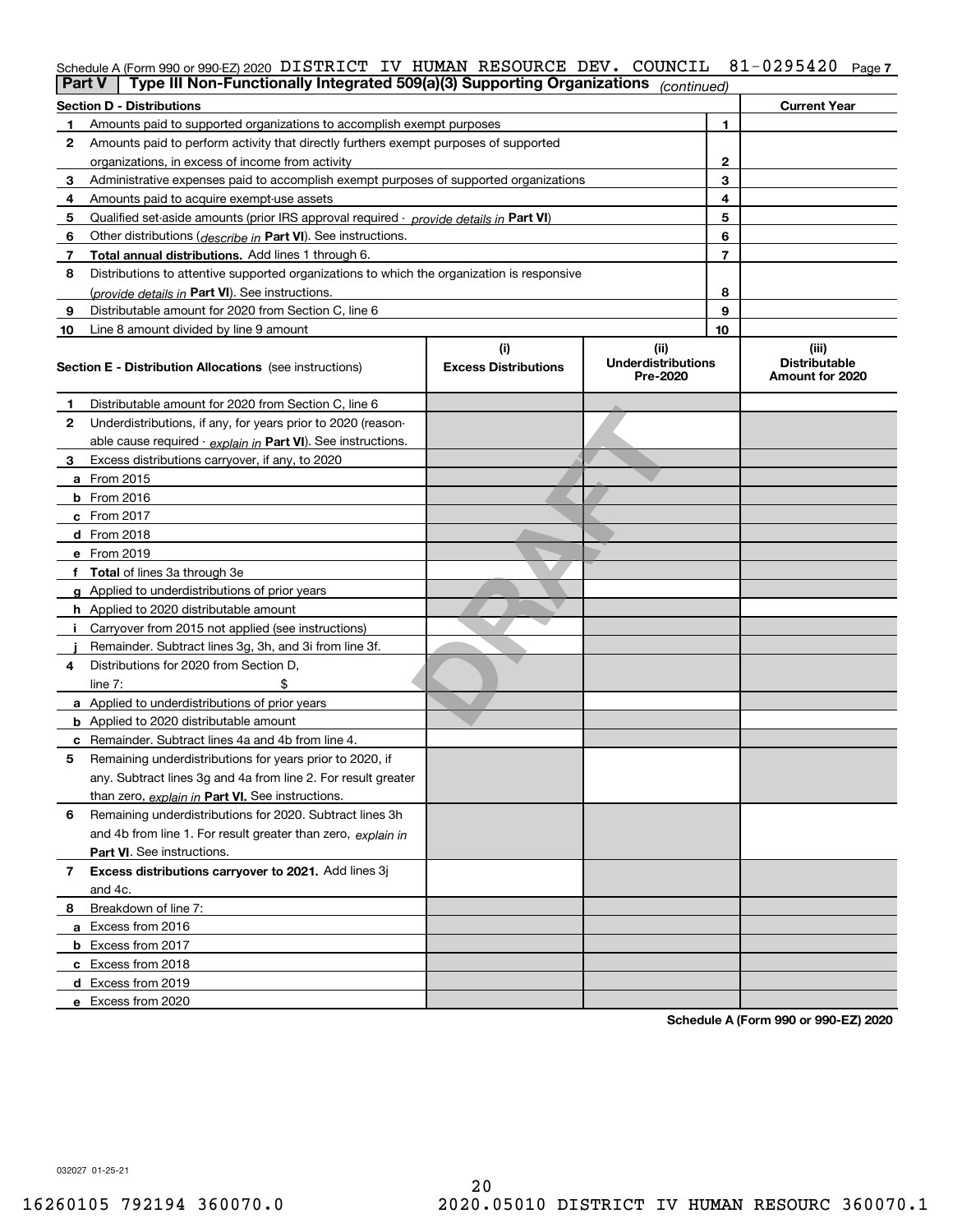|                 |                         |  |  |                                                                                                                                 |  | Schedule A (Form 990 or 990-EZ) 2020 DISTRICT IV HUMAN RESOURCE DEV. COUNCIL 81-0295420 Page 8                                                                                                                                                                                                                                                                                                                                    |  |
|-----------------|-------------------------|--|--|---------------------------------------------------------------------------------------------------------------------------------|--|-----------------------------------------------------------------------------------------------------------------------------------------------------------------------------------------------------------------------------------------------------------------------------------------------------------------------------------------------------------------------------------------------------------------------------------|--|
| <b>Part VI</b>  |                         |  |  |                                                                                                                                 |  | Supplemental Information. Provide the explanations required by Part II, line 10; Part II, line 17a or 17b; Part III, line 12;<br>Part IV, Section A, lines 1, 2, 3b, 3c, 4b, 4c, 5a, 6, 9a, 9b, 9c, 11a, 11b, and 11c; Part IV, Section B, lines 1 and 2; Part IV, Section C,<br>line 1; Part IV, Section D, lines 2 and 3; Part IV, Section E, lines 1c, 2a, 2b, 3a, and 3b; Part V, line 1; Part V, Section B, line 1e; Part V, |  |
|                 | (See instructions.)     |  |  | Section D, lines 5, 6, and 8; and Part V, Section E, lines 2, 5, and 6. Also complete this part for any additional information. |  |                                                                                                                                                                                                                                                                                                                                                                                                                                   |  |
|                 |                         |  |  |                                                                                                                                 |  |                                                                                                                                                                                                                                                                                                                                                                                                                                   |  |
|                 |                         |  |  |                                                                                                                                 |  |                                                                                                                                                                                                                                                                                                                                                                                                                                   |  |
|                 |                         |  |  |                                                                                                                                 |  |                                                                                                                                                                                                                                                                                                                                                                                                                                   |  |
|                 |                         |  |  |                                                                                                                                 |  |                                                                                                                                                                                                                                                                                                                                                                                                                                   |  |
|                 |                         |  |  |                                                                                                                                 |  |                                                                                                                                                                                                                                                                                                                                                                                                                                   |  |
|                 |                         |  |  |                                                                                                                                 |  |                                                                                                                                                                                                                                                                                                                                                                                                                                   |  |
|                 |                         |  |  |                                                                                                                                 |  |                                                                                                                                                                                                                                                                                                                                                                                                                                   |  |
|                 |                         |  |  |                                                                                                                                 |  |                                                                                                                                                                                                                                                                                                                                                                                                                                   |  |
|                 |                         |  |  |                                                                                                                                 |  |                                                                                                                                                                                                                                                                                                                                                                                                                                   |  |
|                 |                         |  |  |                                                                                                                                 |  |                                                                                                                                                                                                                                                                                                                                                                                                                                   |  |
|                 |                         |  |  |                                                                                                                                 |  |                                                                                                                                                                                                                                                                                                                                                                                                                                   |  |
|                 |                         |  |  |                                                                                                                                 |  |                                                                                                                                                                                                                                                                                                                                                                                                                                   |  |
|                 |                         |  |  |                                                                                                                                 |  |                                                                                                                                                                                                                                                                                                                                                                                                                                   |  |
|                 |                         |  |  |                                                                                                                                 |  |                                                                                                                                                                                                                                                                                                                                                                                                                                   |  |
|                 |                         |  |  |                                                                                                                                 |  |                                                                                                                                                                                                                                                                                                                                                                                                                                   |  |
|                 |                         |  |  |                                                                                                                                 |  |                                                                                                                                                                                                                                                                                                                                                                                                                                   |  |
|                 |                         |  |  |                                                                                                                                 |  |                                                                                                                                                                                                                                                                                                                                                                                                                                   |  |
|                 |                         |  |  |                                                                                                                                 |  |                                                                                                                                                                                                                                                                                                                                                                                                                                   |  |
|                 |                         |  |  |                                                                                                                                 |  |                                                                                                                                                                                                                                                                                                                                                                                                                                   |  |
|                 |                         |  |  |                                                                                                                                 |  |                                                                                                                                                                                                                                                                                                                                                                                                                                   |  |
|                 |                         |  |  |                                                                                                                                 |  |                                                                                                                                                                                                                                                                                                                                                                                                                                   |  |
|                 |                         |  |  |                                                                                                                                 |  |                                                                                                                                                                                                                                                                                                                                                                                                                                   |  |
|                 |                         |  |  |                                                                                                                                 |  |                                                                                                                                                                                                                                                                                                                                                                                                                                   |  |
|                 |                         |  |  |                                                                                                                                 |  |                                                                                                                                                                                                                                                                                                                                                                                                                                   |  |
|                 |                         |  |  |                                                                                                                                 |  |                                                                                                                                                                                                                                                                                                                                                                                                                                   |  |
|                 |                         |  |  |                                                                                                                                 |  |                                                                                                                                                                                                                                                                                                                                                                                                                                   |  |
|                 |                         |  |  |                                                                                                                                 |  |                                                                                                                                                                                                                                                                                                                                                                                                                                   |  |
|                 |                         |  |  |                                                                                                                                 |  |                                                                                                                                                                                                                                                                                                                                                                                                                                   |  |
|                 |                         |  |  |                                                                                                                                 |  |                                                                                                                                                                                                                                                                                                                                                                                                                                   |  |
|                 |                         |  |  |                                                                                                                                 |  |                                                                                                                                                                                                                                                                                                                                                                                                                                   |  |
|                 |                         |  |  |                                                                                                                                 |  |                                                                                                                                                                                                                                                                                                                                                                                                                                   |  |
|                 |                         |  |  |                                                                                                                                 |  |                                                                                                                                                                                                                                                                                                                                                                                                                                   |  |
|                 |                         |  |  |                                                                                                                                 |  |                                                                                                                                                                                                                                                                                                                                                                                                                                   |  |
|                 |                         |  |  |                                                                                                                                 |  |                                                                                                                                                                                                                                                                                                                                                                                                                                   |  |
|                 |                         |  |  |                                                                                                                                 |  |                                                                                                                                                                                                                                                                                                                                                                                                                                   |  |
|                 |                         |  |  |                                                                                                                                 |  |                                                                                                                                                                                                                                                                                                                                                                                                                                   |  |
|                 |                         |  |  |                                                                                                                                 |  |                                                                                                                                                                                                                                                                                                                                                                                                                                   |  |
|                 |                         |  |  |                                                                                                                                 |  |                                                                                                                                                                                                                                                                                                                                                                                                                                   |  |
| 032028 01-25-21 | $C010E$ TOMINA MENOTO O |  |  | 21<br>2020 AEA1A BIR <del>ambi</del> am                                                                                         |  | Schedule A (Form 990 or 990-EZ) 2020<br>TII IIIMAN DROOIDO 360076                                                                                                                                                                                                                                                                                                                                                                 |  |

16260105 792194 360070.0 2020.05010 DISTRICT IV HUMAN RESOURC 360070.1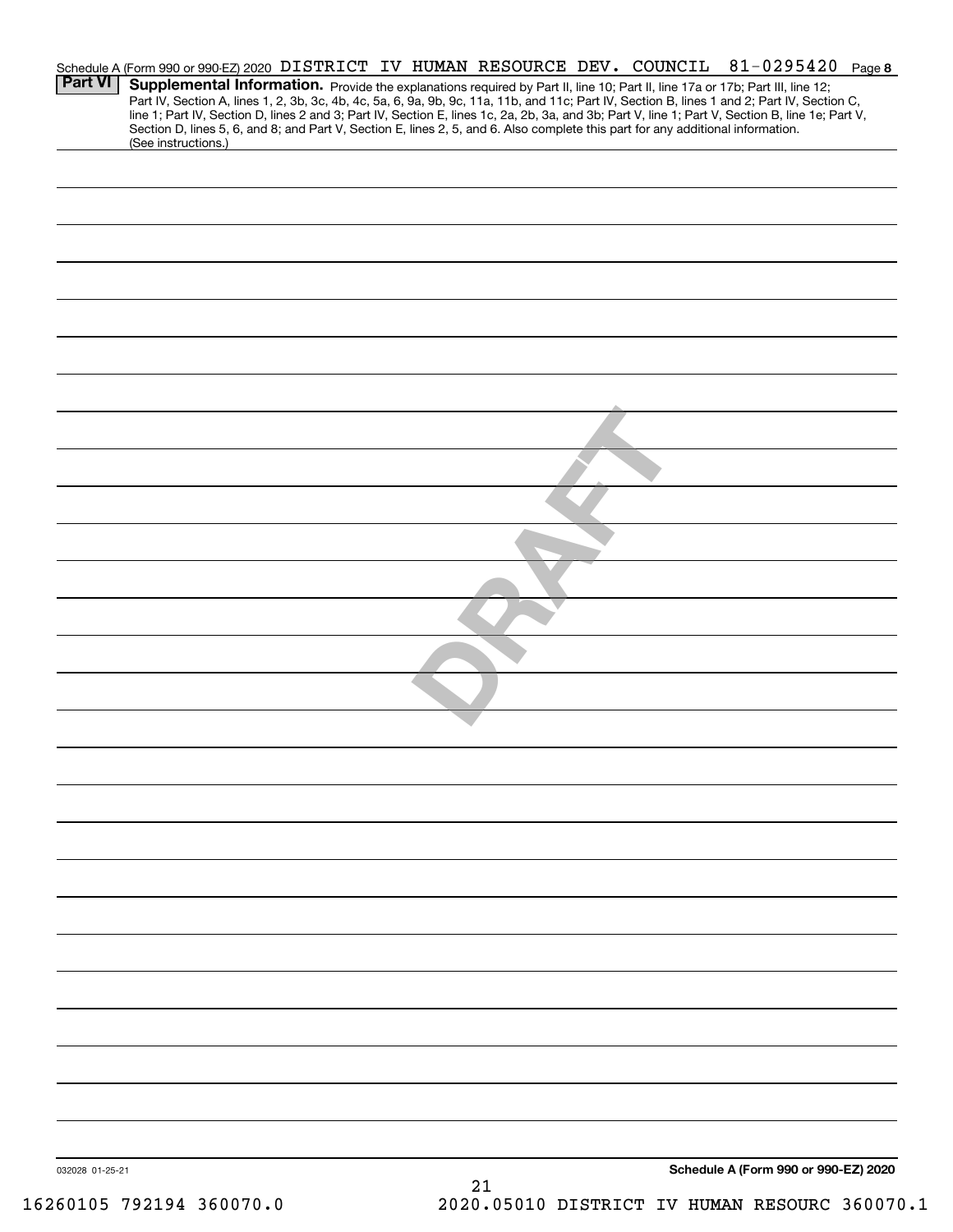Department of the Treasury Internal Revenue Service **(Form 990, 990-EZ, or 990-PF)**

Name of the organization

## **Schedule B Schedule of Contributors**

**| Attach to Form 990, Form 990-EZ, or Form 990-PF. | Go to www.irs.gov/Form990 for the latest information.** OMB No. 1545-0047

**2020**

**Employer identification number**

|                                | DISTRICT IV HUMAN RESOURCE DEV. COUNCIL                                                                                                                                                                                                                                                 | 81-0295420 |
|--------------------------------|-----------------------------------------------------------------------------------------------------------------------------------------------------------------------------------------------------------------------------------------------------------------------------------------|------------|
| Organization type (check one): |                                                                                                                                                                                                                                                                                         |            |
| Filers of:                     | Section:                                                                                                                                                                                                                                                                                |            |
| Form 990 or 990-EZ             | $X$ 501(c)( 3) (enter number) organization                                                                                                                                                                                                                                              |            |
|                                | 4947(a)(1) nonexempt charitable trust not treated as a private foundation                                                                                                                                                                                                               |            |
|                                | 527 political organization                                                                                                                                                                                                                                                              |            |
| Form 990-PF                    | 501(c)(3) exempt private foundation                                                                                                                                                                                                                                                     |            |
|                                | 4947(a)(1) nonexempt charitable trust treated as a private foundation                                                                                                                                                                                                                   |            |
|                                | 501(c)(3) taxable private foundation                                                                                                                                                                                                                                                    |            |
|                                | Check if your organization is covered by the General Rule or a Special Rule.                                                                                                                                                                                                            |            |
|                                | Note: Only a section 501(c)(7), (8), or (10) organization can check boxes for both the General Rule and a Special Rule. See instructions.                                                                                                                                               |            |
| General Rule                   |                                                                                                                                                                                                                                                                                         |            |
|                                | For an organization filing Form 990, 990-EZ, or 990-PF that received, during the year, contributions totaling \$5,000 or more (in money or<br>property) from any one contributor. Complete Parts I and II. See instructions for determining a contributor's total contributions.        |            |
| <b>Special Rules</b>           |                                                                                                                                                                                                                                                                                         |            |
| X                              | For an organization described in section 501(c)(3) filing Form 990 or 990-EZ that met the 33 1/3% support test of the regulations under<br>sections 509(a)(1) and 170(b)(1)(A)(vi), that checked Schedule A (Form 990 or 990-EZ), Part II, line 13, 16a, or 16b, and that received fror |            |

any one contributor, during the year, total contributions of the greater of  $\,$  (1) \$5,000; or **(2)** 2% of the amount on (i) Form 990, Part VIII, line 1h; sections 509(a)(1) and 170(b)(1)(A)(vi), that checked Schedule A (Form 990 or 990-EZ), Part II, line 13, 16a, or 16b, and that received from or (ii) Form 990-EZ, line 1. Complete Parts I and II.

For an organization described in section 501(c)(7), (8), or (10) filing Form 990 or 990-EZ that received from any one contributor, during the year, total contributions of more than \$1,000 exclusively for religious, charitable, scientific, literary, or educational purposes, or for the prevention of cruelty to children or animals. Complete Parts I (entering "N/A" in column (b) instead of the contributor name and address), II, and III.

purpose. Don't complete any of the parts unless the **General Rule** applies to this organization because it received *nonexclusively* year, contributions <sub>exclusively</sub> for religious, charitable, etc., purposes, but no such contributions totaled more than \$1,000. If this box is checked, enter here the total contributions that were received during the year for an  $\;$ exclusively religious, charitable, etc., For an organization described in section 501(c)(7), (8), or (10) filing Form 990 or 990-EZ that received from any one contributor, during the religious, charitable, etc., contributions totaling \$5,000 or more during the year  $\Box$ — $\Box$   $\Box$  $\mathcal{L}^{\text{max}}$ 

**Caution:**  An organization that isn't covered by the General Rule and/or the Special Rules doesn't file Schedule B (Form 990, 990-EZ, or 990-PF),  **must** but it answer "No" on Part IV, line 2, of its Form 990; or check the box on line H of its Form 990-EZ or on its Form 990-PF, Part I, line 2, to certify that it doesn't meet the filing requirements of Schedule B (Form 990, 990-EZ, or 990-PF).

**For Paperwork Reduction Act Notice, see the instructions for Form 990, 990-EZ, or 990-PF. Schedule B (Form 990, 990-EZ, or 990-PF) (2020)** LHA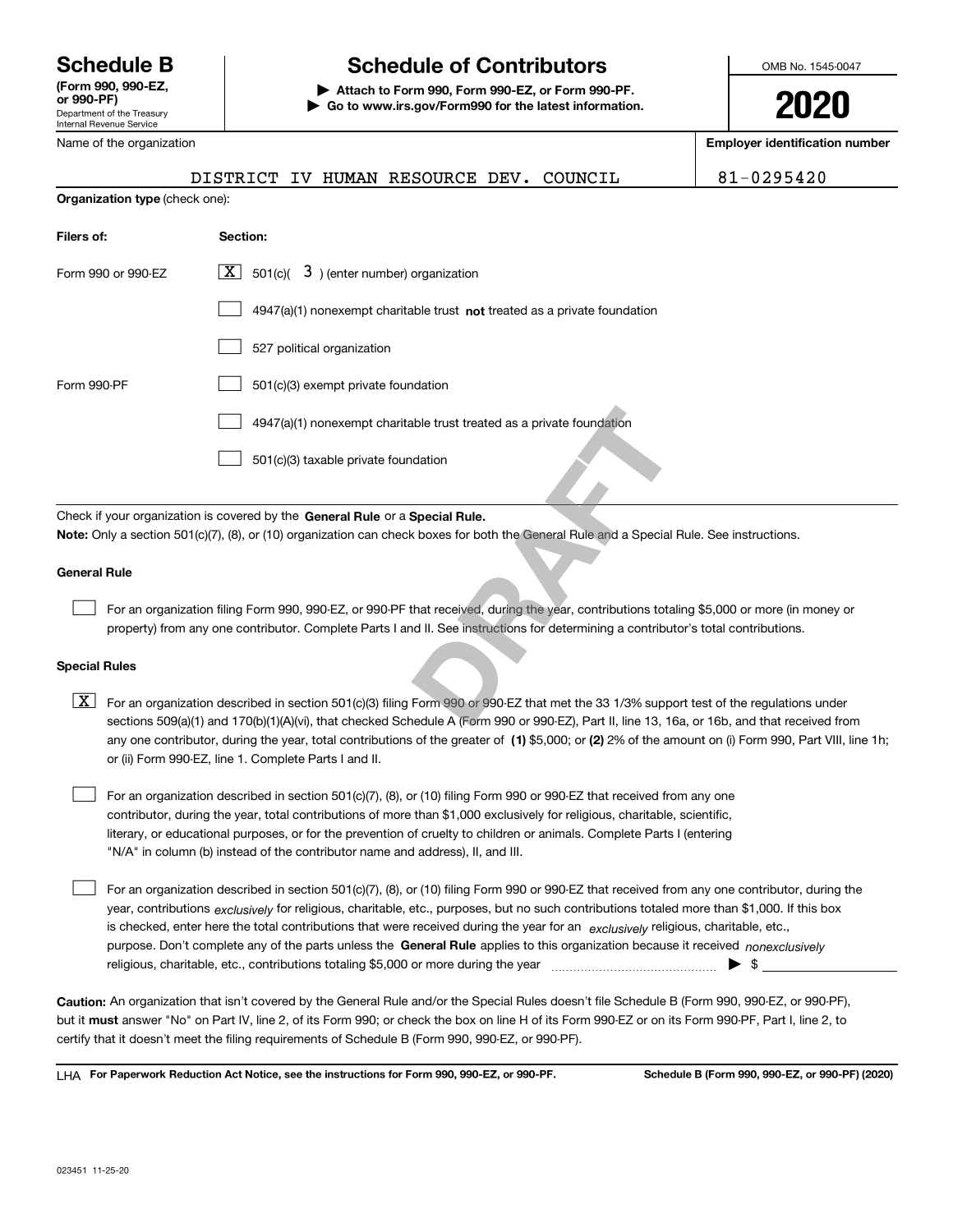#### Schedule B (Form 990, 990-EZ, or 990-PF) (2020)  $P_0 = 2$

Name of organization

**Employer identification number**

#### DISTRICT IV HUMAN RESOURCE DEV. COUNCIL **1994** 1-0295420

**(a)No.(b) Name, address, and ZIP + 4 (c)Total contributions (d)Type of contribution PersonPayrollNoncash (a)No.(b)Name, address, and ZIP + 4 (c)Total contributions (d)Type of contribution PersonPayrollNoncash (a)No.(b)Name, address, and ZIP + 4 (c)Total contributions (d)Type of contribution PersonPayrollNoncash (a) No.(b)Name, address, and ZIP + 4 (c) Total contributions (d)Type of contribution PersonPayrollNoncash (a) No.(b)Name, address, and ZIP + 4 (c)Total contributions (d)Type of contribution PersonPayrollNoncash(a)No.(b)Name, address, and ZIP + 4 (c)Total contributions (d)Type of contribution PersonPayrollNoncash Contributors** (see instructions). Use duplicate copies of Part I if additional space is needed. \$(Complete Part II for noncash contributions.) \$(Complete Part II for noncash contributions.) \$(Complete Part II for noncash contributions.) \$(Complete Part II for noncash contributions.) \$(Complete Part II for noncash contributions.) \$(Complete Part II for noncash contributions.) Chedule B (Form 990, 990-EZ, or 990-PF) (2020)<br>Iame of organization<br>**2Part I 2Part I Contributors** (see instructions). Use duplicate copies of Part I if additional space is needed.  $\lceil \text{X} \rceil$  $\mathcal{L}^{\text{max}}$  $\mathcal{L}^{\text{max}}$  $\boxed{\text{X}}$  $\mathcal{L}^{\text{max}}$  $\mathcal{L}^{\text{max}}$  $|X|$  $\mathcal{L}^{\text{max}}$  $\mathcal{L}^{\text{max}}$  $|X|$  $\mathcal{L}^{\text{max}}$  $\mathcal{L}^{\text{max}}$  $|X|$  $\mathcal{L}^{\text{max}}$  $\mathcal{L}^{\text{max}}$  $\boxed{\text{X}}$  $\mathcal{L}^{\text{max}}$  $\mathcal{L}^{\text{max}}$ **DRAFT** 1 U.S. DEPT OF HEALTH & HUMAN SERVICES | The Service of T 3,192,566. 200 INDEPENDENCE AVE, SW WASHINGTON, DC 20201 2 U.S. DEPT OF JUSTICE THE RESOLUTION OF A RESOLUTION OF A RESOLUTION OF A RESOLUTION OF A RESOLUTION OF A RESOLUTION OF A RESOLUTION OF A RESOLUTION OF A RESOLUTION OF A RESOLUTION OF A RESOLUTION OF A RESOLUTION OF A RES 96,997. 950 PENNSYLVANIA AVE, NW WASHINGTON, DC 20530 3 U.S. DEPT OF LABOR THE STATE OF STATE AND RESOLUTION OF STATE OF STATE OF STATE OF STATE OF STATE OF STATE O 94,109. 200 CONSTITUTION AVE, NW WASHINGTON, DC 20210 and the person of the set of the set of the set of the set of the set of the set of the set of the set of the set of the set of the set of the set of the set of the set of the set of the set of the set of the set of the se 183,270. U.S. DEPT OF HOUSING & URBAN 451 7TH STREET SW WASHINGTON, DC 20410 5 U.S. DEPARTMENT OF TREASURY THE REASURY THE REASURY REASURY 208,854. 1500 PENNSYLVANIA AVE, NW WASHINGTON , DC 20220 6 X U.S. SMALL BUSINESS ADMINISTRATION 139,388. 409 3RD ST SW WASHINGTON, DC 20416

023452 11-25-20 **Schedule B (Form 990, 990-EZ, or 990-PF) (2020)**

16260105 792194 360070.0 2020.05010 DISTRICT IV HUMAN RESOURC 360070.1

23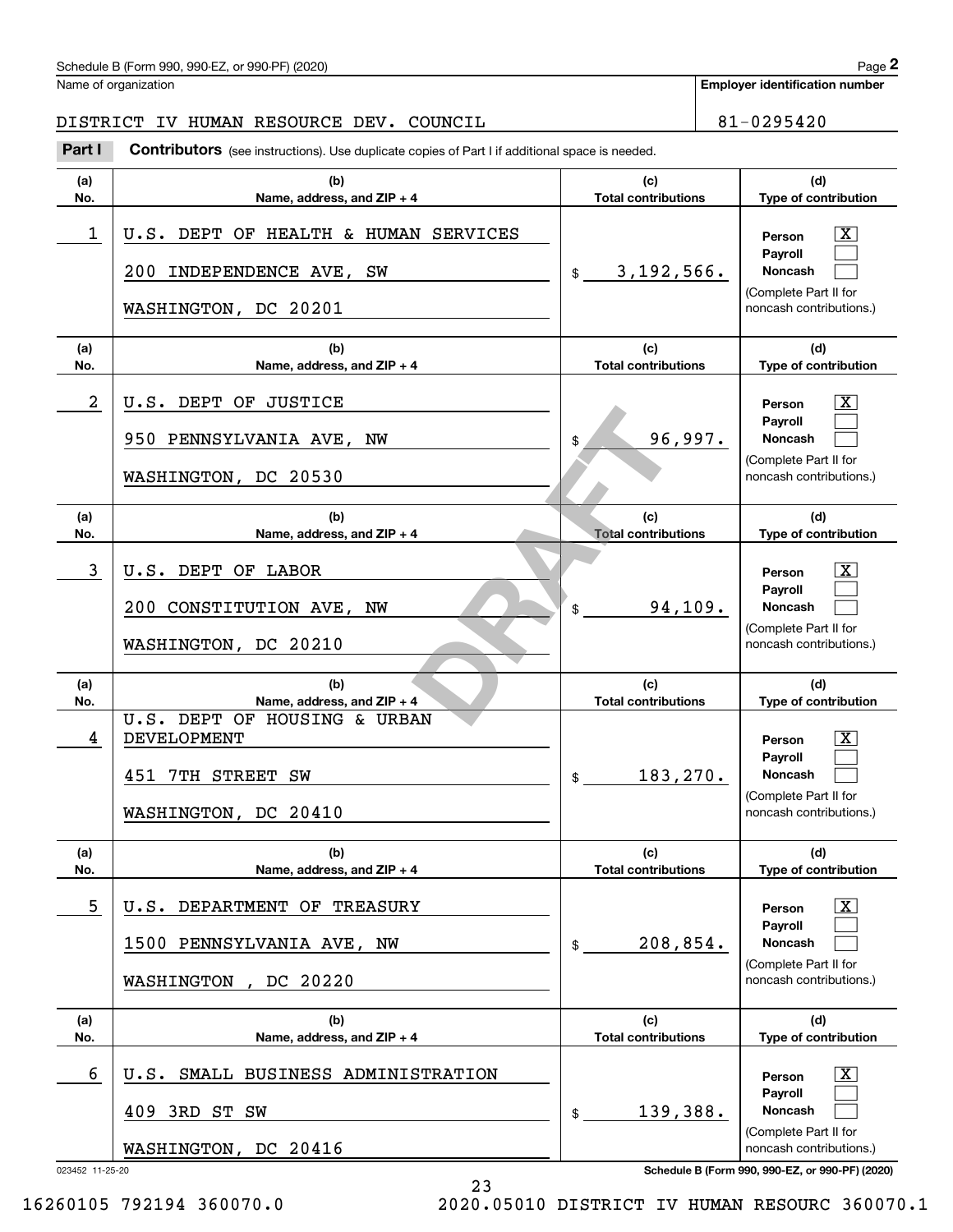| Schedule B (Form 990. 990-EZ. or 990-PF) (2020) | Page |  |
|-------------------------------------------------|------|--|
|-------------------------------------------------|------|--|

**Employer identification number**

### DISTRICT IV HUMAN RESOURCE DEV. COUNCIL | 81-0295420

(see instructions). User the duplicate copies of Part II if additional space is needed.<br> **3Part II is Noncash Property** (see instructions). Use duplicate copies of Part II if additional space is needed.

| (a)<br>No.<br>from<br>Part I | (b)<br>Description of noncash property given | (c)<br>FMV (or estimate)<br>(See instructions.) | (d)<br>Date received |
|------------------------------|----------------------------------------------|-------------------------------------------------|----------------------|
|                              |                                              | $\mathsf{\$}$                                   |                      |
| (a)<br>No.<br>from<br>Part I | (b)<br>Description of noncash property given | (c)<br>FMV (or estimate)<br>(See instructions.) | (d)<br>Date received |
|                              |                                              | $\frac{1}{2}$                                   |                      |
| (a)<br>No.<br>from<br>Part I | (b)<br>Description of noncash property given | (c)<br>FMV (or estimate)<br>(See instructions.) | (d)<br>Date received |
|                              |                                              | $\mathfrak{S}$                                  |                      |
| (a)<br>No.<br>from<br>Part I | (b)<br>Description of noncash property given | (c)<br>FMV (or estimate)<br>(See instructions.) | (d)<br>Date received |
|                              |                                              | \$                                              |                      |
| (a)<br>No.<br>from<br>Part I | (b)<br>Description of noncash property given | (c)<br>FMV (or estimate)<br>(See instructions.) | (d)<br>Date received |
|                              |                                              | \$                                              |                      |
| (a)<br>No.<br>from<br>Part I | (b)<br>Description of noncash property given | (c)<br>FMV (or estimate)<br>(See instructions.) | (d)<br>Date received |
|                              |                                              | \$                                              |                      |

24

023453 11-25-20 **Schedule B (Form 990, 990-EZ, or 990-PF) (2020)**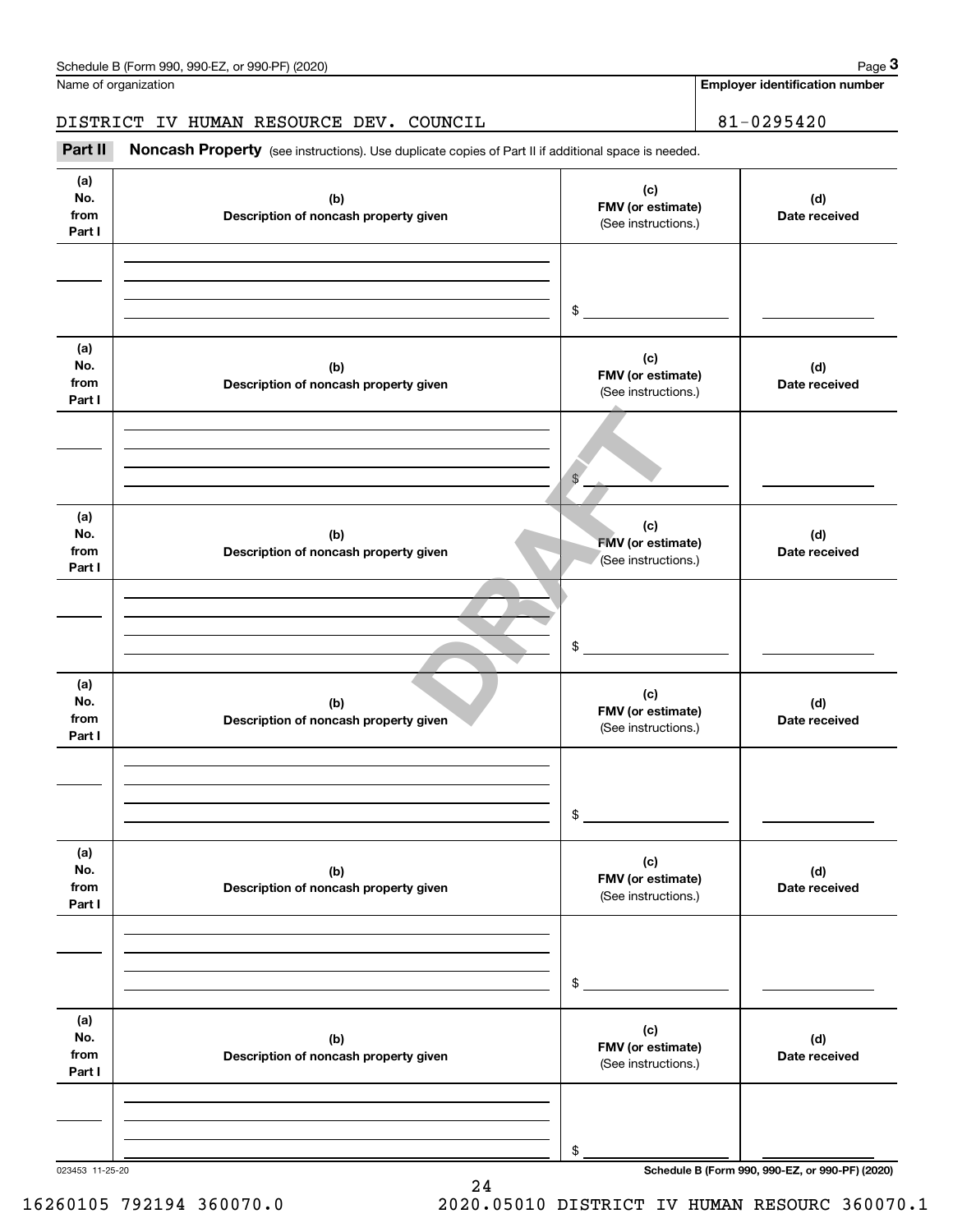|                             | Schedule B (Form 990, 990-EZ, or 990-PF) (2020)                                                                                                                                                                                                      |                      | Page 4                                                                                                                                                         |  |  |  |
|-----------------------------|------------------------------------------------------------------------------------------------------------------------------------------------------------------------------------------------------------------------------------------------------|----------------------|----------------------------------------------------------------------------------------------------------------------------------------------------------------|--|--|--|
|                             | Name of organization                                                                                                                                                                                                                                 |                      | <b>Employer identification number</b>                                                                                                                          |  |  |  |
|                             | DISTRICT IV HUMAN RESOURCE DEV. COUNCIL                                                                                                                                                                                                              |                      | 81-0295420                                                                                                                                                     |  |  |  |
| Part III                    | from any one contributor. Complete columns (a) through (e) and the following line entry. For organizations                                                                                                                                           |                      | Exclusively religious, charitable, etc., contributions to organizations described in section 501(c)(7), (8), or (10) that total more than \$1,000 for the year |  |  |  |
|                             | completing Part III, enter the total of exclusively religious, charitable, etc., contributions of \$1,000 or less for the year. (Enter this info. once.) $\blacktriangleright$ \$<br>Use duplicate copies of Part III if additional space is needed. |                      |                                                                                                                                                                |  |  |  |
| $(a)$ No.<br>from<br>Part I | (b) Purpose of gift                                                                                                                                                                                                                                  | (c) Use of gift      | (d) Description of how gift is held                                                                                                                            |  |  |  |
|                             |                                                                                                                                                                                                                                                      |                      |                                                                                                                                                                |  |  |  |
|                             |                                                                                                                                                                                                                                                      |                      |                                                                                                                                                                |  |  |  |
|                             | Transferee's name, address, and ZIP + 4                                                                                                                                                                                                              | (e) Transfer of gift | Relationship of transferor to transferee                                                                                                                       |  |  |  |
|                             |                                                                                                                                                                                                                                                      |                      |                                                                                                                                                                |  |  |  |
|                             |                                                                                                                                                                                                                                                      |                      |                                                                                                                                                                |  |  |  |
| (a) No.<br>from<br>Part I   | (b) Purpose of gift                                                                                                                                                                                                                                  | (c) Use of gift      | (d) Description of how gift is held                                                                                                                            |  |  |  |
|                             |                                                                                                                                                                                                                                                      |                      |                                                                                                                                                                |  |  |  |
|                             |                                                                                                                                                                                                                                                      | (e) Transfer of gift |                                                                                                                                                                |  |  |  |
|                             | Transferee's name, address, and ZIP + 4                                                                                                                                                                                                              |                      | Relationship of transferor to transferee                                                                                                                       |  |  |  |
|                             |                                                                                                                                                                                                                                                      |                      |                                                                                                                                                                |  |  |  |
|                             |                                                                                                                                                                                                                                                      |                      |                                                                                                                                                                |  |  |  |
| (a) No.<br>from<br>Part I   | (b) Purpose of gift                                                                                                                                                                                                                                  | (c) Use of gift      | (d) Description of how gift is held                                                                                                                            |  |  |  |
|                             |                                                                                                                                                                                                                                                      |                      |                                                                                                                                                                |  |  |  |
|                             |                                                                                                                                                                                                                                                      | (e) Transfer of gift |                                                                                                                                                                |  |  |  |
|                             | Transferee's name, address, and $ZIP + 4$                                                                                                                                                                                                            |                      | Relationship of transferor to transferee                                                                                                                       |  |  |  |
|                             |                                                                                                                                                                                                                                                      |                      |                                                                                                                                                                |  |  |  |
|                             |                                                                                                                                                                                                                                                      |                      |                                                                                                                                                                |  |  |  |
| (a) No.<br>from<br>Part I   | (b) Purpose of gift                                                                                                                                                                                                                                  | (c) Use of gift      | (d) Description of how gift is held                                                                                                                            |  |  |  |
|                             |                                                                                                                                                                                                                                                      |                      |                                                                                                                                                                |  |  |  |
|                             | (e) Transfer of gift                                                                                                                                                                                                                                 |                      |                                                                                                                                                                |  |  |  |
|                             | Transferee's name, address, and ZIP + 4                                                                                                                                                                                                              |                      | Relationship of transferor to transferee                                                                                                                       |  |  |  |
|                             |                                                                                                                                                                                                                                                      |                      |                                                                                                                                                                |  |  |  |
|                             |                                                                                                                                                                                                                                                      |                      |                                                                                                                                                                |  |  |  |
| 023454 11-25-20             |                                                                                                                                                                                                                                                      | 25                   | Schedule B (Form 990, 990-EZ, or 990-PF) (2020)                                                                                                                |  |  |  |

16260105 792194 360070.0 2020.05010 DISTRICT IV HUMAN RESOURC 360070.1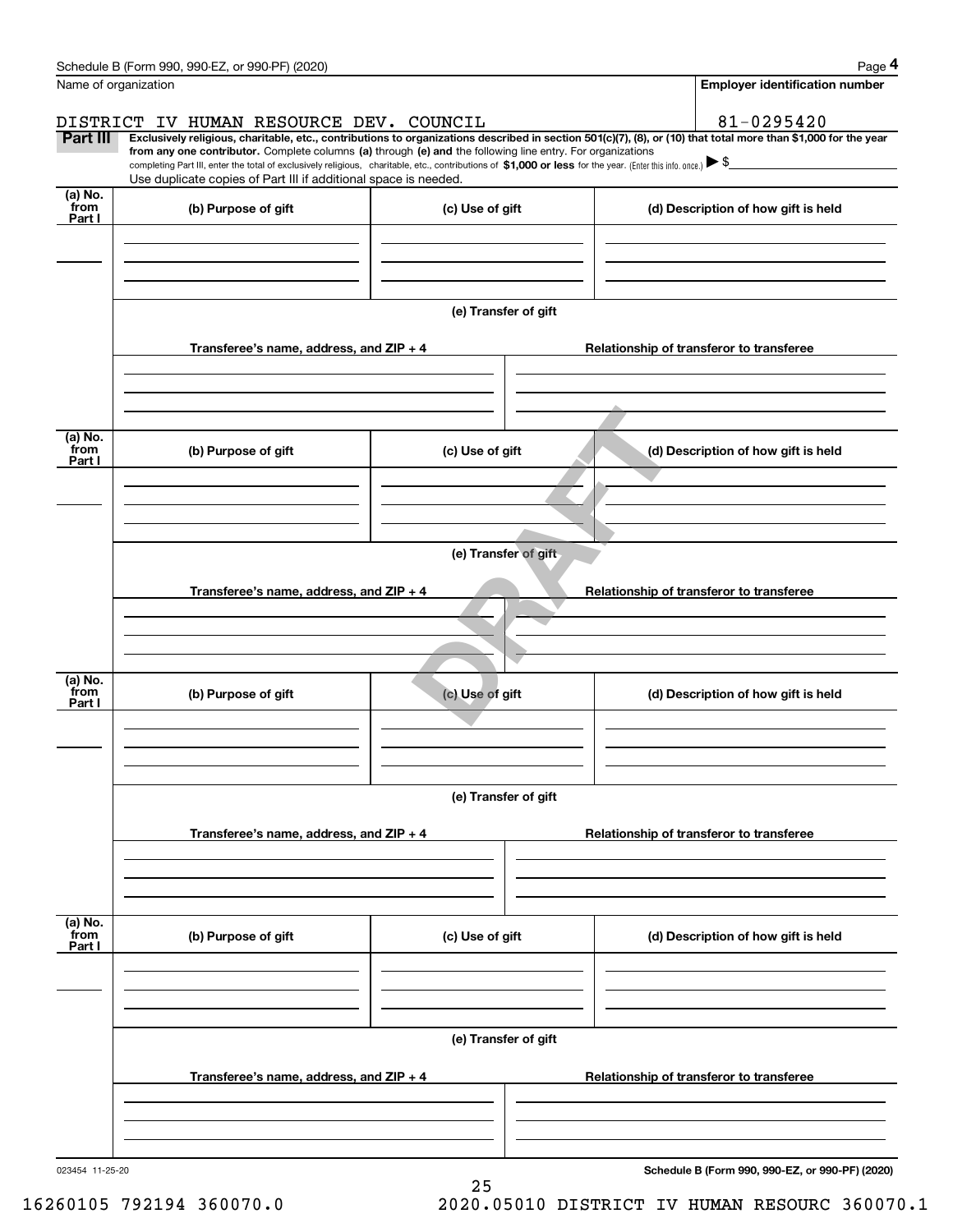| <b>SCHEDULE D</b> |  |
|-------------------|--|
|-------------------|--|

Department of the Treasury Internal Revenue Service

| (Form 990) |  |
|------------|--|
|------------|--|

## **Supplemental Financial Statements**

(Form 990)<br>
Pepartment of the Treasury<br>
Department of the Treasury<br>
Department of the Treasury<br>
Department of the Treasury<br> **Co to www.irs.gov/Form990 for instructions and the latest information.**<br> **Co to www.irs.gov/Form9** 





| Name of the organization                                                                        |  |  |  |                                         |  |  | <b>Employer identification number</b> |  |
|-------------------------------------------------------------------------------------------------|--|--|--|-----------------------------------------|--|--|---------------------------------------|--|
|                                                                                                 |  |  |  | DISTRICT IV HUMAN RESOURCE DEV. COUNCIL |  |  | 81-0295420                            |  |
| $D$ ort $I$<br>Organizationa Mainteining Denar Advised Eunde or Other Similar Eunde or Acogunta |  |  |  |                                         |  |  |                                       |  |

| Part I         | <b>Organizations Maintaining Donor Advised Funds or Other Similar Funds or Accounts.</b> Complete if the                                                                 |                         |                                                                                                                                                |
|----------------|--------------------------------------------------------------------------------------------------------------------------------------------------------------------------|-------------------------|------------------------------------------------------------------------------------------------------------------------------------------------|
|                | organization answered "Yes" on Form 990, Part IV, line 6.                                                                                                                |                         |                                                                                                                                                |
|                |                                                                                                                                                                          | (a) Donor advised funds | (b) Funds and other accounts                                                                                                                   |
| 1.             |                                                                                                                                                                          |                         |                                                                                                                                                |
| 2              | Aggregate value of contributions to (during year)                                                                                                                        |                         |                                                                                                                                                |
| з              | Aggregate value of grants from (during year)                                                                                                                             |                         |                                                                                                                                                |
| 4              |                                                                                                                                                                          |                         |                                                                                                                                                |
| 5              | Did the organization inform all donors and donor advisors in writing that the assets held in donor advised funds                                                         |                         |                                                                                                                                                |
|                |                                                                                                                                                                          |                         | Yes<br>No                                                                                                                                      |
| 6              | Did the organization inform all grantees, donors, and donor advisors in writing that grant funds can be used only                                                        |                         |                                                                                                                                                |
|                | for charitable purposes and not for the benefit of the donor or donor advisor, or for any other purpose conferring                                                       |                         |                                                                                                                                                |
|                |                                                                                                                                                                          |                         | Yes<br>No                                                                                                                                      |
| <b>Part II</b> | Conservation Easements. Complete if the organization answered "Yes" on Form 990, Part IV, line 7.                                                                        |                         |                                                                                                                                                |
| 1              | Purpose(s) of conservation easements held by the organization (check all that apply).                                                                                    |                         |                                                                                                                                                |
|                | Preservation of land for public use (for example, recreation or education)                                                                                               |                         | Preservation of a historically important land area                                                                                             |
|                | Protection of natural habitat                                                                                                                                            |                         | Preservation of a certified historic structure                                                                                                 |
|                | Preservation of open space                                                                                                                                               |                         |                                                                                                                                                |
| 2              | Complete lines 2a through 2d if the organization held a qualified conservation contribution in the form of a conservation easement on the last                           |                         |                                                                                                                                                |
|                | day of the tax year.                                                                                                                                                     |                         | Held at the End of the Tax Year                                                                                                                |
| a              | Total number of conservation easements                                                                                                                                   |                         | 2a                                                                                                                                             |
| b              | Total acreage restricted by conservation easements                                                                                                                       |                         | 2 <sub>b</sub>                                                                                                                                 |
| c              | Number of conservation easements on a certified historic structure included in (a)                                                                                       |                         | 2c                                                                                                                                             |
| d              | Number of conservation easements included in (c) acquired after 7/25/06, and not on a historic structure                                                                 |                         |                                                                                                                                                |
|                | listed in the National Register [11] matter development and the National Property of the National Register [11                                                           |                         | 2d                                                                                                                                             |
| 3              | Number of conservation easements modified, transferred, released, extinguished, or terminated by the organization during the tax                                         |                         |                                                                                                                                                |
|                | $year \blacktriangleright$                                                                                                                                               |                         |                                                                                                                                                |
| 4              | Number of states where property subject to conservation easement is located >                                                                                            |                         |                                                                                                                                                |
| 5              | Does the organization have a written policy regarding the periodic monitoring, inspection, handling of                                                                   |                         |                                                                                                                                                |
|                | violations, and enforcement of the conservation easements it holds?                                                                                                      |                         | Yes<br><b>No</b>                                                                                                                               |
| 6              | Staff and volunteer hours devoted to monitoring, inspecting, handling of violations, and enforcing conservation easements during the year                                |                         |                                                                                                                                                |
|                |                                                                                                                                                                          |                         |                                                                                                                                                |
| 7              | Amount of expenses incurred in monitoring, inspecting, handling of violations, and enforcing conservation easements during the year                                      |                         |                                                                                                                                                |
|                | $\blacktriangleright$ \$                                                                                                                                                 |                         |                                                                                                                                                |
| 8              | Does each conservation easement reported on line 2(d) above satisfy the requirements of section 170(h)(4)(B)(i)                                                          |                         |                                                                                                                                                |
|                |                                                                                                                                                                          |                         | Yes<br>No                                                                                                                                      |
| 9              | In Part XIII, describe how the organization reports conservation easements in its revenue and expense statement and                                                      |                         |                                                                                                                                                |
|                | balance sheet, and include, if applicable, the text of the footnote to the organization's financial statements that describes the                                        |                         |                                                                                                                                                |
|                | organization's accounting for conservation easements.<br>Part III<br>Organizations Maintaining Collections of Art, Historical Treasures, or Other Similar Assets.        |                         |                                                                                                                                                |
|                | Complete if the organization answered "Yes" on Form 990, Part IV, line 8.                                                                                                |                         |                                                                                                                                                |
|                | 1a If the organization elected, as permitted under FASB ASC 958, not to report in its revenue statement and balance sheet works                                          |                         |                                                                                                                                                |
|                | of art, historical treasures, or other similar assets held for public exhibition, education, or research in furtherance of public                                        |                         |                                                                                                                                                |
|                | service, provide in Part XIII the text of the footnote to its financial statements that describes these items.                                                           |                         |                                                                                                                                                |
|                | If the organization elected, as permitted under FASB ASC 958, to report in its revenue statement and balance sheet works of                                              |                         |                                                                                                                                                |
| b              | art, historical treasures, or other similar assets held for public exhibition, education, or research in furtherance of public service,                                  |                         |                                                                                                                                                |
|                |                                                                                                                                                                          |                         |                                                                                                                                                |
|                | provide the following amounts relating to these items:                                                                                                                   |                         |                                                                                                                                                |
|                |                                                                                                                                                                          |                         | $\frac{1}{2}$                                                                                                                                  |
| $\mathbf{2}$   | (ii) Assets included in Form 990, Part X<br>If the organization received or held works of art, historical treasures, or other similar assets for financial gain, provide |                         |                                                                                                                                                |
|                | the following amounts required to be reported under FASB ASC 958 relating to these items:                                                                                |                         |                                                                                                                                                |
|                |                                                                                                                                                                          |                         | \$                                                                                                                                             |
|                | <b>b</b> Assets included in Form 990, Part X                                                                                                                             |                         | <u> 1989 - John Harry Harry Harry Harry Harry Harry Harry Harry Harry Harry Harry Harry Harry Harry Harry Harry</u><br>$\blacktriangleright$ s |
|                | LHA For Paperwork Reduction Act Notice, see the Instructions for Form 990.                                                                                               |                         | Schedule D (Form 990) 2020                                                                                                                     |
|                | 032051 12-01-20                                                                                                                                                          |                         |                                                                                                                                                |
|                |                                                                                                                                                                          | n c                     |                                                                                                                                                |

| 26 |  |        |  |  |
|----|--|--------|--|--|
| `` |  | 0.0010 |  |  |

16260105 792194 360070.0 2020.05010 DISTRICT IV HUMAN RESOURC 360070.1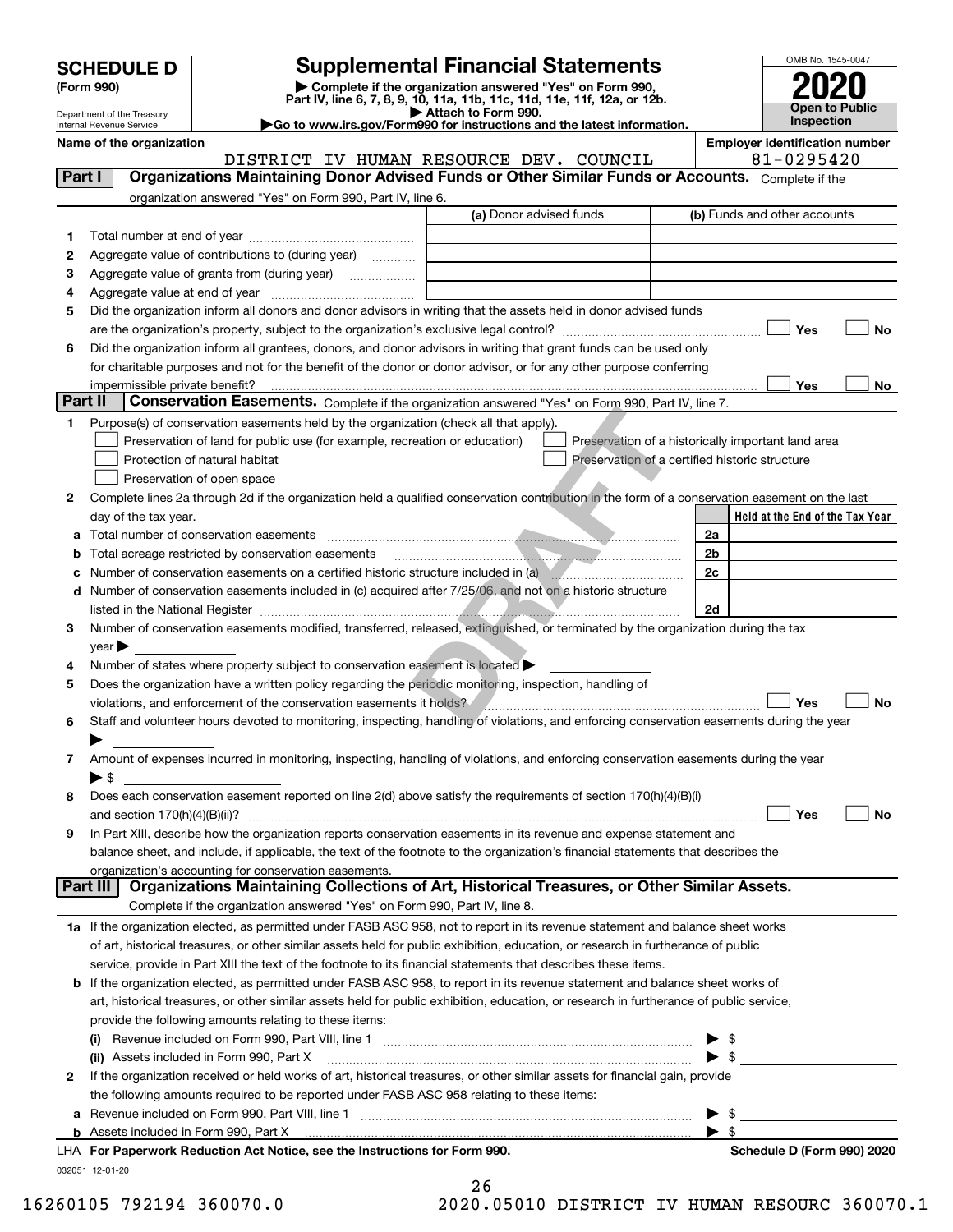|   | Schedule D (Form 990) 2020                                                                                                                                                                                                                                                                                                  | DISTRICT IV HUMAN RESOURCE DEV. COUNCIL |                |                          |                                                                 |                 | 81-0295420 |                | Page 2                 |
|---|-----------------------------------------------------------------------------------------------------------------------------------------------------------------------------------------------------------------------------------------------------------------------------------------------------------------------------|-----------------------------------------|----------------|--------------------------|-----------------------------------------------------------------|-----------------|------------|----------------|------------------------|
|   | Part III<br>Organizations Maintaining Collections of Art, Historical Treasures, or Other Similar Assets (continued)                                                                                                                                                                                                         |                                         |                |                          |                                                                 |                 |            |                |                        |
| 3 | Using the organization's acquisition, accession, and other records, check any of the following that make significant use of its                                                                                                                                                                                             |                                         |                |                          |                                                                 |                 |            |                |                        |
|   | collection items (check all that apply):                                                                                                                                                                                                                                                                                    |                                         |                |                          |                                                                 |                 |            |                |                        |
| a | Public exhibition                                                                                                                                                                                                                                                                                                           | d                                       |                | Loan or exchange program |                                                                 |                 |            |                |                        |
| b | Scholarly research                                                                                                                                                                                                                                                                                                          | e                                       |                |                          |                                                                 |                 |            |                |                        |
| c | Preservation for future generations                                                                                                                                                                                                                                                                                         |                                         |                |                          |                                                                 |                 |            |                |                        |
| 4 | Provide a description of the organization's collections and explain how they further the organization's exempt purpose in Part XIII.                                                                                                                                                                                        |                                         |                |                          |                                                                 |                 |            |                |                        |
| 5 | During the year, did the organization solicit or receive donations of art, historical treasures, or other similar assets                                                                                                                                                                                                    |                                         |                |                          |                                                                 |                 |            |                |                        |
|   | <b>Part IV</b><br>Escrow and Custodial Arrangements. Complete if the organization answered "Yes" on Form 990, Part IV, line 9, or                                                                                                                                                                                           |                                         |                |                          |                                                                 |                 |            | Yes            | No                     |
|   | reported an amount on Form 990, Part X, line 21.                                                                                                                                                                                                                                                                            |                                         |                |                          |                                                                 |                 |            |                |                        |
|   |                                                                                                                                                                                                                                                                                                                             |                                         |                |                          |                                                                 |                 |            |                |                        |
|   | 1a Is the organization an agent, trustee, custodian or other intermediary for contributions or other assets not included                                                                                                                                                                                                    |                                         |                |                          |                                                                 |                 |            | Yes            | No                     |
|   | on Form 990, Part X? [11] matter contracts and contracts and contracts are contracted as a function of the set of the set of the set of the set of the set of the set of the set of the set of the set of the set of the set o<br><b>b</b> If "Yes," explain the arrangement in Part XIII and complete the following table: |                                         |                |                          |                                                                 |                 |            |                |                        |
|   |                                                                                                                                                                                                                                                                                                                             |                                         |                |                          |                                                                 |                 |            | Amount         |                        |
|   | c Beginning balance measurements and the contract of the contract of the contract of the contract of the contract of the contract of the contract of the contract of the contract of the contract of the contract of the contr                                                                                              |                                         |                |                          |                                                                 | 1c              |            |                |                        |
|   | d Additions during the year measurement contains and a state of the year measurement of the year measurement of                                                                                                                                                                                                             |                                         |                |                          |                                                                 | 1d              |            |                |                        |
|   | e Distributions during the year manufactured and continuum and contract the year manufactured and contract the                                                                                                                                                                                                              |                                         |                |                          |                                                                 | 1e              |            |                |                        |
| f |                                                                                                                                                                                                                                                                                                                             |                                         |                |                          |                                                                 | 1f              |            |                |                        |
|   | 2a Did the organization include an amount on Form 990, Part X, line 21, for escrow or custodial account liability?                                                                                                                                                                                                          |                                         |                |                          |                                                                 |                 |            | <b>Yes</b>     | No                     |
|   | <b>b</b> If "Yes," explain the arrangement in Part XIII. Check here if the explanation has been provided on Part XIII                                                                                                                                                                                                       |                                         |                |                          |                                                                 |                 |            |                |                        |
|   | <b>Part V</b><br>Endowment Funds. Complete if the organization answered "Yes" on Form 990, Part IV, line 10.                                                                                                                                                                                                                |                                         |                |                          |                                                                 |                 |            |                |                        |
|   |                                                                                                                                                                                                                                                                                                                             | (a) Current year                        | (b) Prior year |                          | (c) Two years back   (d) Three years back   (e) Four years back |                 |            |                |                        |
|   | 1a Beginning of year balance                                                                                                                                                                                                                                                                                                |                                         |                |                          |                                                                 |                 |            |                |                        |
|   |                                                                                                                                                                                                                                                                                                                             |                                         |                |                          |                                                                 |                 |            |                |                        |
|   | c Net investment earnings, gains, and losses                                                                                                                                                                                                                                                                                |                                         |                |                          |                                                                 |                 |            |                |                        |
|   |                                                                                                                                                                                                                                                                                                                             |                                         |                |                          |                                                                 |                 |            |                |                        |
|   | <b>e</b> Other expenditures for facilities                                                                                                                                                                                                                                                                                  |                                         |                |                          |                                                                 |                 |            |                |                        |
|   |                                                                                                                                                                                                                                                                                                                             |                                         |                |                          |                                                                 |                 |            |                |                        |
|   |                                                                                                                                                                                                                                                                                                                             |                                         |                |                          |                                                                 |                 |            |                |                        |
| g | End of year balance                                                                                                                                                                                                                                                                                                         |                                         |                |                          |                                                                 |                 |            |                |                        |
| 2 | Provide the estimated percentage of the current year end balance (line 1g, column (a)) held as:                                                                                                                                                                                                                             |                                         |                |                          |                                                                 |                 |            |                |                        |
|   | a Board designated or quasi-endowment > _____                                                                                                                                                                                                                                                                               |                                         |                |                          |                                                                 |                 |            |                |                        |
|   | <b>b</b> Permanent endowment > ____________                                                                                                                                                                                                                                                                                 | %                                       |                |                          |                                                                 |                 |            |                |                        |
|   | $\mathbf c$ Term endowment $\blacktriangleright$                                                                                                                                                                                                                                                                            | $\frac{0}{6}$                           |                |                          |                                                                 |                 |            |                |                        |
|   | The percentages on lines 2a, 2b, and 2c should equal 100%.                                                                                                                                                                                                                                                                  |                                         |                |                          |                                                                 |                 |            |                |                        |
|   | 3a Are there endowment funds not in the possession of the organization that are held and administered for the organization                                                                                                                                                                                                  |                                         |                |                          |                                                                 |                 |            |                |                        |
|   | by:                                                                                                                                                                                                                                                                                                                         |                                         |                |                          |                                                                 |                 |            |                | Yes<br>No              |
|   | (i)                                                                                                                                                                                                                                                                                                                         |                                         |                |                          |                                                                 |                 |            | 3a(i)          |                        |
|   |                                                                                                                                                                                                                                                                                                                             |                                         |                |                          |                                                                 |                 |            | 3a(ii)         |                        |
|   |                                                                                                                                                                                                                                                                                                                             |                                         |                |                          |                                                                 |                 |            | 3b             |                        |
| 4 | Describe in Part XIII the intended uses of the organization's endowment funds.<br>Land, Buildings, and Equipment.<br><b>Part VI</b>                                                                                                                                                                                         |                                         |                |                          |                                                                 |                 |            |                |                        |
|   | Complete if the organization answered "Yes" on Form 990, Part IV, line 11a. See Form 990, Part X, line 10.                                                                                                                                                                                                                  |                                         |                |                          |                                                                 |                 |            |                |                        |
|   | Description of property                                                                                                                                                                                                                                                                                                     | (a) Cost or other                       |                | (b) Cost or other        |                                                                 | (c) Accumulated |            | (d) Book value |                        |
|   |                                                                                                                                                                                                                                                                                                                             | basis (investment)                      |                | basis (other)            |                                                                 | depreciation    |            |                |                        |
|   |                                                                                                                                                                                                                                                                                                                             |                                         |                | 143,454.                 |                                                                 |                 |            |                | 143,454.               |
|   |                                                                                                                                                                                                                                                                                                                             |                                         |                | 1,978,286.               |                                                                 | 1,265,218.      |            |                | $\overline{713,068}$ . |
|   |                                                                                                                                                                                                                                                                                                                             |                                         |                |                          |                                                                 |                 |            |                |                        |
|   |                                                                                                                                                                                                                                                                                                                             |                                         |                | 772,351.                 |                                                                 | 459,043.        |            |                | 313,308.               |
|   |                                                                                                                                                                                                                                                                                                                             |                                         |                |                          |                                                                 |                 |            |                |                        |
|   |                                                                                                                                                                                                                                                                                                                             |                                         |                |                          |                                                                 |                 | ▶          |                | 1,169,830.             |

**Schedule D (Form 990) 2020**

032052 12-01-20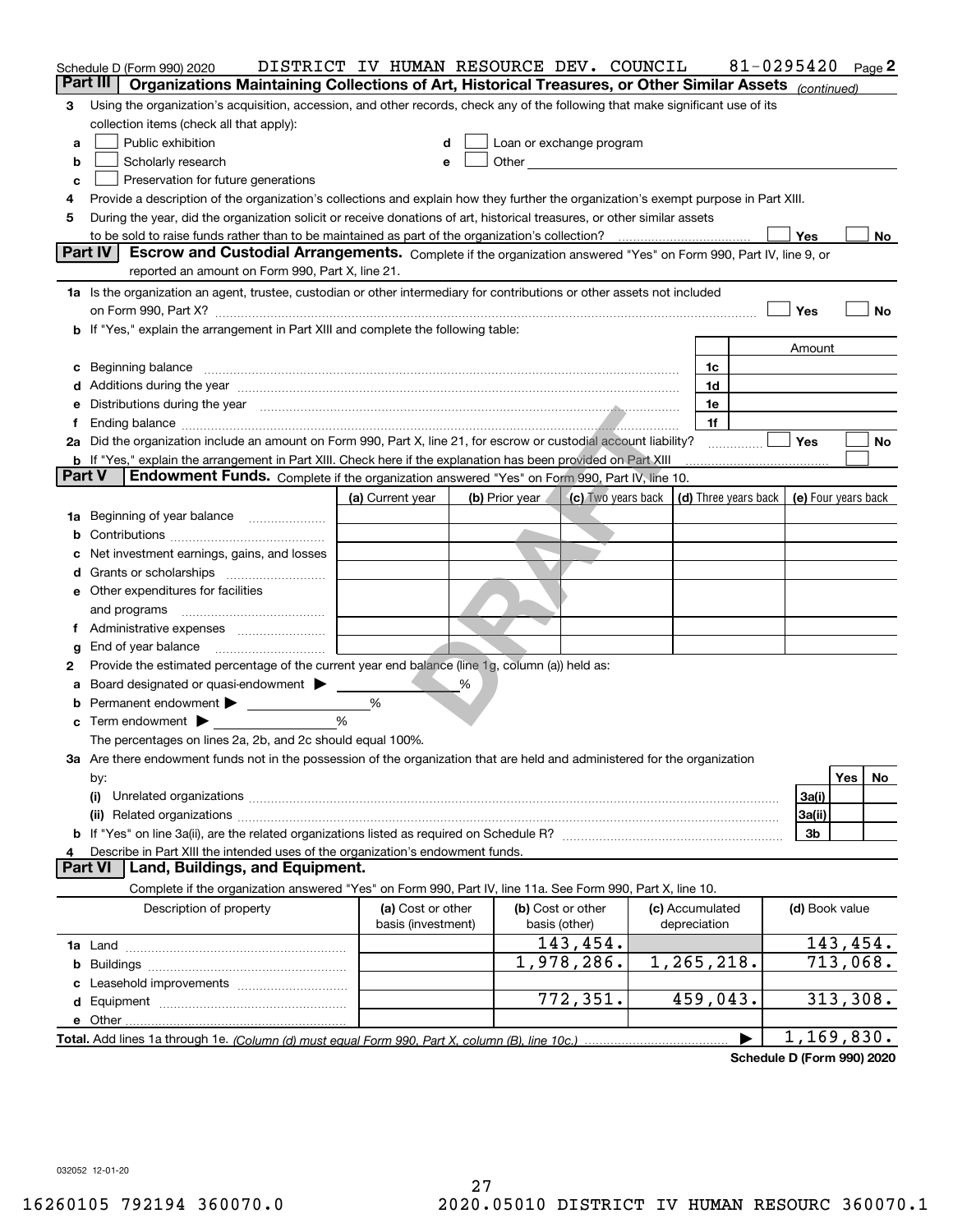| Complete if the organization answered "Yes" on Form 990, Part IV, line 11b. See Form 990, Part X, line 12.<br>(a) Description of security or category (including name of security)<br>(c) Method of valuation: Cost or end-of-year market value<br>(b) Book value<br>(A)<br>(B)<br>(C)<br>(D)<br>(E)<br>(F)<br>(G)<br>(H)<br>Part VIII Investments - Program Related.<br>Complete if the organization answered "Yes" on Form 990, Part IV, line 11c. See Form 990, Part X, line 13.<br>(a) Description of investment<br>(c) Method of valuation: Cost or end-of-year market value<br>(b) Book value<br>(1)<br>(2)<br>(3)<br>(4)<br>(5)<br>(6)<br>(7)<br>(8)<br>(9)<br>Total. (Col. (b) must equal Form 990, Part X, col. (B) line 13.)<br><b>Other Assets.</b><br>Part IX<br>Complete if the organization answered "Yes" on Form 990, Part IV, line 11d. See Form 990, Part X, line 15.<br>(a) Description<br>(b) Book value<br>(1)<br>(2)<br>(3)<br>(4)<br>(5)<br>(6)<br>(7)<br>(8)<br>(9)<br><b>Other Liabilities.</b><br>Part X<br>Complete if the organization answered "Yes" on Form 990, Part IV, line 11e or 11f. See Form 990, Part X, line 25.<br>(a) Description of liability<br>(b) Book value<br>(1)<br>Federal income taxes<br>(2)<br>(3)<br>(4)<br>(5)<br>(6)<br>(7)<br>(8)<br>(9)<br>Liability for uncertain tax positions. In Part XIII, provide the text of the footnote to the organization's financial statements that reports the<br>2. | Schedule D (Form 990) 2020                                                             | DISTRICT IV HUMAN RESOURCE DEV. COUNCIL | 81-0295420<br>Page $3$ |
|-------------------------------------------------------------------------------------------------------------------------------------------------------------------------------------------------------------------------------------------------------------------------------------------------------------------------------------------------------------------------------------------------------------------------------------------------------------------------------------------------------------------------------------------------------------------------------------------------------------------------------------------------------------------------------------------------------------------------------------------------------------------------------------------------------------------------------------------------------------------------------------------------------------------------------------------------------------------------------------------------------------------------------------------------------------------------------------------------------------------------------------------------------------------------------------------------------------------------------------------------------------------------------------------------------------------------------------------------------------------------------------------------------------------------------------------------------------|----------------------------------------------------------------------------------------|-----------------------------------------|------------------------|
|                                                                                                                                                                                                                                                                                                                                                                                                                                                                                                                                                                                                                                                                                                                                                                                                                                                                                                                                                                                                                                                                                                                                                                                                                                                                                                                                                                                                                                                             | Part VII Investments - Other Securities.                                               |                                         |                        |
|                                                                                                                                                                                                                                                                                                                                                                                                                                                                                                                                                                                                                                                                                                                                                                                                                                                                                                                                                                                                                                                                                                                                                                                                                                                                                                                                                                                                                                                             |                                                                                        |                                         |                        |
|                                                                                                                                                                                                                                                                                                                                                                                                                                                                                                                                                                                                                                                                                                                                                                                                                                                                                                                                                                                                                                                                                                                                                                                                                                                                                                                                                                                                                                                             |                                                                                        |                                         |                        |
|                                                                                                                                                                                                                                                                                                                                                                                                                                                                                                                                                                                                                                                                                                                                                                                                                                                                                                                                                                                                                                                                                                                                                                                                                                                                                                                                                                                                                                                             |                                                                                        |                                         |                        |
|                                                                                                                                                                                                                                                                                                                                                                                                                                                                                                                                                                                                                                                                                                                                                                                                                                                                                                                                                                                                                                                                                                                                                                                                                                                                                                                                                                                                                                                             |                                                                                        |                                         |                        |
|                                                                                                                                                                                                                                                                                                                                                                                                                                                                                                                                                                                                                                                                                                                                                                                                                                                                                                                                                                                                                                                                                                                                                                                                                                                                                                                                                                                                                                                             | $(3)$ Other                                                                            |                                         |                        |
|                                                                                                                                                                                                                                                                                                                                                                                                                                                                                                                                                                                                                                                                                                                                                                                                                                                                                                                                                                                                                                                                                                                                                                                                                                                                                                                                                                                                                                                             |                                                                                        |                                         |                        |
|                                                                                                                                                                                                                                                                                                                                                                                                                                                                                                                                                                                                                                                                                                                                                                                                                                                                                                                                                                                                                                                                                                                                                                                                                                                                                                                                                                                                                                                             |                                                                                        |                                         |                        |
|                                                                                                                                                                                                                                                                                                                                                                                                                                                                                                                                                                                                                                                                                                                                                                                                                                                                                                                                                                                                                                                                                                                                                                                                                                                                                                                                                                                                                                                             |                                                                                        |                                         |                        |
|                                                                                                                                                                                                                                                                                                                                                                                                                                                                                                                                                                                                                                                                                                                                                                                                                                                                                                                                                                                                                                                                                                                                                                                                                                                                                                                                                                                                                                                             |                                                                                        |                                         |                        |
|                                                                                                                                                                                                                                                                                                                                                                                                                                                                                                                                                                                                                                                                                                                                                                                                                                                                                                                                                                                                                                                                                                                                                                                                                                                                                                                                                                                                                                                             |                                                                                        |                                         |                        |
|                                                                                                                                                                                                                                                                                                                                                                                                                                                                                                                                                                                                                                                                                                                                                                                                                                                                                                                                                                                                                                                                                                                                                                                                                                                                                                                                                                                                                                                             |                                                                                        |                                         |                        |
|                                                                                                                                                                                                                                                                                                                                                                                                                                                                                                                                                                                                                                                                                                                                                                                                                                                                                                                                                                                                                                                                                                                                                                                                                                                                                                                                                                                                                                                             |                                                                                        |                                         |                        |
|                                                                                                                                                                                                                                                                                                                                                                                                                                                                                                                                                                                                                                                                                                                                                                                                                                                                                                                                                                                                                                                                                                                                                                                                                                                                                                                                                                                                                                                             |                                                                                        |                                         |                        |
|                                                                                                                                                                                                                                                                                                                                                                                                                                                                                                                                                                                                                                                                                                                                                                                                                                                                                                                                                                                                                                                                                                                                                                                                                                                                                                                                                                                                                                                             | Total. (Col. (b) must equal Form 990, Part X, col. (B) line 12.) $\blacktriangleright$ |                                         |                        |
|                                                                                                                                                                                                                                                                                                                                                                                                                                                                                                                                                                                                                                                                                                                                                                                                                                                                                                                                                                                                                                                                                                                                                                                                                                                                                                                                                                                                                                                             |                                                                                        |                                         |                        |
|                                                                                                                                                                                                                                                                                                                                                                                                                                                                                                                                                                                                                                                                                                                                                                                                                                                                                                                                                                                                                                                                                                                                                                                                                                                                                                                                                                                                                                                             |                                                                                        |                                         |                        |
|                                                                                                                                                                                                                                                                                                                                                                                                                                                                                                                                                                                                                                                                                                                                                                                                                                                                                                                                                                                                                                                                                                                                                                                                                                                                                                                                                                                                                                                             |                                                                                        |                                         |                        |
|                                                                                                                                                                                                                                                                                                                                                                                                                                                                                                                                                                                                                                                                                                                                                                                                                                                                                                                                                                                                                                                                                                                                                                                                                                                                                                                                                                                                                                                             |                                                                                        |                                         |                        |
|                                                                                                                                                                                                                                                                                                                                                                                                                                                                                                                                                                                                                                                                                                                                                                                                                                                                                                                                                                                                                                                                                                                                                                                                                                                                                                                                                                                                                                                             |                                                                                        |                                         |                        |
|                                                                                                                                                                                                                                                                                                                                                                                                                                                                                                                                                                                                                                                                                                                                                                                                                                                                                                                                                                                                                                                                                                                                                                                                                                                                                                                                                                                                                                                             |                                                                                        |                                         |                        |
|                                                                                                                                                                                                                                                                                                                                                                                                                                                                                                                                                                                                                                                                                                                                                                                                                                                                                                                                                                                                                                                                                                                                                                                                                                                                                                                                                                                                                                                             |                                                                                        |                                         |                        |
|                                                                                                                                                                                                                                                                                                                                                                                                                                                                                                                                                                                                                                                                                                                                                                                                                                                                                                                                                                                                                                                                                                                                                                                                                                                                                                                                                                                                                                                             |                                                                                        |                                         |                        |
|                                                                                                                                                                                                                                                                                                                                                                                                                                                                                                                                                                                                                                                                                                                                                                                                                                                                                                                                                                                                                                                                                                                                                                                                                                                                                                                                                                                                                                                             |                                                                                        |                                         |                        |
|                                                                                                                                                                                                                                                                                                                                                                                                                                                                                                                                                                                                                                                                                                                                                                                                                                                                                                                                                                                                                                                                                                                                                                                                                                                                                                                                                                                                                                                             |                                                                                        |                                         |                        |
|                                                                                                                                                                                                                                                                                                                                                                                                                                                                                                                                                                                                                                                                                                                                                                                                                                                                                                                                                                                                                                                                                                                                                                                                                                                                                                                                                                                                                                                             |                                                                                        |                                         |                        |
|                                                                                                                                                                                                                                                                                                                                                                                                                                                                                                                                                                                                                                                                                                                                                                                                                                                                                                                                                                                                                                                                                                                                                                                                                                                                                                                                                                                                                                                             |                                                                                        |                                         |                        |
|                                                                                                                                                                                                                                                                                                                                                                                                                                                                                                                                                                                                                                                                                                                                                                                                                                                                                                                                                                                                                                                                                                                                                                                                                                                                                                                                                                                                                                                             |                                                                                        |                                         |                        |
|                                                                                                                                                                                                                                                                                                                                                                                                                                                                                                                                                                                                                                                                                                                                                                                                                                                                                                                                                                                                                                                                                                                                                                                                                                                                                                                                                                                                                                                             |                                                                                        |                                         |                        |
|                                                                                                                                                                                                                                                                                                                                                                                                                                                                                                                                                                                                                                                                                                                                                                                                                                                                                                                                                                                                                                                                                                                                                                                                                                                                                                                                                                                                                                                             |                                                                                        |                                         |                        |
|                                                                                                                                                                                                                                                                                                                                                                                                                                                                                                                                                                                                                                                                                                                                                                                                                                                                                                                                                                                                                                                                                                                                                                                                                                                                                                                                                                                                                                                             |                                                                                        |                                         |                        |
|                                                                                                                                                                                                                                                                                                                                                                                                                                                                                                                                                                                                                                                                                                                                                                                                                                                                                                                                                                                                                                                                                                                                                                                                                                                                                                                                                                                                                                                             |                                                                                        |                                         |                        |
|                                                                                                                                                                                                                                                                                                                                                                                                                                                                                                                                                                                                                                                                                                                                                                                                                                                                                                                                                                                                                                                                                                                                                                                                                                                                                                                                                                                                                                                             |                                                                                        |                                         |                        |
|                                                                                                                                                                                                                                                                                                                                                                                                                                                                                                                                                                                                                                                                                                                                                                                                                                                                                                                                                                                                                                                                                                                                                                                                                                                                                                                                                                                                                                                             |                                                                                        |                                         |                        |
|                                                                                                                                                                                                                                                                                                                                                                                                                                                                                                                                                                                                                                                                                                                                                                                                                                                                                                                                                                                                                                                                                                                                                                                                                                                                                                                                                                                                                                                             |                                                                                        |                                         |                        |
|                                                                                                                                                                                                                                                                                                                                                                                                                                                                                                                                                                                                                                                                                                                                                                                                                                                                                                                                                                                                                                                                                                                                                                                                                                                                                                                                                                                                                                                             |                                                                                        |                                         |                        |
|                                                                                                                                                                                                                                                                                                                                                                                                                                                                                                                                                                                                                                                                                                                                                                                                                                                                                                                                                                                                                                                                                                                                                                                                                                                                                                                                                                                                                                                             |                                                                                        |                                         |                        |
|                                                                                                                                                                                                                                                                                                                                                                                                                                                                                                                                                                                                                                                                                                                                                                                                                                                                                                                                                                                                                                                                                                                                                                                                                                                                                                                                                                                                                                                             |                                                                                        |                                         |                        |
|                                                                                                                                                                                                                                                                                                                                                                                                                                                                                                                                                                                                                                                                                                                                                                                                                                                                                                                                                                                                                                                                                                                                                                                                                                                                                                                                                                                                                                                             |                                                                                        |                                         |                        |
|                                                                                                                                                                                                                                                                                                                                                                                                                                                                                                                                                                                                                                                                                                                                                                                                                                                                                                                                                                                                                                                                                                                                                                                                                                                                                                                                                                                                                                                             |                                                                                        |                                         |                        |
|                                                                                                                                                                                                                                                                                                                                                                                                                                                                                                                                                                                                                                                                                                                                                                                                                                                                                                                                                                                                                                                                                                                                                                                                                                                                                                                                                                                                                                                             |                                                                                        |                                         |                        |
|                                                                                                                                                                                                                                                                                                                                                                                                                                                                                                                                                                                                                                                                                                                                                                                                                                                                                                                                                                                                                                                                                                                                                                                                                                                                                                                                                                                                                                                             |                                                                                        |                                         |                        |
|                                                                                                                                                                                                                                                                                                                                                                                                                                                                                                                                                                                                                                                                                                                                                                                                                                                                                                                                                                                                                                                                                                                                                                                                                                                                                                                                                                                                                                                             |                                                                                        |                                         |                        |
|                                                                                                                                                                                                                                                                                                                                                                                                                                                                                                                                                                                                                                                                                                                                                                                                                                                                                                                                                                                                                                                                                                                                                                                                                                                                                                                                                                                                                                                             | 1.                                                                                     |                                         |                        |
|                                                                                                                                                                                                                                                                                                                                                                                                                                                                                                                                                                                                                                                                                                                                                                                                                                                                                                                                                                                                                                                                                                                                                                                                                                                                                                                                                                                                                                                             |                                                                                        |                                         |                        |
|                                                                                                                                                                                                                                                                                                                                                                                                                                                                                                                                                                                                                                                                                                                                                                                                                                                                                                                                                                                                                                                                                                                                                                                                                                                                                                                                                                                                                                                             |                                                                                        |                                         |                        |
|                                                                                                                                                                                                                                                                                                                                                                                                                                                                                                                                                                                                                                                                                                                                                                                                                                                                                                                                                                                                                                                                                                                                                                                                                                                                                                                                                                                                                                                             |                                                                                        |                                         |                        |
|                                                                                                                                                                                                                                                                                                                                                                                                                                                                                                                                                                                                                                                                                                                                                                                                                                                                                                                                                                                                                                                                                                                                                                                                                                                                                                                                                                                                                                                             |                                                                                        |                                         |                        |
|                                                                                                                                                                                                                                                                                                                                                                                                                                                                                                                                                                                                                                                                                                                                                                                                                                                                                                                                                                                                                                                                                                                                                                                                                                                                                                                                                                                                                                                             |                                                                                        |                                         |                        |
|                                                                                                                                                                                                                                                                                                                                                                                                                                                                                                                                                                                                                                                                                                                                                                                                                                                                                                                                                                                                                                                                                                                                                                                                                                                                                                                                                                                                                                                             |                                                                                        |                                         |                        |
|                                                                                                                                                                                                                                                                                                                                                                                                                                                                                                                                                                                                                                                                                                                                                                                                                                                                                                                                                                                                                                                                                                                                                                                                                                                                                                                                                                                                                                                             |                                                                                        |                                         |                        |
|                                                                                                                                                                                                                                                                                                                                                                                                                                                                                                                                                                                                                                                                                                                                                                                                                                                                                                                                                                                                                                                                                                                                                                                                                                                                                                                                                                                                                                                             |                                                                                        |                                         |                        |
|                                                                                                                                                                                                                                                                                                                                                                                                                                                                                                                                                                                                                                                                                                                                                                                                                                                                                                                                                                                                                                                                                                                                                                                                                                                                                                                                                                                                                                                             |                                                                                        |                                         |                        |
|                                                                                                                                                                                                                                                                                                                                                                                                                                                                                                                                                                                                                                                                                                                                                                                                                                                                                                                                                                                                                                                                                                                                                                                                                                                                                                                                                                                                                                                             |                                                                                        |                                         |                        |
|                                                                                                                                                                                                                                                                                                                                                                                                                                                                                                                                                                                                                                                                                                                                                                                                                                                                                                                                                                                                                                                                                                                                                                                                                                                                                                                                                                                                                                                             |                                                                                        |                                         |                        |
| organization's liability for uncertain tax positions under FASB ASC 740. Check here if the text of the footnote has been provided in Part XIII                                                                                                                                                                                                                                                                                                                                                                                                                                                                                                                                                                                                                                                                                                                                                                                                                                                                                                                                                                                                                                                                                                                                                                                                                                                                                                              |                                                                                        |                                         |                        |

**Schedule D (Form 990) 2020**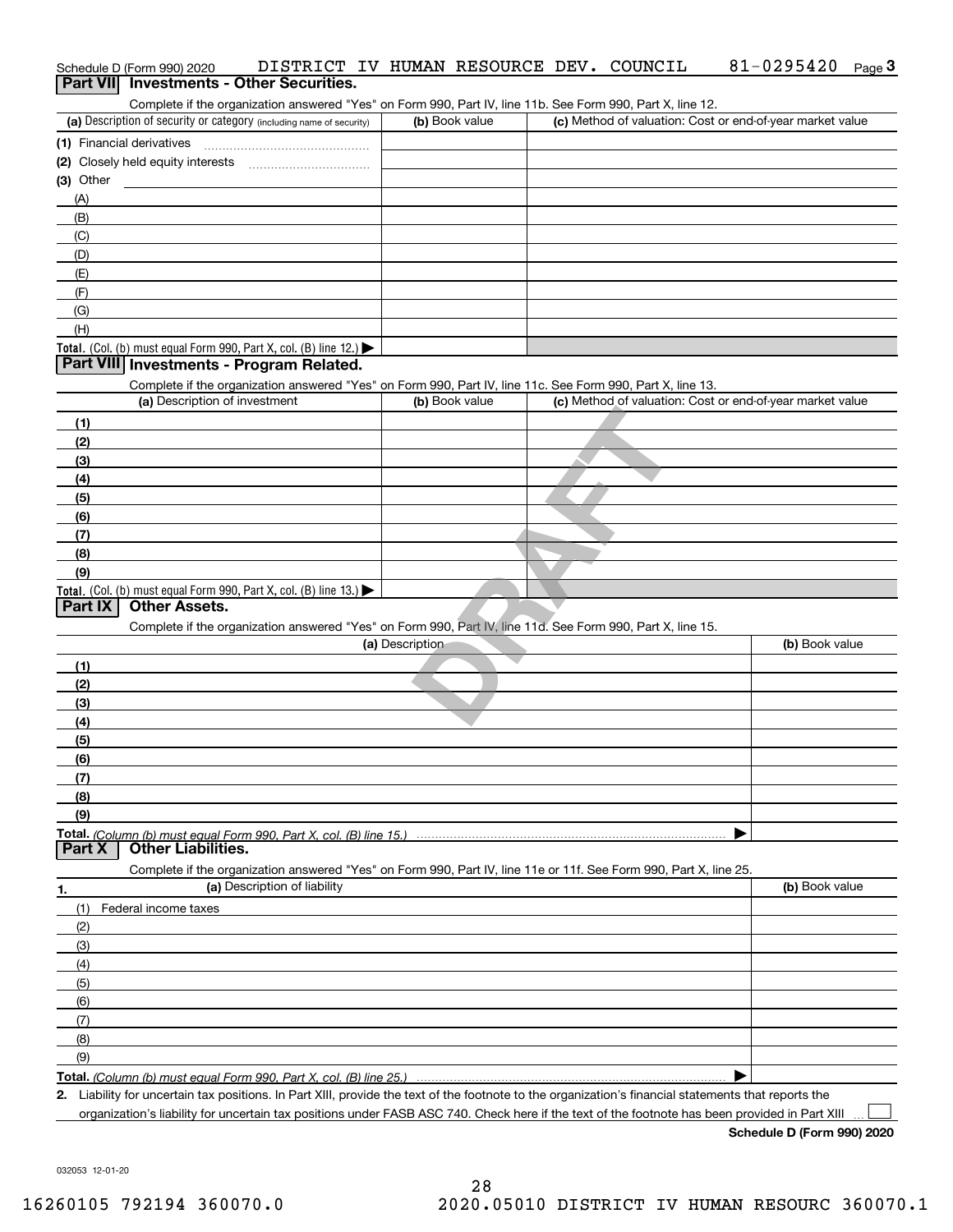|    | DISTRICT IV HUMAN RESOURCE DEV. COUNCIL<br>Schedule D (Form 990) 2020                                                                                                                                |                |              | 81-0295420<br>Page 4 |
|----|------------------------------------------------------------------------------------------------------------------------------------------------------------------------------------------------------|----------------|--------------|----------------------|
|    | Reconciliation of Revenue per Audited Financial Statements With Revenue per Return.<br><b>Part XI</b>                                                                                                |                |              |                      |
|    | Complete if the organization answered "Yes" on Form 990, Part IV, line 12a.                                                                                                                          |                |              |                      |
| 1. | Total revenue, gains, and other support per audited financial statements                                                                                                                             |                | $\mathbf{1}$ | 5,002,691.           |
| 2  | Amounts included on line 1 but not on Form 990, Part VIII, line 12:                                                                                                                                  |                |              |                      |
| a  |                                                                                                                                                                                                      | 2a             |              |                      |
| b  |                                                                                                                                                                                                      | 2 <sub>b</sub> |              |                      |
| c  |                                                                                                                                                                                                      | 2c             |              |                      |
|    | <b>d</b> Other (Describe in Part XIII.)                                                                                                                                                              | 2d             |              |                      |
| e  | Add lines 2a through 2d                                                                                                                                                                              |                | 2e           |                      |
| 3  |                                                                                                                                                                                                      |                | 3            | 5,002,691.           |
| 4  | Amounts included on Form 990, Part VIII, line 12, but not on line 1:                                                                                                                                 |                |              |                      |
| a  | Investment expenses not included on Form 990, Part VIII, line 7b                                                                                                                                     | 4a             |              |                      |
| b  | Other (Describe in Part XIII.)                                                                                                                                                                       | 4b             |              |                      |
|    | Add lines 4a and 4b                                                                                                                                                                                  |                | 4с           | 0.                   |
| 5  |                                                                                                                                                                                                      |                | 5            | 5,002,691.           |
|    | Part XII   Reconciliation of Expenses per Audited Financial Statements With Expenses per Return.                                                                                                     |                |              |                      |
|    | Complete if the organization answered "Yes" on Form 990, Part IV, line 12a.                                                                                                                          |                |              |                      |
| 1  | Total expenses and losses per audited financial statements [11] [12] Total expenses and losses per audited financial statements [11] [12] Total expenses and losses per audited financial statements |                | $\mathbf{1}$ | 4,560,275.           |
| 2  | Amounts included on line 1 but not on Form 990, Part IX, line 25:                                                                                                                                    |                |              |                      |
| a  |                                                                                                                                                                                                      | 2a             |              |                      |
| b  |                                                                                                                                                                                                      | 2 <sub>b</sub> |              |                      |
|    | Other losses                                                                                                                                                                                         | 2 <sub>c</sub> |              |                      |
|    |                                                                                                                                                                                                      |                |              |                      |
|    | Add lines 2a through 2d                                                                                                                                                                              |                | 2e           |                      |
| 3  |                                                                                                                                                                                                      |                | $\mathbf{3}$ | 4,560,275.           |
| 4  | Amounts included on Form 990, Part IX, line 25, but not on line 1:                                                                                                                                   |                |              |                      |
| a  |                                                                                                                                                                                                      | 4a             |              |                      |
|    |                                                                                                                                                                                                      | 4b             |              |                      |
|    | c Add lines 4a and 4b                                                                                                                                                                                |                | 4c           |                      |
| 5  |                                                                                                                                                                                                      |                | 5            | 4,560,275.           |
|    | Part XIII Supplemental Information.                                                                                                                                                                  |                |              |                      |
|    | Provide the descriptions required for Part II, lines 3, 5, and 9; Part III, lines 1a and 4; Part IV, lines 1b and 2b; Part V, line 4; Part X, line 2; Part XI,                                       |                |              |                      |
|    | lines 2d and 4b; and Part XII, lines 2d and 4b. Also complete this part to provide any additional information.                                                                                       |                |              |                      |
|    |                                                                                                                                                                                                      |                |              |                      |
|    |                                                                                                                                                                                                      |                |              |                      |

032054 12-01-20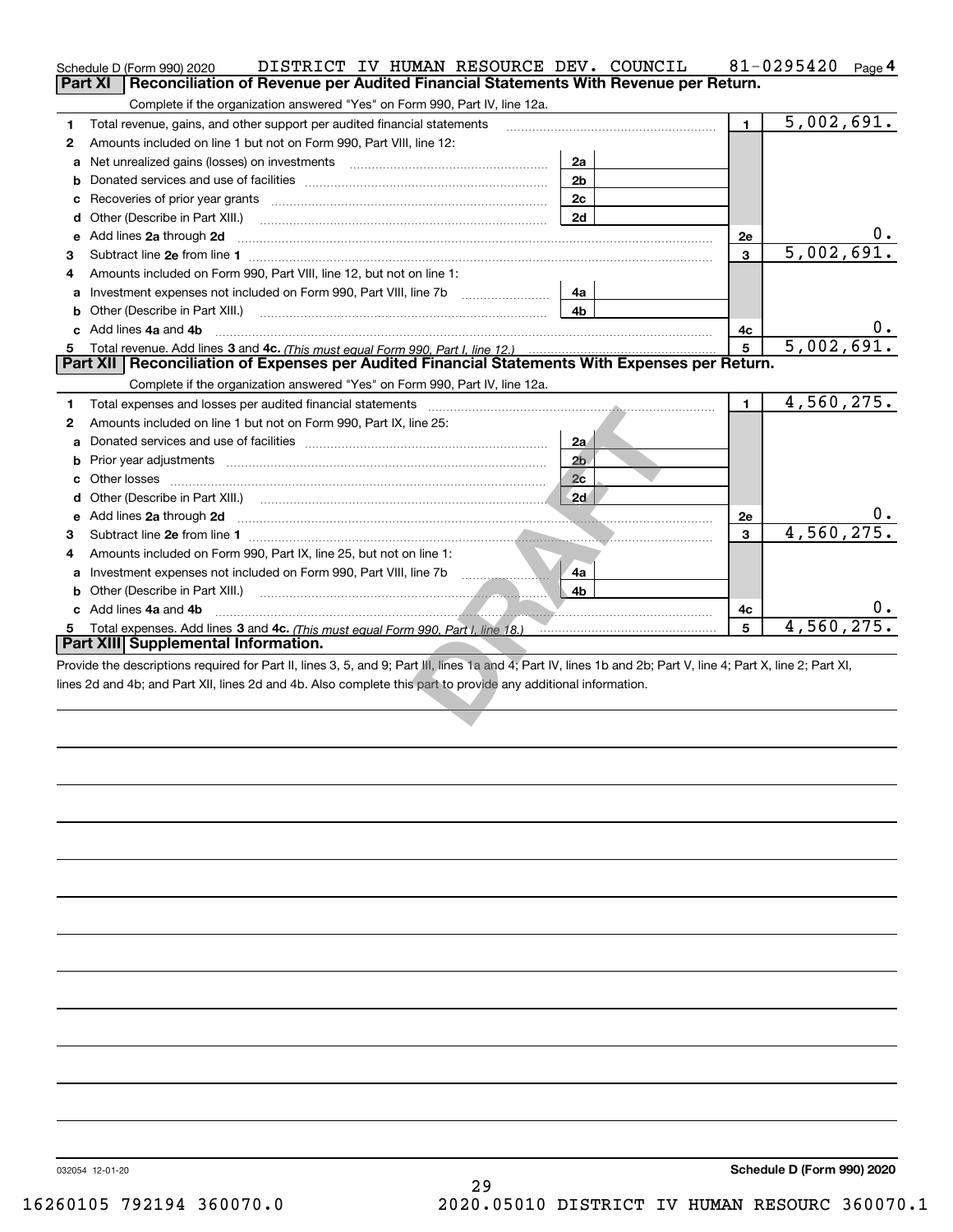| <b>SCHEDULE L</b>                                                                                             |                                                                                                                                    | <b>Transactions With Interested Persons</b>           |                           |      |                                    |                                                                                         |     |                      |                                                                     | OMB No. 1545-0047     |     |                                      |
|---------------------------------------------------------------------------------------------------------------|------------------------------------------------------------------------------------------------------------------------------------|-------------------------------------------------------|---------------------------|------|------------------------------------|-----------------------------------------------------------------------------------------|-----|----------------------|---------------------------------------------------------------------|-----------------------|-----|--------------------------------------|
| (Form 990 or 990-EZ)                                                                                          | Complete if the organization answered "Yes" on Form 990, Part IV, line 25a, 25b, 26, 27, 28a,                                      | 28b, or 28c, or Form 990-EZ, Part V, line 38a or 40b. |                           |      |                                    |                                                                                         |     |                      |                                                                     |                       | 202 |                                      |
| Department of the Treasury                                                                                    |                                                                                                                                    |                                                       |                           |      | Attach to Form 990 or Form 990-EZ. |                                                                                         |     |                      |                                                                     | <b>Open To Public</b> |     |                                      |
| Internal Revenue Service<br>Name of the organization                                                          |                                                                                                                                    |                                                       |                           |      |                                    | $\triangleright$ Go to www.irs.gov/Form990 for instructions and the latest information. |     |                      | <b>Employer identification number</b>                               | Inspection            |     |                                      |
|                                                                                                               | DISTRICT IV HUMAN RESOURCE DEV. COUNCIL                                                                                            |                                                       |                           |      |                                    |                                                                                         |     |                      | 81-0295420                                                          |                       |     |                                      |
| Part I                                                                                                        | Excess Benefit Transactions (section 501(c)(3), section 501(c)(4), and section 501(c)(29) organizations only).                     |                                                       |                           |      |                                    |                                                                                         |     |                      |                                                                     |                       |     |                                      |
|                                                                                                               | Complete if the organization answered "Yes" on Form 990, Part IV, line 25a or 25b, or Form 990-EZ, Part V, line 40b.               |                                                       |                           |      |                                    |                                                                                         |     |                      |                                                                     |                       |     |                                      |
| 1<br>(a) Name of disqualified person                                                                          |                                                                                                                                    | (b) Relationship between disqualified                 |                           |      |                                    | (c) Description of transaction                                                          |     |                      |                                                                     |                       |     | (d) Corrected?                       |
|                                                                                                               |                                                                                                                                    | person and organization                               |                           |      |                                    |                                                                                         |     |                      |                                                                     |                       | Yes | No                                   |
|                                                                                                               |                                                                                                                                    |                                                       |                           |      |                                    |                                                                                         |     |                      |                                                                     |                       |     |                                      |
|                                                                                                               |                                                                                                                                    |                                                       |                           |      |                                    |                                                                                         |     |                      |                                                                     |                       |     |                                      |
|                                                                                                               |                                                                                                                                    |                                                       |                           |      |                                    |                                                                                         |     |                      |                                                                     |                       |     |                                      |
|                                                                                                               |                                                                                                                                    |                                                       |                           |      |                                    |                                                                                         |     |                      |                                                                     |                       |     |                                      |
|                                                                                                               |                                                                                                                                    |                                                       |                           |      |                                    |                                                                                         |     |                      |                                                                     |                       |     |                                      |
| 2 Enter the amount of tax incurred by the organization managers or disqualified persons during the year under |                                                                                                                                    |                                                       |                           |      |                                    |                                                                                         |     |                      |                                                                     |                       |     |                                      |
| section 4958                                                                                                  |                                                                                                                                    |                                                       |                           |      |                                    |                                                                                         |     |                      | $\begin{array}{c} \bullet \ \ \ast \\ \bullet \ \ \ast \end{array}$ |                       |     |                                      |
|                                                                                                               |                                                                                                                                    |                                                       |                           |      |                                    |                                                                                         |     |                      |                                                                     |                       |     |                                      |
| Part II                                                                                                       | Loans to and/or From Interested Persons.                                                                                           |                                                       |                           |      |                                    |                                                                                         |     |                      |                                                                     |                       |     |                                      |
|                                                                                                               | Complete if the organization answered "Yes" on Form 990-EZ, Part V, line 38a or Form 990, Part IV, line 26; or if the organization |                                                       |                           |      |                                    |                                                                                         |     |                      |                                                                     |                       |     |                                      |
|                                                                                                               | reported an amount on Form 990, Part X, line 5, 6, or 22.                                                                          |                                                       | (d) Loan to or            |      |                                    |                                                                                         |     |                      | (h) Approved                                                        |                       |     |                                      |
| (a) Name of<br>interested person                                                                              | (b) Relationship<br>with organization                                                                                              | (c) Purpose<br>of loan                                | from the<br>organization? |      | (e) Original<br>principal amount   | (f) Balance due                                                                         |     | $(g)$ In<br>default? | by board or<br>committee?                                           |                       |     | (i) Written<br>agreement?            |
|                                                                                                               |                                                                                                                                    |                                                       | To                        | From |                                    |                                                                                         | Yes | No                   | <b>Yes</b>                                                          | No                    | Yes | No                                   |
|                                                                                                               |                                                                                                                                    |                                                       |                           |      |                                    |                                                                                         |     |                      |                                                                     |                       |     |                                      |
|                                                                                                               |                                                                                                                                    |                                                       |                           |      |                                    |                                                                                         |     |                      |                                                                     |                       |     |                                      |
|                                                                                                               |                                                                                                                                    |                                                       |                           |      |                                    |                                                                                         |     |                      |                                                                     |                       |     |                                      |
|                                                                                                               |                                                                                                                                    |                                                       |                           |      |                                    |                                                                                         |     |                      |                                                                     |                       |     |                                      |
|                                                                                                               |                                                                                                                                    |                                                       |                           |      |                                    |                                                                                         |     |                      |                                                                     |                       |     |                                      |
|                                                                                                               |                                                                                                                                    |                                                       |                           |      |                                    |                                                                                         |     |                      |                                                                     |                       |     |                                      |
|                                                                                                               |                                                                                                                                    |                                                       |                           |      |                                    |                                                                                         |     |                      |                                                                     |                       |     |                                      |
|                                                                                                               |                                                                                                                                    |                                                       |                           |      |                                    |                                                                                         |     |                      |                                                                     |                       |     |                                      |
|                                                                                                               |                                                                                                                                    |                                                       |                           |      |                                    |                                                                                         |     |                      |                                                                     |                       |     |                                      |
| Total<br>Part II                                                                                              | <b>Grants or Assistance Benefiting Interested Persons.</b>                                                                         |                                                       |                           |      | $\blacktriangleright$ \$           |                                                                                         |     |                      |                                                                     |                       |     |                                      |
|                                                                                                               | Complete if the organization answered "Yes" on Form 990, Part IV, line 27.                                                         |                                                       |                           |      |                                    |                                                                                         |     |                      |                                                                     |                       |     |                                      |
| (a) Name of interested person                                                                                 |                                                                                                                                    | (b) Relationship between                              |                           |      | (c) Amount of                      | (d) Type of                                                                             |     |                      |                                                                     | (e) Purpose of        |     |                                      |
|                                                                                                               |                                                                                                                                    | interested person and                                 |                           |      | assistance                         | assistance                                                                              |     |                      |                                                                     | assistance            |     |                                      |
|                                                                                                               |                                                                                                                                    | the organization                                      |                           |      |                                    |                                                                                         |     |                      |                                                                     |                       |     |                                      |
|                                                                                                               |                                                                                                                                    |                                                       |                           |      |                                    |                                                                                         |     |                      |                                                                     |                       |     |                                      |
|                                                                                                               |                                                                                                                                    |                                                       |                           |      |                                    |                                                                                         |     |                      |                                                                     |                       |     |                                      |
|                                                                                                               |                                                                                                                                    |                                                       |                           |      |                                    |                                                                                         |     |                      |                                                                     |                       |     |                                      |
|                                                                                                               |                                                                                                                                    |                                                       |                           |      |                                    |                                                                                         |     |                      |                                                                     |                       |     |                                      |
|                                                                                                               |                                                                                                                                    |                                                       |                           |      |                                    |                                                                                         |     |                      |                                                                     |                       |     |                                      |
|                                                                                                               |                                                                                                                                    |                                                       |                           |      |                                    |                                                                                         |     |                      |                                                                     |                       |     |                                      |
|                                                                                                               |                                                                                                                                    |                                                       |                           |      |                                    |                                                                                         |     |                      |                                                                     |                       |     |                                      |
|                                                                                                               |                                                                                                                                    |                                                       |                           |      |                                    |                                                                                         |     |                      |                                                                     |                       |     |                                      |
| LHA For Paperwork Reduction Act Notice, see the Instructions for Form 990 or 990-EZ.                          |                                                                                                                                    |                                                       |                           |      |                                    |                                                                                         |     |                      |                                                                     |                       |     | Schedule L (Form 990 or 990-EZ) 2020 |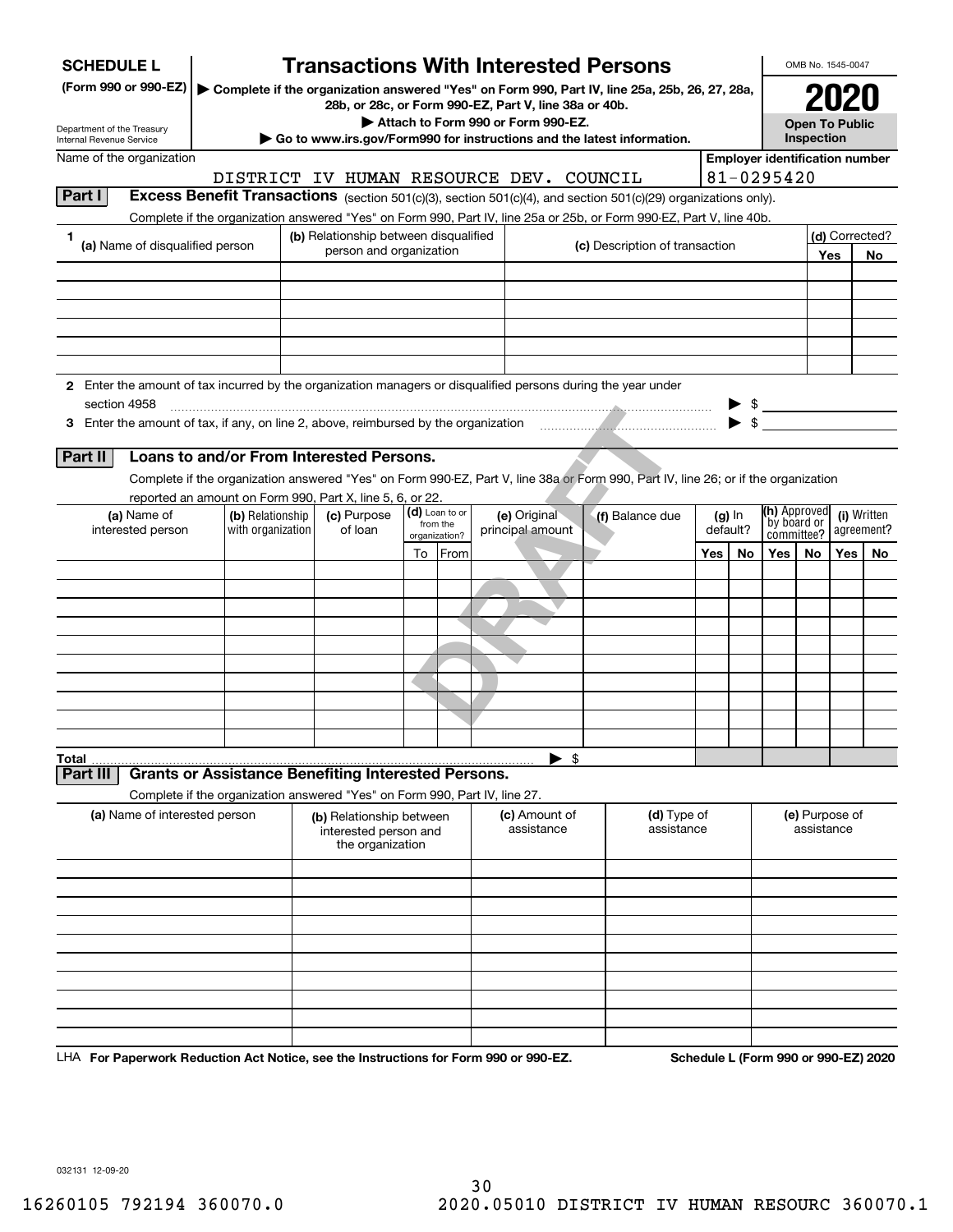#### Schedule L (Form 990 or 990-EZ) 2020 DISTRICT IV HUMAN RESOURCE DEV。 COUNCIL 81-0295420 Page 2 **Part IV | Business Transactions Involving Interested Persons.**

Complete if the organization answered "Yes" on Form 990, Part IV, line 28a, 28b, or 28c.

| (a) Name of interested person | (b) Relationship between interested<br>person and the organization |  | (c) Amount of<br>transaction | (d) Description of<br>transaction | revenues? | (e) Sharing of<br>organization's |
|-------------------------------|--------------------------------------------------------------------|--|------------------------------|-----------------------------------|-----------|----------------------------------|
|                               |                                                                    |  |                              |                                   | Yes       | No                               |
| ANTELOPE COURT, LP            | DISTRICT IV HRDC IS                                                |  |                              | 42,288. EXPENSE REI               |           | х                                |
| BUFFALO COURT, LP             | DISTRICT IV HRDC IS                                                |  |                              | 27,907. EXPENSE REI               |           | х                                |
|                               |                                                                    |  |                              |                                   |           |                                  |
|                               |                                                                    |  |                              |                                   |           |                                  |
|                               |                                                                    |  |                              |                                   |           |                                  |
|                               |                                                                    |  |                              |                                   |           |                                  |
|                               |                                                                    |  |                              |                                   |           |                                  |
|                               |                                                                    |  |                              |                                   |           |                                  |
|                               |                                                                    |  |                              |                                   |           |                                  |
|                               |                                                                    |  |                              |                                   |           |                                  |

#### **Part V Supplemental Information.**

Provide additional information for responses to questions on Schedule L (see instructions).

SCH L, PART IV, BUSINESS TRANSACTIONS INVOLVING INTERESTED PERSONS:

(A) NAME OF PERSON: ANTELOPE COURT, LP

(B) RELATIONSHIP BETWEEN INTERESTED PERSON AND ORGANIZATION:

DISTRICT IV HRDC IS THE GENERAL PARTNER IN ANELOPE COURT, LP

(D) DESCRIPTION OF TRANSACTION: EXPENSE REIMBURSEMENT AND DEVELOPER FEES

(A) NAME OF PERSON: BUFFALO COURT, LP

TIONS INVOLVING INTEREST!<br>RT, LP<br>TED PERSON AND ORGANIZAT<br>PARTNER IN ANELOPE COURT<br>EXPENSE REIMBURSEMENT AN!<br>T, LP<br>TED PERSON AND ORGANIZAT!<br>IN BUFFALO COURT, LP (B) RELATIONSHIP BETWEEN INTERESTED PERSON AND ORGANIZATION:

DISTRICT IV HRDC IS THE PARTNER IN BUFFALO COURT, LP

(D) DESCRIPTION OF TRANSACTION: EXPENSE REIMBURSEMENT AND DEVELOPER FEES

**Schedule L (Form 990 or 990-EZ) 2020**

032132 12-09-20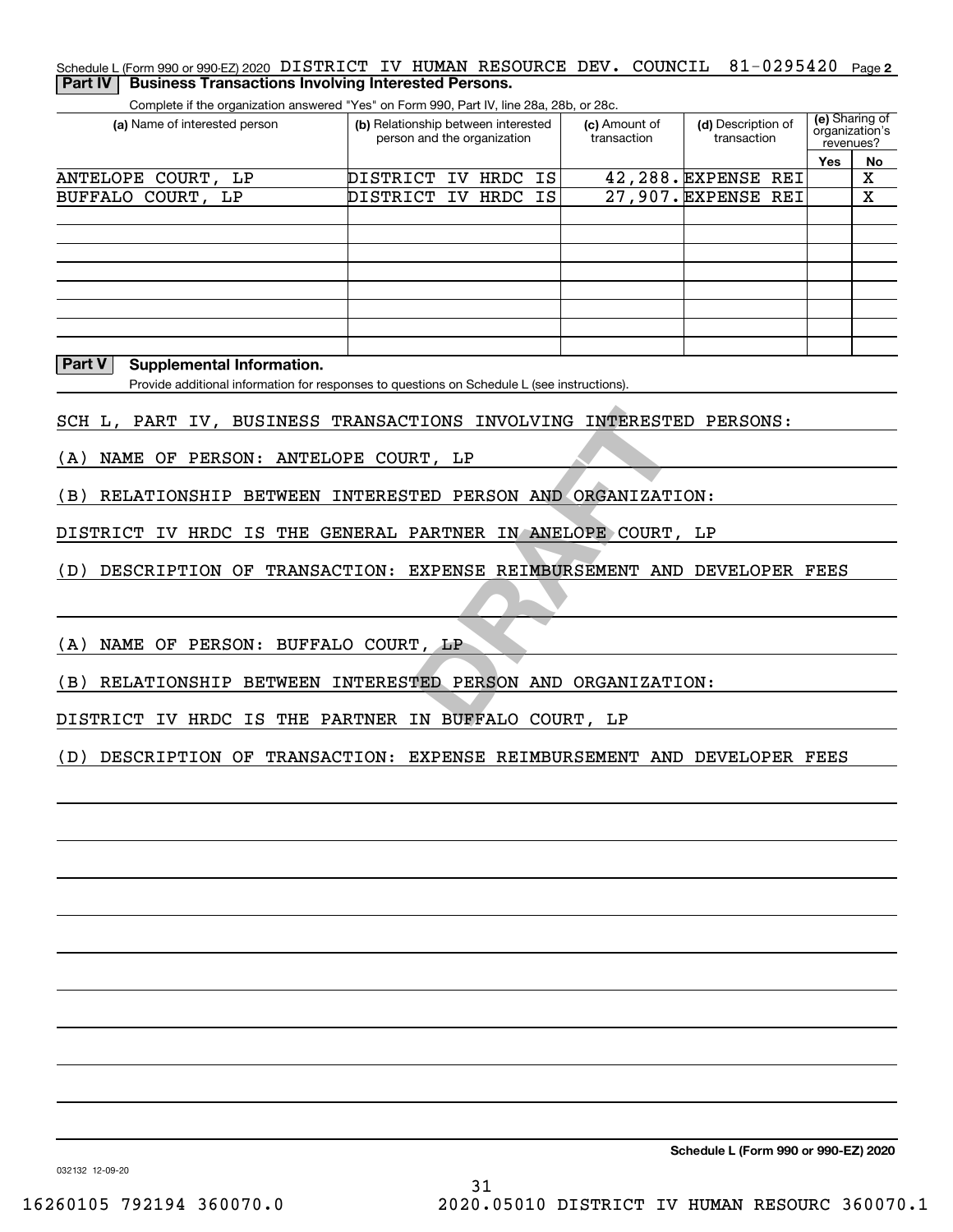Department of the Treasury **(Form 990 or 990-EZ)**

Internal Revenue Service

**SCHEDULE O Supplemental Information to Form 990 or 990-EZ**

**Complete to provide information for responses to specific questions on Form 990 or 990-EZ or to provide any additional information. | Attach to Form 990 or 990-EZ. | Go to www.irs.gov/Form990 for the latest information.**

OMB No. 1545-0047 **Open to Public Inspection2020**

Name of the organization DISTRICT IV HUMAN RESOURCE DEV. COUNCIL 81-0295420

**Employer identification number**

FORM 990, PART I, LINE 1, DESCRIPTION OF ORGANIZATION MISSION:

FOR SOCIAL AND ECONOMIC ADVANCEMENT.

FORM 990, PART III, LINE 1, DESCRIPTION OF ORGANIZATION MISSION:

BLAINE, AND LIBERTY COUNTIES IN MONTANA OF ALL AGES TO ATTAIN THE

SKILLS, KNOWLEDGE, MOTIVATIONS, AND THE OPPORTUNITIES NEEDED FOR THEM

TO BECOME FULLY SELF-SUFFICIENT.

FORM 990, PART III, LINE 4D, OTHER PROGRAM SERVICES:

LOW INCOME ENERGY ASSISTANCE: ENERGY ASSISTANCE; FOOD BANK: FOOD FOR

ER PROGRAM SERVICES:<br>ERGY ASSISTANCE; FOOD BAI<br>NTINUUM OF CARE: LOW INCOR<br>R NEEDY FAMILIES/WORK REA<br>R YOUTH TRAINING; COMMUNI<br>RTY CONDITIONS; WIA ADUL!<br>TRAINING: OCCUPATIONAL TI HOMELESS AND UNDERPRIVILEGED; CONTINUUM OF CARE: LOW INCOME HOUSING

SUPPORT; TEMPORARY ASSISTANCE FOR NEEDY FAMILIES/WORK READINESS

COMPONENT: WORK PLACEMENT; SUMMER YOUTH TRAINING; COMMUNITY SERVICES

BLOCK GRANT: IMPROVEMENT OF POVERTY CONDITIONS; WIA ADULT: OCCUPATIONAL

TRAINING AND ASSISTANCE; SKILLS TRAINING: OCCUPATIONAL TRAINING AND

ASSISTANCE; WIA YOUTH: YOUTH OCCUPATIONAL OPPORTUNITIES; CHILD CARE

BLOCK GRANT: CHILD CARE ASSISTANCE; NWE WEATHERIZATION: WEATHERIZATION

ASSISTANCE; DOMESTIC VIOLENCE: SHELTER FROM ABUSE; EMERGENCY HOMELESS

SHELTER: TEMPORARY HOUSING ASSISTANCE

EXPENSES \$ 1,201,193. INCLUDING GRANTS OF \$ 0. REVENUE \$ 566,614.

FORM 990, PART VI, SECTION B, LINE 11B:

THE EXECUTIVE DIRECTOR REVIEWS THE FORM 990 AND THEN PRESENTS TO THE BOARD

FOR APPROVAL BEFORE IT IS FILED.

FORM 990, PART VI, SECTION B, LINE 12C:

032211 11-20-20 LHA For Paperwork Reduction Act Notice, see the Instructions for Form 990 or 990-EZ. Schedule O (Form 990 or 990-EZ) 2020 32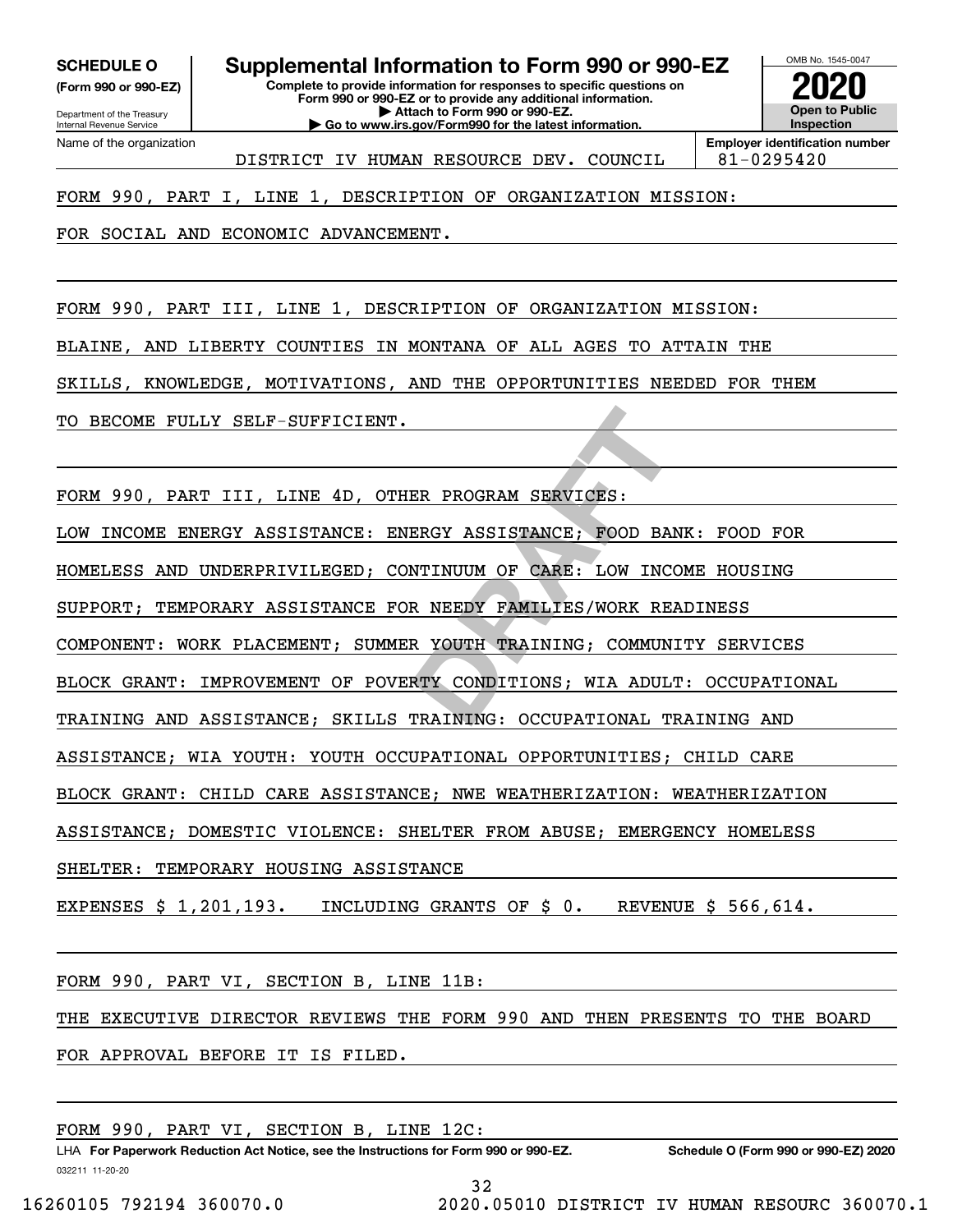| Name of the organization                                                 | Page 2<br><b>Employer identification number</b> |
|--------------------------------------------------------------------------|-------------------------------------------------|
| DISTRICT IV HUMAN RESOURCE DEV. COUNCIL                                  | 81-0295420                                      |
| BOARD MEMEBERS ARE REQUIRED TO SIGN A CONFLICT OF INTEREST STATEMENT     |                                                 |
| FORM 990, PART VI, SECTION B, LINE 15:                                   |                                                 |
| THE BOARD OF DIRECTORS IS RESPONSIBLE FOR HIRING ALL OFFICERS OF THE     |                                                 |
| ORGANIZATION. THE BOARD RESEARCHES COMPARABLE ORGANIZATIONS TO DETERMINE |                                                 |
| REASONABLE COMPENSATION AND BENEFIT PACKAGES FOR THE ORGANIZATION'S      |                                                 |
| OFFICERS.                                                                |                                                 |
|                                                                          |                                                 |
| FORM 990, PART VI, SECTION C, LINE 19:                                   |                                                 |
| DURING OFFICE HOURS UPON REQUEST                                         |                                                 |
|                                                                          |                                                 |
| FORM 990, PART XII, LINE 2C                                              |                                                 |
| NO CHANGE FROM PRIOR YEAR IN THE ORGANIZATION'S FINANCIAL STATEMENT      |                                                 |
| OVERSIGHT OR INDEPENDENT ACCOUNTANT SELECTION PROCESS.                   |                                                 |
|                                                                          |                                                 |
|                                                                          |                                                 |
|                                                                          |                                                 |
|                                                                          |                                                 |
|                                                                          |                                                 |
|                                                                          |                                                 |
|                                                                          |                                                 |
|                                                                          |                                                 |
|                                                                          |                                                 |
|                                                                          |                                                 |
|                                                                          |                                                 |
|                                                                          |                                                 |
|                                                                          |                                                 |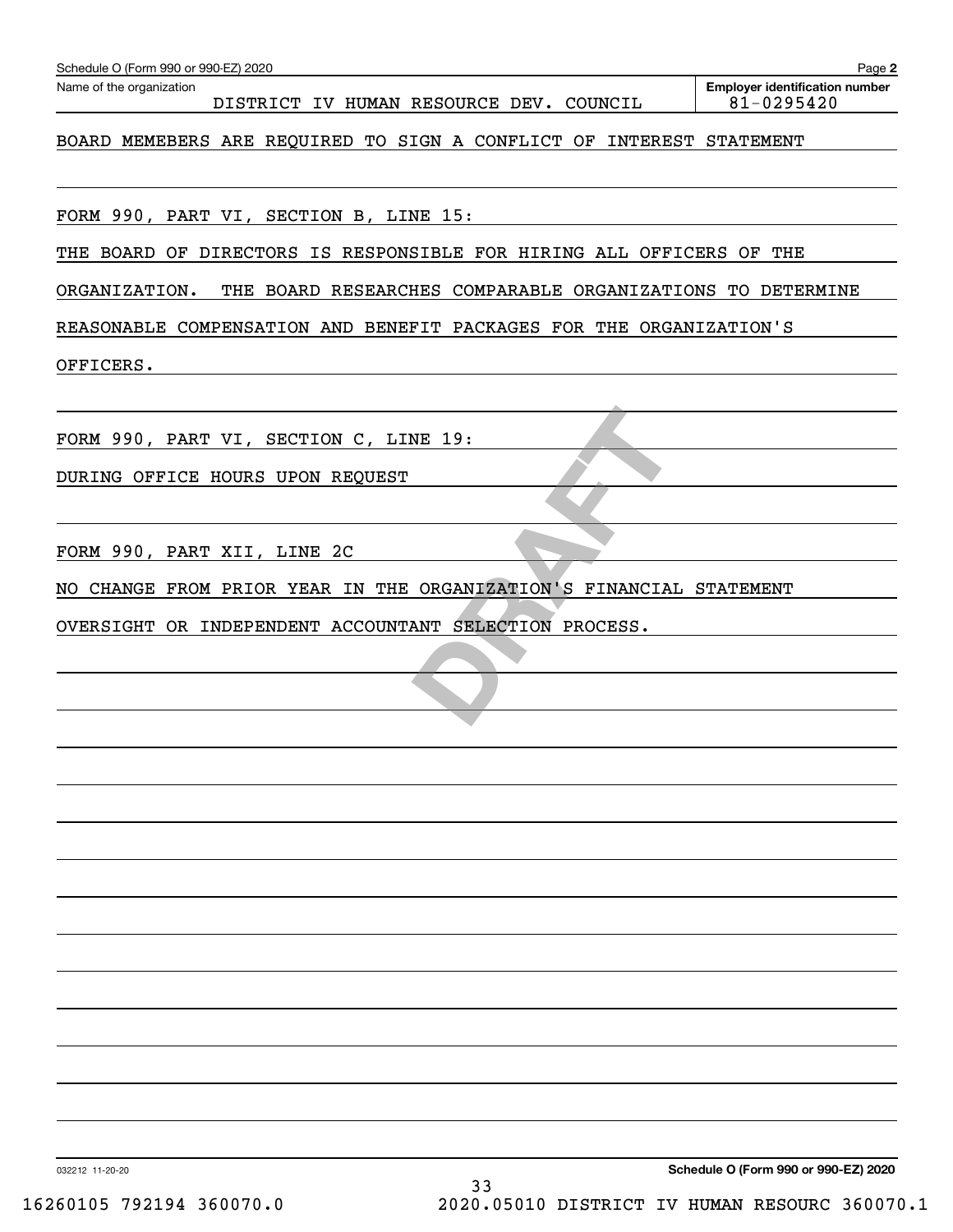## **SCHEDULE R**

### **(Form 990)**

## **Related Organizations and Unrelated Partnerships**

**Complete if the organization answered "Yes" on Form 990, Part IV, line 33, 34, 35b, 36, or 37.** |

**Attach to Form 990.**  |

OMB No. 1545-0047

**Open to Public 2020**

**Employer identification number**

Department of the Treasury Internal Revenue Service

## **| Go to www.irs.gov/Form990 for instructions and the latest information. Inspection**

Name of the organization

#### DISTRICT IV HUMAN RESOURCE DEV. COUNCIL

**Part I Identification of Disregarded Entities.**  Complete if the organization answered "Yes" on Form 990, Part IV, line 33.

| (a)<br>Name, address, and EIN (if applicable)<br>of disregarded entity                                                                                                                                                        | (b)<br>Primary activity | (c)<br>Legal domicile (state or<br>foreign country) | (d)<br>Total income           | (e)<br>End-of-year assets                   |                                     | (f)<br>Direct controlling<br>entity                  |
|-------------------------------------------------------------------------------------------------------------------------------------------------------------------------------------------------------------------------------|-------------------------|-----------------------------------------------------|-------------------------------|---------------------------------------------|-------------------------------------|------------------------------------------------------|
|                                                                                                                                                                                                                               |                         |                                                     |                               |                                             |                                     |                                                      |
|                                                                                                                                                                                                                               |                         |                                                     |                               |                                             |                                     |                                                      |
|                                                                                                                                                                                                                               |                         |                                                     |                               |                                             |                                     |                                                      |
|                                                                                                                                                                                                                               |                         |                                                     |                               |                                             |                                     |                                                      |
| Identification of Related Tax-Exempt Organizations. Complete if the organization answered "Yes" on Form 990, Part IV, line 34, because it had one or more related tax-exempt<br>Part II<br>organizations during the tax year. |                         |                                                     |                               |                                             |                                     |                                                      |
| (a)<br>Name, address, and EIN<br>of related organization                                                                                                                                                                      | (b)<br>Primary activity | (c)<br>Legal domicile (state or<br>foreign country) | (d)<br>Exempt Code<br>section | (e)<br>Public charity<br>status (if section | (f)<br>Direct controlling<br>entity | $(g)$<br>Section 512(b)(13)<br>controlled<br>entity? |

| (a)<br>Name, address, and EIN<br>of related organization | (b)<br>Primary activity | (c)<br>Legal domicile (state or<br>foreign country) | (d)<br><b>Exempt Code</b><br>section | (e)<br>Public charity<br>status (if section | (f)<br>Direct controlling<br>entity |     | $(g)$<br>Section 512(b)(13)<br>controlled<br>entity? |
|----------------------------------------------------------|-------------------------|-----------------------------------------------------|--------------------------------------|---------------------------------------------|-------------------------------------|-----|------------------------------------------------------|
|                                                          |                         |                                                     |                                      | 501(c)(3)                                   |                                     | Yes | No                                                   |
|                                                          |                         |                                                     |                                      |                                             |                                     |     |                                                      |
|                                                          |                         |                                                     |                                      |                                             |                                     |     |                                                      |
|                                                          |                         |                                                     |                                      |                                             |                                     |     |                                                      |
|                                                          |                         |                                                     |                                      |                                             |                                     |     |                                                      |
|                                                          |                         |                                                     |                                      |                                             |                                     |     |                                                      |
|                                                          |                         |                                                     |                                      |                                             |                                     |     |                                                      |
|                                                          |                         |                                                     |                                      |                                             |                                     |     |                                                      |
|                                                          |                         |                                                     |                                      |                                             |                                     |     |                                                      |
|                                                          |                         |                                                     |                                      |                                             |                                     |     |                                                      |
|                                                          |                         |                                                     |                                      |                                             |                                     |     |                                                      |
|                                                          |                         |                                                     |                                      |                                             |                                     |     |                                                      |
|                                                          |                         |                                                     |                                      |                                             |                                     |     |                                                      |
|                                                          |                         |                                                     |                                      |                                             |                                     |     |                                                      |
|                                                          |                         |                                                     |                                      |                                             |                                     |     |                                                      |

**For Paperwork Reduction Act Notice, see the Instructions for Form 990. Schedule R (Form 990) 2020**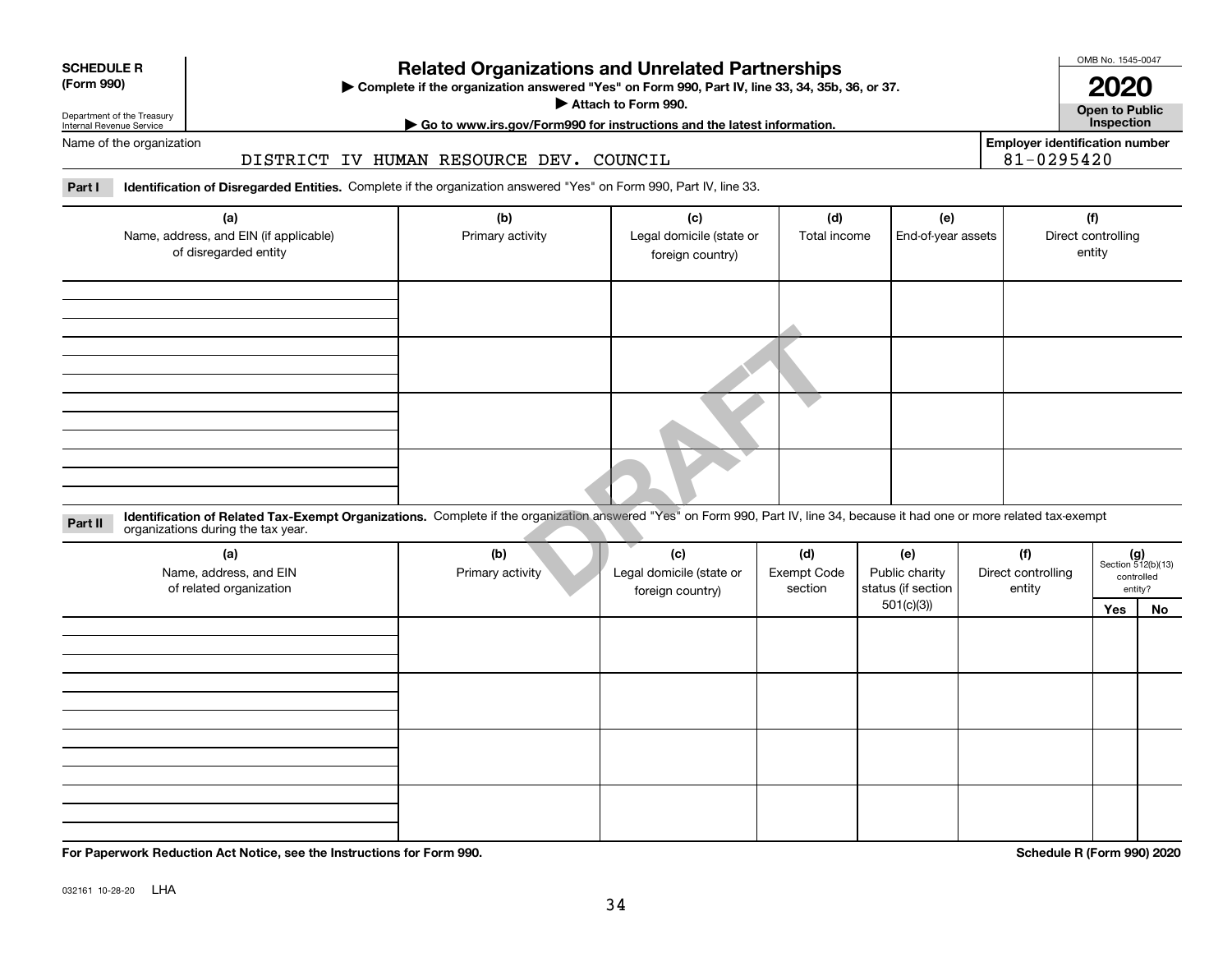#### Schedule R (Form 990) 2020 DISTRICT IV HUMAN RESOURCE DEV. COUNCIL 8 $1\hbox{--}0\hbox{--}29\hbox{--}54\hbox{--}0$  Page

**2**

**Identification of Related Organizations Taxable as a Partnership.** Complete if the organization answered "Yes" on Form 990, Part IV, line 34, because it had one or more related **Part III** organizations treated as a partnership during the tax year.

| (a)                                                                                                                                                                                                                                                                         | (b)              | (c)                                       | (d)                          | (e)                                                                   | (f)                                                                             |     | (g)                               | (h)                              | (i)                                           | (i)                     | (k)                                 |
|-----------------------------------------------------------------------------------------------------------------------------------------------------------------------------------------------------------------------------------------------------------------------------|------------------|-------------------------------------------|------------------------------|-----------------------------------------------------------------------|---------------------------------------------------------------------------------|-----|-----------------------------------|----------------------------------|-----------------------------------------------|-------------------------|-------------------------------------|
| Name, address, and EIN<br>of related organization                                                                                                                                                                                                                           | Primary activity | Legal<br>domicile<br>(state or<br>foreign | Direct controlling<br>entity | Predominant income<br>(related, unrelated,<br>excluded from tax under | Share of total<br>income                                                        |     | Share of<br>end-of-year<br>assets | Disproportionate<br>allocations? | Code V-UBI<br>amount in box<br>20 of Schedule | managing<br>partner?    | General or Percentage<br>ownership  |
|                                                                                                                                                                                                                                                                             |                  | country)                                  |                              | sections 512-514)                                                     |                                                                                 |     | Yes                               | <b>No</b>                        | K-1 (Form 1065) Yes No                        |                         |                                     |
|                                                                                                                                                                                                                                                                             |                  |                                           |                              |                                                                       |                                                                                 |     |                                   |                                  |                                               |                         |                                     |
| ANTELOPE COURT, LP -                                                                                                                                                                                                                                                        |                  |                                           |                              |                                                                       |                                                                                 |     |                                   |                                  |                                               |                         |                                     |
| 47-1528821, 32 SOUTH TRACY                                                                                                                                                                                                                                                  | RESIDENTIAL      |                                           |                              |                                                                       |                                                                                 |     |                                   |                                  |                                               |                         |                                     |
| AVE., BOZEMAN, MT 59715                                                                                                                                                                                                                                                     | RENTAL-HOUSING   | MТ                                        |                              | RENT                                                                  |                                                                                 |     |                                   | x                                | N/A                                           | x                       |                                     |
|                                                                                                                                                                                                                                                                             |                  |                                           |                              |                                                                       |                                                                                 |     |                                   |                                  |                                               |                         |                                     |
| BUFFALO COURT, LP -                                                                                                                                                                                                                                                         |                  |                                           |                              |                                                                       |                                                                                 |     |                                   |                                  |                                               |                         |                                     |
| 27-1619690, 32 SOUTH TRACY                                                                                                                                                                                                                                                  | RESIDENTIAL      |                                           |                              |                                                                       |                                                                                 |     |                                   |                                  |                                               |                         |                                     |
| AVE., BOZEMAN, MT 59715                                                                                                                                                                                                                                                     | RENTAL-HOUSING   | MТ                                        |                              | <b>RENT</b>                                                           |                                                                                 |     |                                   | x                                | N/A                                           | x                       |                                     |
|                                                                                                                                                                                                                                                                             |                  |                                           |                              |                                                                       |                                                                                 |     |                                   |                                  |                                               |                         |                                     |
|                                                                                                                                                                                                                                                                             |                  |                                           |                              |                                                                       |                                                                                 |     |                                   |                                  |                                               |                         |                                     |
| Identification of Related Organizations Taxable as a Corporation or Trust. Complete if the organization answered "Yes" on Form 990, Part IV, line 34, because it had one or more related<br>Part IV<br>organizations treated as a corporation or trust during the tax year. |                  |                                           |                              |                                                                       |                                                                                 |     |                                   |                                  |                                               |                         |                                     |
| (a)                                                                                                                                                                                                                                                                         |                  |                                           | (b)                          | (d)<br>(c)                                                            |                                                                                 | (e) | (f)                               |                                  | (g)                                           | (h)                     | (i)<br>Section                      |
| Name, address, and EIN<br>of related organization                                                                                                                                                                                                                           |                  |                                           | Primary activity             | Legal domicile<br>(state or<br>foreign                                | Direct controlling<br>Type of entity<br>(C corp, S corp,<br>entity<br>or trust) |     | Share of total<br>income          |                                  | Share of<br>end-of-year<br>assets             | Percentage<br>ownership | 512(b)(13)<br>controlled<br>entity? |
|                                                                                                                                                                                                                                                                             |                  |                                           |                              | country)                                                              |                                                                                 |     |                                   |                                  |                                               |                         | Yes   No                            |

| (a)<br>Name, address, and EIN<br>of related organization | (b)<br>Primary activity | (c)<br>Legal domicile<br>(state or | (d)<br>Direct controlling<br>entity | (e)<br>Type of entity<br>(C corp, S corp, | (f)<br>Share of total<br>income | (g)<br>Share of<br>end-of-year | (h)<br>Percentage<br>ownership | (i)<br>Section<br>512(b)(13)<br>controlled<br>entity? |    |
|----------------------------------------------------------|-------------------------|------------------------------------|-------------------------------------|-------------------------------------------|---------------------------------|--------------------------------|--------------------------------|-------------------------------------------------------|----|
|                                                          |                         | foreign<br>country)                |                                     | or trust)                                 |                                 | assets                         |                                | Yes                                                   | No |
| DISTRICT IV HRDC, LLC - 27-1619437                       |                         |                                    |                                     |                                           |                                 |                                |                                |                                                       |    |
| 2229 5TH AVENUE                                          | RESIDENTIAL             |                                    | DISTRICT IV                         |                                           |                                 |                                |                                |                                                       |    |
| HAVRE, MT 59501                                          | RENTAL-HOUSING          | MТ                                 | HRDC                                | C CORP                                    | $-8.$                           | $\mathbf{0}$ .                 | 100%                           | x                                                     |    |
| DISTRICT IV HRDC, LLC1 - 47-1566433                      |                         |                                    |                                     |                                           |                                 |                                |                                |                                                       |    |
| 2229 5TH AVENUE                                          | RESIDENTIAL             |                                    | DISTRICT IV                         |                                           |                                 |                                |                                |                                                       |    |
| HAVRE, MT 59501                                          | RENTAL-HOUSING          | MТ                                 | HRDC                                | C CORP                                    | $-12$ .                         | $\mathbf{0}$ .                 | 100%                           | х                                                     |    |
|                                                          |                         |                                    |                                     |                                           |                                 |                                |                                |                                                       |    |
|                                                          |                         |                                    |                                     |                                           |                                 |                                |                                |                                                       |    |
|                                                          |                         |                                    |                                     |                                           |                                 |                                |                                |                                                       |    |
|                                                          |                         |                                    |                                     |                                           |                                 |                                |                                |                                                       |    |
|                                                          |                         |                                    |                                     |                                           |                                 |                                |                                |                                                       |    |
|                                                          |                         |                                    |                                     |                                           |                                 |                                |                                |                                                       |    |
|                                                          |                         |                                    |                                     |                                           |                                 |                                |                                |                                                       |    |
|                                                          |                         |                                    |                                     |                                           |                                 |                                |                                |                                                       |    |
|                                                          |                         |                                    |                                     |                                           |                                 |                                |                                |                                                       |    |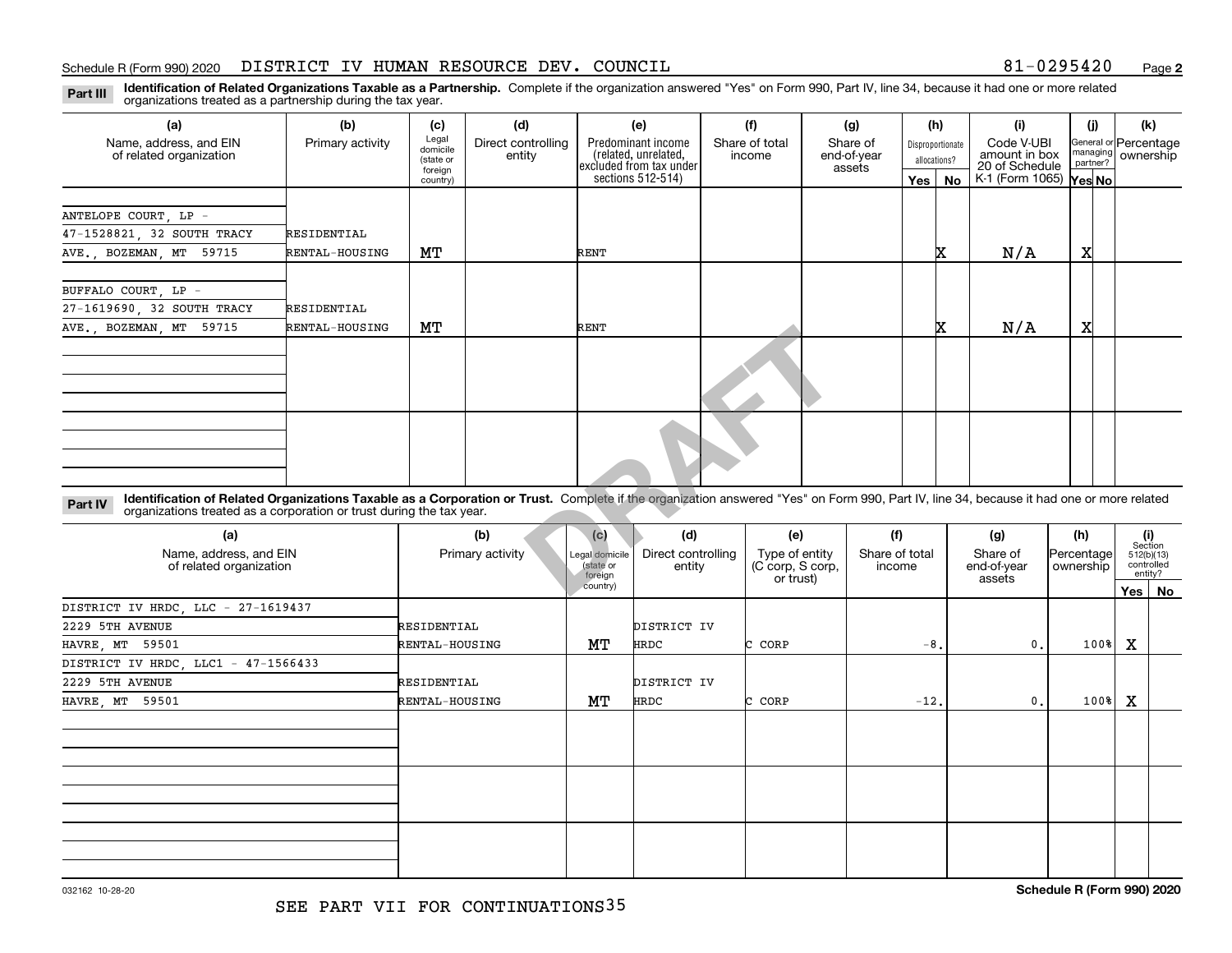#### Schedule R (Form 990) 2020 DISTRICT IV HUMAN RESOURCE DEV. COUNCIL 8 $1\hbox{--}0\hbox{--}29\hbox{--}54\hbox{--}0$  Page

**Part V** T**ransactions With Related Organizations.** Complete if the organization answered "Yes" on Form 990, Part IV, line 34, 35b, or 36.

|     | Note: Complete line 1 if any entity is listed in Parts II, III, or IV of this schedule.                                                                                                                                              |  |  |  |                | Yes | No                      |  |
|-----|--------------------------------------------------------------------------------------------------------------------------------------------------------------------------------------------------------------------------------------|--|--|--|----------------|-----|-------------------------|--|
|     | During the tax year, did the organization engage in any of the following transactions with one or more related organizations listed in Parts II-IV?                                                                                  |  |  |  |                |     |                         |  |
|     |                                                                                                                                                                                                                                      |  |  |  | 1a             |     | $\overline{\mathbf{X}}$ |  |
|     | <b>b</b> Gift, grant, or capital contribution to related organization(s)                                                                                                                                                             |  |  |  |                |     |                         |  |
|     | c Gift, grant, or capital contribution from related organization(s)                                                                                                                                                                  |  |  |  |                |     |                         |  |
|     | d Loans or loan guarantees to or for related organization(s)                                                                                                                                                                         |  |  |  |                |     |                         |  |
|     | e Loans or loan guarantees by related organization(s) manufaction contraction and contract the contract of the contract or contract or contract or contract or contract or contract or contract or contract or contract or con       |  |  |  |                |     |                         |  |
|     |                                                                                                                                                                                                                                      |  |  |  |                |     |                         |  |
|     | f Dividends from related organization(s) www.assession.com/www.assession.com/www.assession.com/www.assession.com/www.assession.com/www.assession.com/www.assession.com/www.assession.com/www.assession.com/www.assession.com/w       |  |  |  | 1f             |     | х                       |  |
|     |                                                                                                                                                                                                                                      |  |  |  | 1q             |     | $\overline{\mathbf{X}}$ |  |
|     | h Purchase of assets from related organization(s) manufactured content to content the content of the content of the content of the content of the content of the content of the content of the content of the content of the c       |  |  |  | 1h             |     | $\mathbf X$             |  |
|     | Exchange of assets with related organization(s) www.communically.communically contract the contract of assets with related organization(s)                                                                                           |  |  |  | 11             |     | $\overline{\text{x}}$   |  |
|     |                                                                                                                                                                                                                                      |  |  |  | 11             |     | $\overline{\mathbf{x}}$ |  |
|     |                                                                                                                                                                                                                                      |  |  |  |                |     | X                       |  |
|     |                                                                                                                                                                                                                                      |  |  |  |                |     |                         |  |
|     |                                                                                                                                                                                                                                      |  |  |  |                |     |                         |  |
|     |                                                                                                                                                                                                                                      |  |  |  |                |     |                         |  |
|     |                                                                                                                                                                                                                                      |  |  |  |                |     |                         |  |
|     | <b>o</b> Sharing of paid employees with related organization(s)                                                                                                                                                                      |  |  |  |                |     |                         |  |
|     |                                                                                                                                                                                                                                      |  |  |  |                |     |                         |  |
|     | p Reimbursement paid to related organization(s) for expenses <i>manufactured and the content of the content of the content of the content of the content of the content of the content of the content of the content of the cont</i> |  |  |  |                |     |                         |  |
|     |                                                                                                                                                                                                                                      |  |  |  | 1 <sub>q</sub> | X   |                         |  |
|     |                                                                                                                                                                                                                                      |  |  |  |                |     |                         |  |
|     | r Other transfer of cash or property to related organization(s)                                                                                                                                                                      |  |  |  |                |     | X                       |  |
|     |                                                                                                                                                                                                                                      |  |  |  |                |     | $\overline{\mathbf{x}}$ |  |
|     | If the answer to any of the above is "Yes," see the instructions for information on who must complete this line, including covered relationships and transaction thresholds.                                                         |  |  |  |                |     |                         |  |
|     | (b)<br>(d)<br>(c)<br>(a)<br>Name of related organization<br>Method of determining amount involved<br>Transaction<br>Amount involved<br>type (a-s)                                                                                    |  |  |  |                |     |                         |  |
| (1) |                                                                                                                                                                                                                                      |  |  |  |                |     |                         |  |
| (2) |                                                                                                                                                                                                                                      |  |  |  |                |     |                         |  |
| (3) |                                                                                                                                                                                                                                      |  |  |  |                |     |                         |  |

**(4)**

**(5)**

**(6)**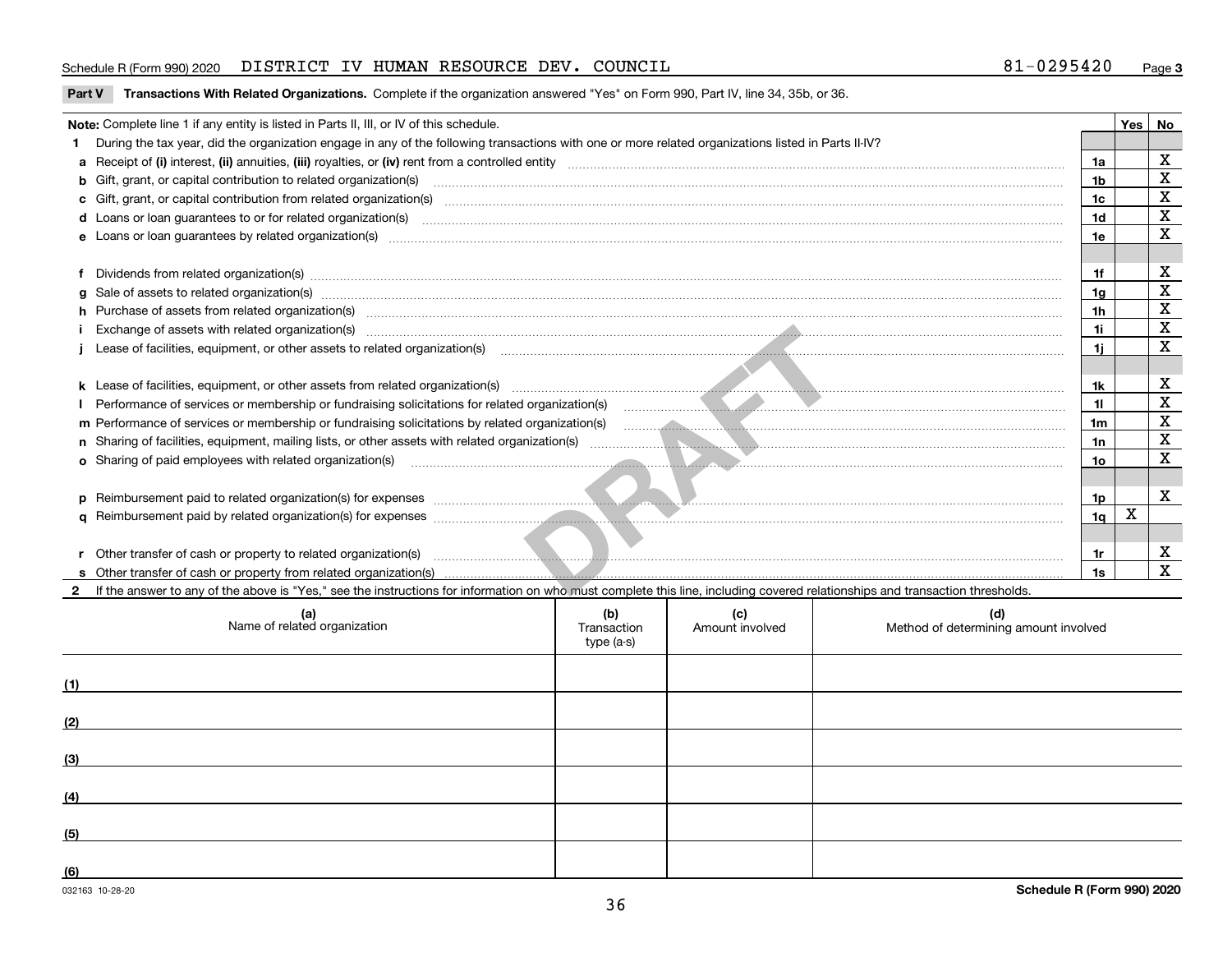#### Schedule R (Form 990) 2020 DISTRICT IV HUMAN RESOURCE DEV. COUNCIL 8 $1\hbox{--}0\hbox{--}29\hbox{--}54\hbox{--}0$  Page

#### **Part VI Unrelated Organizations Taxable as a Partnership. Complete if the organization answered "Yes" on Form 990, Part IV, line 37.**

Provide the following information for each entity taxed as a partnership through which the organization conducted more than five percent of its activities (measured by total assets or gross revenue) that was not a related organization. See instructions regarding exclusion for certain investment partnerships.

| that was not a related organization. Occ instructions regarding exclusion for certain investment partnerships.<br>(a) | (b)              | (c)               | (d)                                                                                        |                                                                                                                  |  | (f)      | (g)         | (h)                   |  | (i)                                                                                              | (j)   | (k) |
|-----------------------------------------------------------------------------------------------------------------------|------------------|-------------------|--------------------------------------------------------------------------------------------|------------------------------------------------------------------------------------------------------------------|--|----------|-------------|-----------------------|--|--------------------------------------------------------------------------------------------------|-------|-----|
| Name, address, and EIN                                                                                                | Primary activity | Legal domicile    | Predominant income<br>(related, unrelated,<br>excluded from tax under<br>sections 512-514) | $\begin{array}{c} \textbf{(e)}\\ \text{Are all} \\ \text{partners sec.}\\ 501(c)(3)\\ \text{orgs.?} \end{array}$ |  | Share of | Share of    | Dispropor-<br>tionate |  | Code V-UBI<br>amount in box 20 managing<br>of Schedule K-1<br>(Form 1065)<br>$\overline{Yes}$ No |       |     |
| of entity                                                                                                             |                  | (state or foreign |                                                                                            |                                                                                                                  |  | total    | end-of-year | allocations?          |  |                                                                                                  |       |     |
|                                                                                                                       |                  | country)          |                                                                                            | Yes No                                                                                                           |  | income   | assets      | Yes No                |  |                                                                                                  | YesNO |     |
|                                                                                                                       |                  |                   |                                                                                            |                                                                                                                  |  |          |             |                       |  |                                                                                                  |       |     |
|                                                                                                                       |                  |                   |                                                                                            |                                                                                                                  |  |          |             |                       |  |                                                                                                  |       |     |
|                                                                                                                       |                  |                   |                                                                                            |                                                                                                                  |  |          |             |                       |  |                                                                                                  |       |     |
|                                                                                                                       |                  |                   |                                                                                            |                                                                                                                  |  |          |             |                       |  |                                                                                                  |       |     |
|                                                                                                                       |                  |                   |                                                                                            |                                                                                                                  |  |          |             |                       |  |                                                                                                  |       |     |
|                                                                                                                       |                  |                   |                                                                                            |                                                                                                                  |  |          |             |                       |  |                                                                                                  |       |     |
|                                                                                                                       |                  |                   |                                                                                            |                                                                                                                  |  |          |             |                       |  |                                                                                                  |       |     |
|                                                                                                                       |                  |                   |                                                                                            |                                                                                                                  |  |          |             |                       |  |                                                                                                  |       |     |
|                                                                                                                       |                  |                   |                                                                                            |                                                                                                                  |  |          |             |                       |  |                                                                                                  |       |     |
|                                                                                                                       |                  |                   |                                                                                            |                                                                                                                  |  |          |             |                       |  |                                                                                                  |       |     |
|                                                                                                                       |                  |                   |                                                                                            |                                                                                                                  |  |          |             |                       |  |                                                                                                  |       |     |
|                                                                                                                       |                  |                   |                                                                                            |                                                                                                                  |  |          |             |                       |  |                                                                                                  |       |     |
|                                                                                                                       |                  |                   |                                                                                            |                                                                                                                  |  |          |             |                       |  |                                                                                                  |       |     |
|                                                                                                                       |                  |                   |                                                                                            |                                                                                                                  |  |          |             |                       |  |                                                                                                  |       |     |
|                                                                                                                       |                  |                   |                                                                                            |                                                                                                                  |  |          |             |                       |  |                                                                                                  |       |     |
|                                                                                                                       |                  |                   |                                                                                            |                                                                                                                  |  |          |             |                       |  |                                                                                                  |       |     |
|                                                                                                                       |                  |                   |                                                                                            |                                                                                                                  |  |          |             |                       |  |                                                                                                  |       |     |
|                                                                                                                       |                  |                   |                                                                                            |                                                                                                                  |  |          |             |                       |  |                                                                                                  |       |     |
|                                                                                                                       |                  |                   |                                                                                            |                                                                                                                  |  |          |             |                       |  |                                                                                                  |       |     |
|                                                                                                                       |                  |                   |                                                                                            |                                                                                                                  |  |          |             |                       |  |                                                                                                  |       |     |
|                                                                                                                       |                  |                   |                                                                                            |                                                                                                                  |  |          |             |                       |  |                                                                                                  |       |     |
|                                                                                                                       |                  |                   |                                                                                            |                                                                                                                  |  |          |             |                       |  |                                                                                                  |       |     |
|                                                                                                                       |                  |                   |                                                                                            |                                                                                                                  |  |          |             |                       |  |                                                                                                  |       |     |
|                                                                                                                       |                  |                   |                                                                                            |                                                                                                                  |  |          |             |                       |  |                                                                                                  |       |     |
|                                                                                                                       |                  |                   |                                                                                            |                                                                                                                  |  |          |             |                       |  |                                                                                                  |       |     |
|                                                                                                                       |                  |                   |                                                                                            |                                                                                                                  |  |          |             |                       |  |                                                                                                  |       |     |
|                                                                                                                       |                  |                   |                                                                                            |                                                                                                                  |  |          |             |                       |  |                                                                                                  |       |     |
|                                                                                                                       |                  |                   |                                                                                            |                                                                                                                  |  |          |             |                       |  |                                                                                                  |       |     |
|                                                                                                                       |                  |                   |                                                                                            |                                                                                                                  |  |          |             |                       |  |                                                                                                  |       |     |
|                                                                                                                       |                  |                   |                                                                                            |                                                                                                                  |  |          |             |                       |  |                                                                                                  |       |     |
|                                                                                                                       |                  |                   |                                                                                            |                                                                                                                  |  |          |             |                       |  |                                                                                                  |       |     |

**Schedule R (Form 990) 2020**